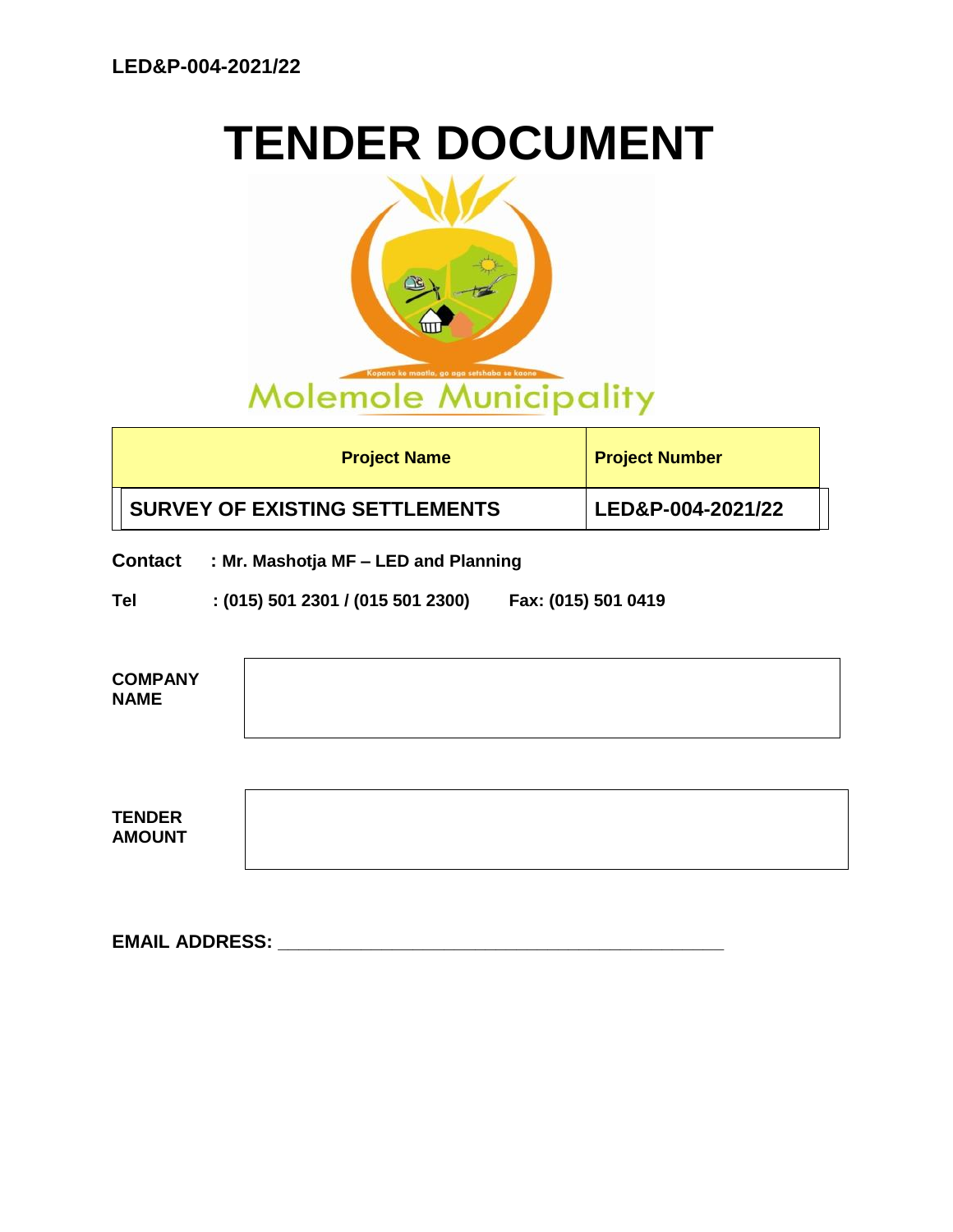# **1. VERY IMPORTANT NOTICE ON DISQUALIFICATIONS:**

#### *BY SUBMITTING THE BID THE BIDDER UNDERTAKES TO ABIDE BY THE TERMS AND CONDITIONS OF THIS TENDER INCLUDING BUT NOT LIMITED TO THE RULES OUTLINED BELOW*

- A bid not complying with the requirements stated hereunder will be regarded as not being an "Acceptable bid", and as such will be rejected.
- "Acceptable bid" means any bid which, in all respects, complies with the conditions of bid and specifications as set out in the bid documents, including conditions as specified in the Preferential Procurement Policy Framework Act (Act 5 of 2000) and related legislation and regulations, in terms of which provision is made for this policy.
- In this document and other documents referred to but not attached, the following words are synonymous with each other.
	- a. CLIENT, EMPLOYER, MOLEMOLE LOCAL MUNICIPALITY, MUNICIPALITY
	- b. BID, TENDER AND VARIATIONS THEREOF
	- c. JOINT VENTURE / CONSORTIUM
	- d. TENDERER, BIDDER, CONTRACTOR

### **A. FULL DESCRIPTION OF THE TENDER**

 Molemole Local municipality would like to appoint a competent service provider registered on the national Central Supplier Database to Survey Existing sites in MohodiVillage .

# **B. ACCURACY OF REQUEST FOR TENDER**

- $\div$  Whilst all due care has been taken in connection with the preparation of this bid document, Molemole Local Municipality [MLM] makes no representations or warranties that the content in this bid document or any information communicated to or provided to Bidders during the Tendering Process is, or will be, accurate, current or complete. MLM, its officers, employees and advisors will not be liable with respect to any information communicated which is not accurate, current or complete.
- $\cdot \cdot$  If a Bidder finds or reasonably believes it has found any discrepancy, ambiguity, error or inconsistency in the bid document or any other information provided by MLM (other than minor clerical matters), the Bidder must promptly notify MLM in writing of such discrepancy, ambiguity, error or inconsistency in order to afford MLM an opportunity to consider what corrective action is necessary (if any).
- Any actual discrepancy, ambiguity, error or inconsistency in this document or any other information provided by the MLM will, if possible, be corrected and provided to all Bidders without attribution to the Bidder who provided the written notice.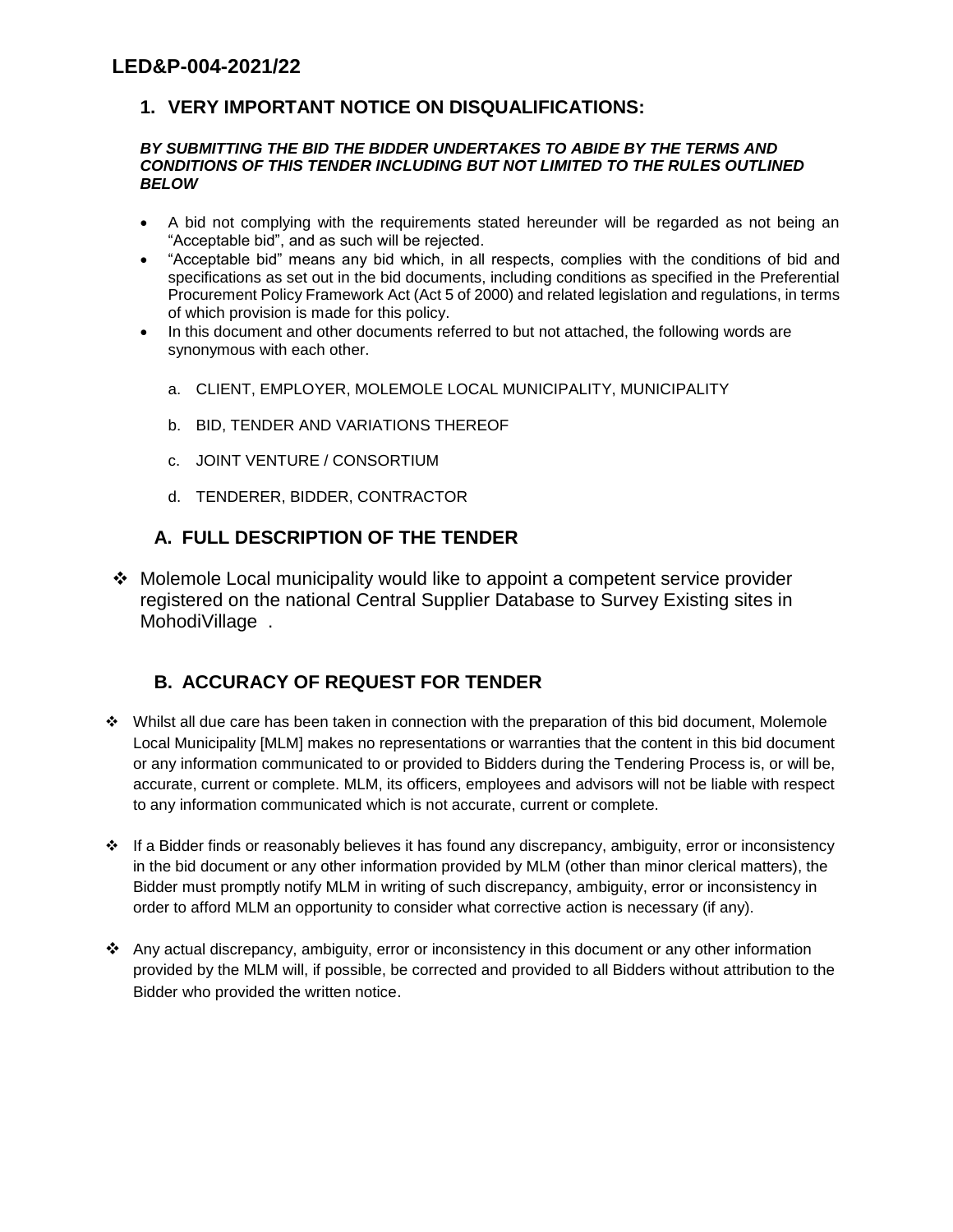### 2. **RULES FOR BIDDING**

### **BY SUBMITTING THE BID THE BIDDER UNDERTAKES TO ABIDE BY THE TERMS AND CONDITIONS OF THIS TENDER INCLUDING BUT NOT LIMITED TO THE FOLLOWING RULES:**

- 2.1 The bidding entity shall be the same entity that will execute the bid. Any bid found to be fronting for another entity or entities shall be disqualified immediately.
- 2.2 All Bidders submitting bids as part of a consortium or joint venture must submit separate central supplier database reports per each company.
- 2.3 Bidders may ask for clarification on these bid documents or any part thereof up to close of business **seven (7) calendar days** before the deadline for the submission of the bids. All written questions must be addressed to Manager: Spatial and Integrated Planning Mr. Mashotja MF email: [mashotjamf@molemole.gov.za](mailto:mashotjamf@molemole.gov.za) written responses will be uploaded on the municipal website and or e-tender portal **five(5) calendar days** before bid closes. Bidders are encouraged to ensure they check the e-tender and or website on a daily basis.
- 2.4 The municipality reserves the right to return late bid submission unopened.
- 2.5 Bidders may not contact the municipality on any matter pertaining to their bid from the time when the bids are submitted to the time the contract is awarded. Any effort by a bidder to influence bid evaluation, bid comparisons or bid award decisions in any manner, may result in rejection of the bid concerned.
- 2.6 Bidders must attach proof of parties involved in the joint venture.
- 2.7 The Bid document must be properly signed by a party having the authority to do so, according to the example of "Authority or Signatory"
- 2.8 Bidders will be disqualified if Municipal rates and taxes or municipal service charges owed by the bidder or any of its directors to the municipality or municipal entity, are in arrears for more than 3 months.
- 2.9 All Pages within the Bid document **must** be fully initialized and or signed by Company Director.
- 2.10 If at anytime during the project implementation phase the **rates** or **prices** are found to be abnormal, irregular and or not market related among other things, the appointed bidder may after written approval from the Municipality revise them to a practical or market related rate. The amount on the **form of offer** will be considered as the final cost of works.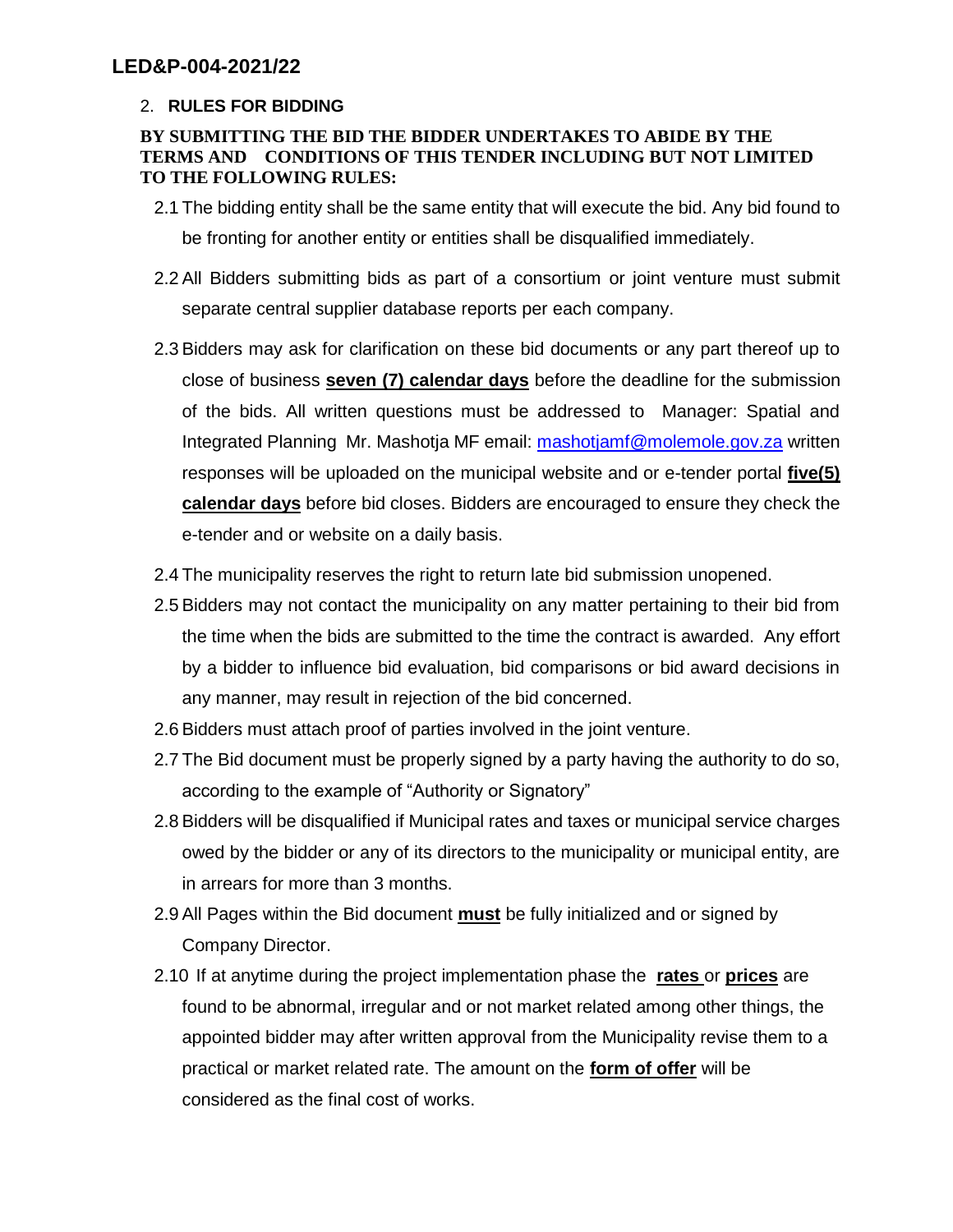- 2.11 In terms of Section 62 of the Local Government: Municipal Systems Act, 32 of 2000 a person whose rights are affected by a decision taken by the Molemole Municipality in the implementation of its supply chain management system, may appeal against that decision by giving written notice of the appeal and reasons to the Municipal Manager within 21 days of the date of the notification of the decision.
- 2.12. An appeal must contain the following:
	- 2.12.1. Reasons and/or grounds for the appeal
	- 2.12.2. The way in which the appellants rights have been affected
	- 2.12.3. Remedy sought by appellant
- 2.13. Appeals must be submitted in writing to the Manager: Legal Services (Attention Mr. N.J Moleele) Mogwadi Head Office, 303 Church Street, Private Bag X44 Mogwadi, 0715. Email: moleelej@molemole.gov.za
- 2.14. Bidders will be disqualified if:
	- 2.14.1. Any bidders who during the last five years has failed to perform satisfactorily on a previous contract with the municipality, municipal entity or any other organ of state after a reasonable written notice was given to that bidder that performance was unsatisfactory or appears on the register / database of defaulters.
- 2.14.2. they are bankrupt or being wound up, are having their affairs administered by the courts,
- 2.14.3. Have entered into an arrangement with creditors, have suspended business activities, are the subject of proceedings concerning those matters, or are in any analogous situation arising from a similar procedure provided for in national legislation or regulations;
- 2.14.4. Are guilty of misrepresentation in supplying the information required in the document as a condition of participation in the procurement procedure or fail to supply this information;
	- 2.15. The accounting officer must ensure that irrespective of the procurement process followed, no award may be given to a person –
- 2.15.1.Who is in the service of the state, or;
- 2.15.2.If that person is not a natural person, of which any director, manager, principal shareholder or stakeholder, is a person in the service of the state; or;
- 2.15.3.Who is an advisor or consultant contracted with the municipality in respect of contract that would cause a conflict of interest?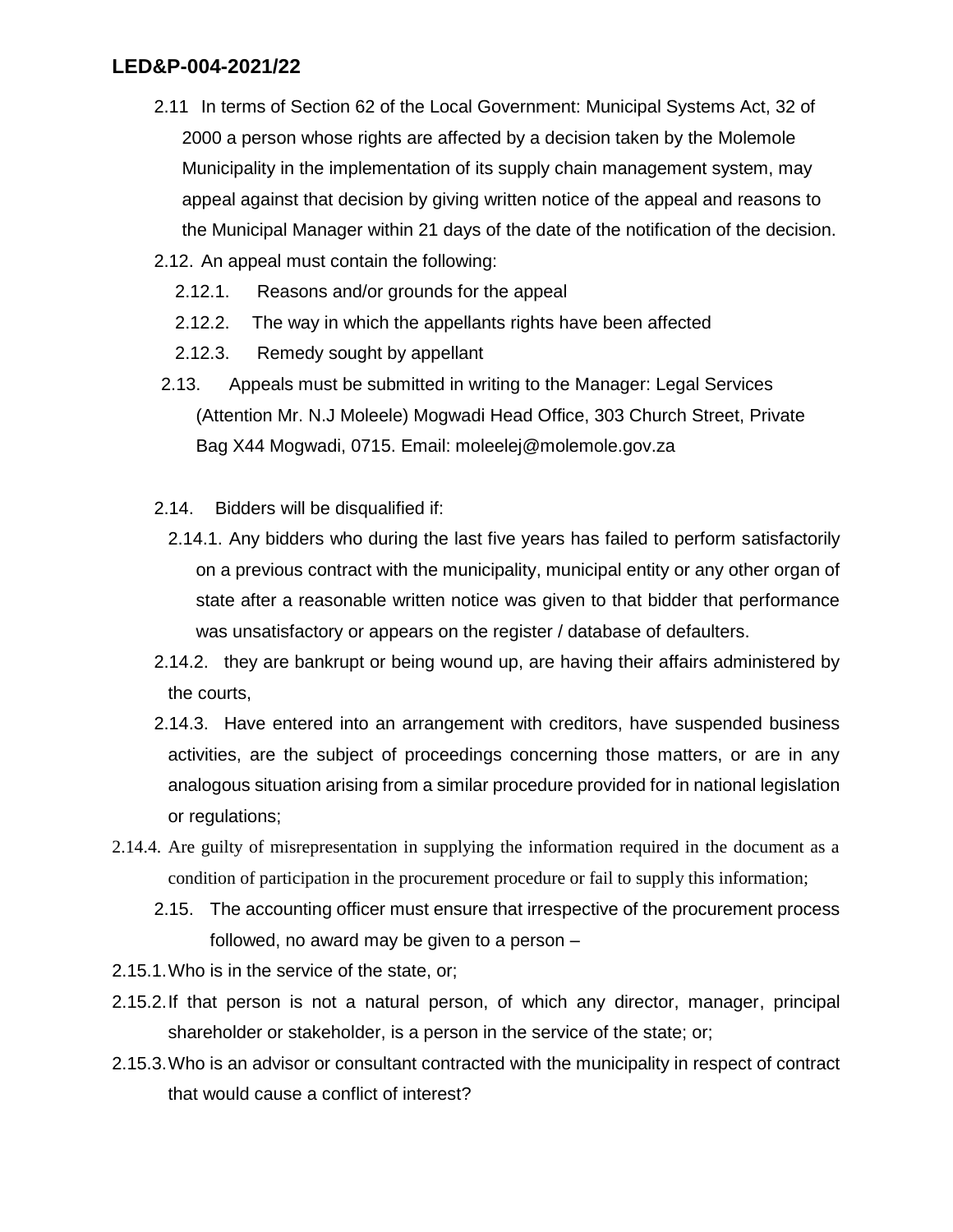'

- 2.16. Bid offers will be rejected if the bidder or any of his/ her directors is listed on the Register of Bid Defaulters in terms of the Prevention and Combating of Corrupt Activities Act of 2004 as a person prohibited from doing business with the public sector and all bids would be subjected to vetting.
- 2.17. Failure by the bidder to disclose with the bid submission any form of conflict of interest including disclosure on a person(s) who is in the service of the state or any immediate blood relative in the service of the state will lead to disqualification.
- 2.18. Bids received by telegram, fax or e-mail will not be considered. Late bids shall neither be accepted nor considered.
- 2.19. Bidders are advised to fully index and attach a table of contents for their attachments.
- 2.20. The municipality is not liable for any documents delivered via courier companies and by post. No official is going to sign the receipt of the tender document.
- 2.21. Tender documents must be submitted in a sealed envelope clearly marked with the project name and number.
- 2.22. Fully completed and signed tender documents must be deposited into the tender box located at Mogwadi old building, next to Cashier's office.
- 2.23. The Municipality is strictly not obliged to appoint the lowest or cheapest bidder.
- 2.24. Due to the Covid19 Pandemic, Bidding processes shall be subject to the regulations as stated by the President of the Republic of South Africa.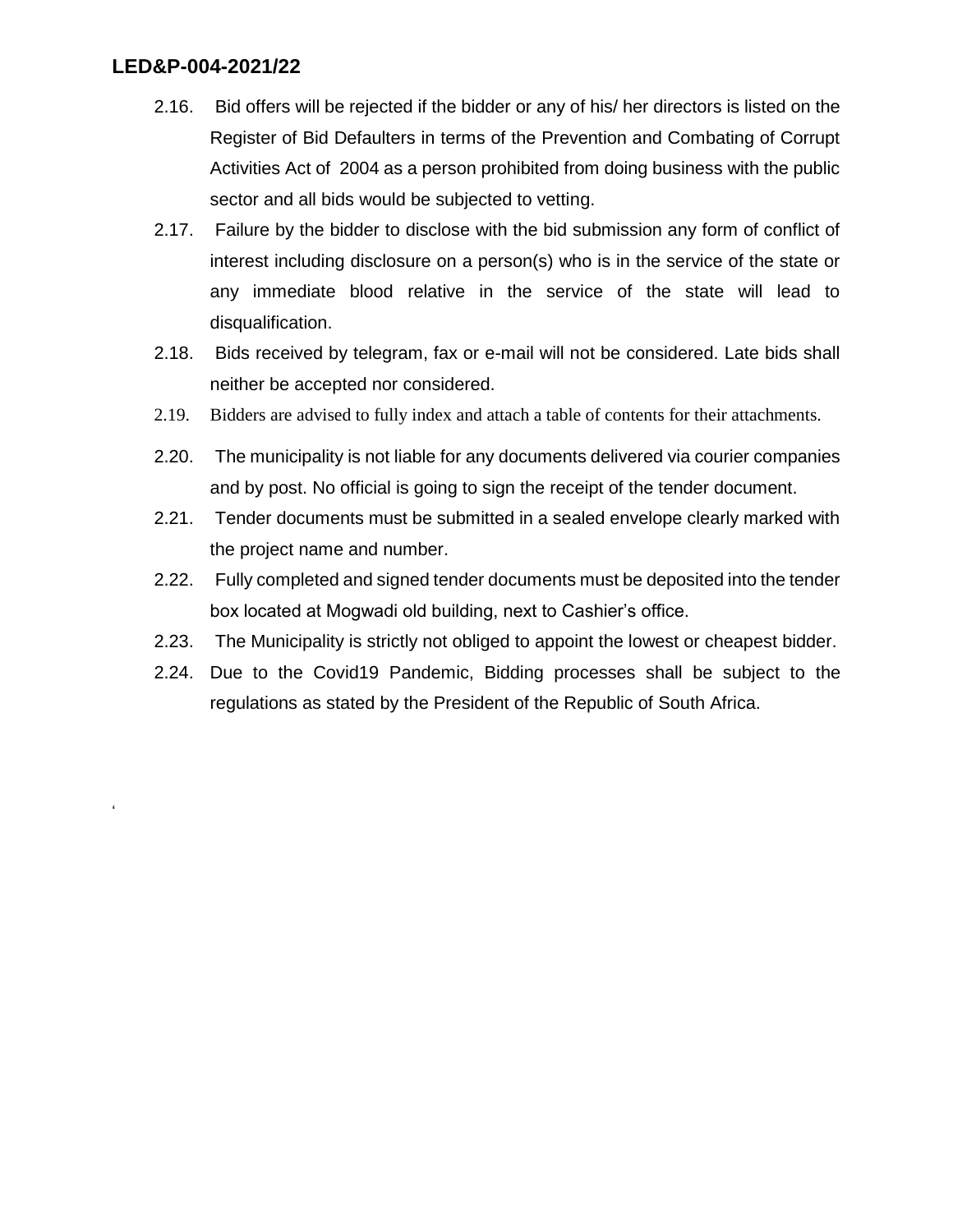

# SURVEYING OF EXISTING SETTLEMENT AT MOHODI VILLAGE

# **CONTENTS**

| <b>PART T1:</b> | <b>BIDDING PROCEDURES</b> |
|-----------------|---------------------------|
|                 |                           |

| T1.1                | Notice and Invitation to Bid  (WHITE)                                       |  |
|---------------------|-----------------------------------------------------------------------------|--|
| T1.2                |                                                                             |  |
| <b>PART T2:</b>     | RETURNABLE DOCUMENTS                                                        |  |
| T2.1                | Returnable Schedules required for<br>Bid Evaluation Purposes  (YELLOW)      |  |
| T2.2                | Other Documents required for<br>Bid Evaluation Purposes  (YELLOW)           |  |
| T2.3                | Returnable Schedules that will be<br>Incorporated in the Contract  (YELLOW) |  |
| <b>PART T3:</b>     | TENDER SPECIFICATION (WHITE)                                                |  |
| <b>THE CONTRACT</b> |                                                                             |  |
| <b>PART C1:</b>     | <b>AGREEMENT AND CONTRACT DATA</b>                                          |  |
| C1.1                | Form of Offer and Acceptance  (WHITE)                                       |  |
| <b>PART C2:</b>     | <b>PRICING DATA</b>                                                         |  |
| C <sub>2.1</sub>    |                                                                             |  |
|                     | Part C3: Scope of Work                                                      |  |
| C <sub>3.1</sub>    |                                                                             |  |
| C3.2                | Standard Specifications (BLUE)                                              |  |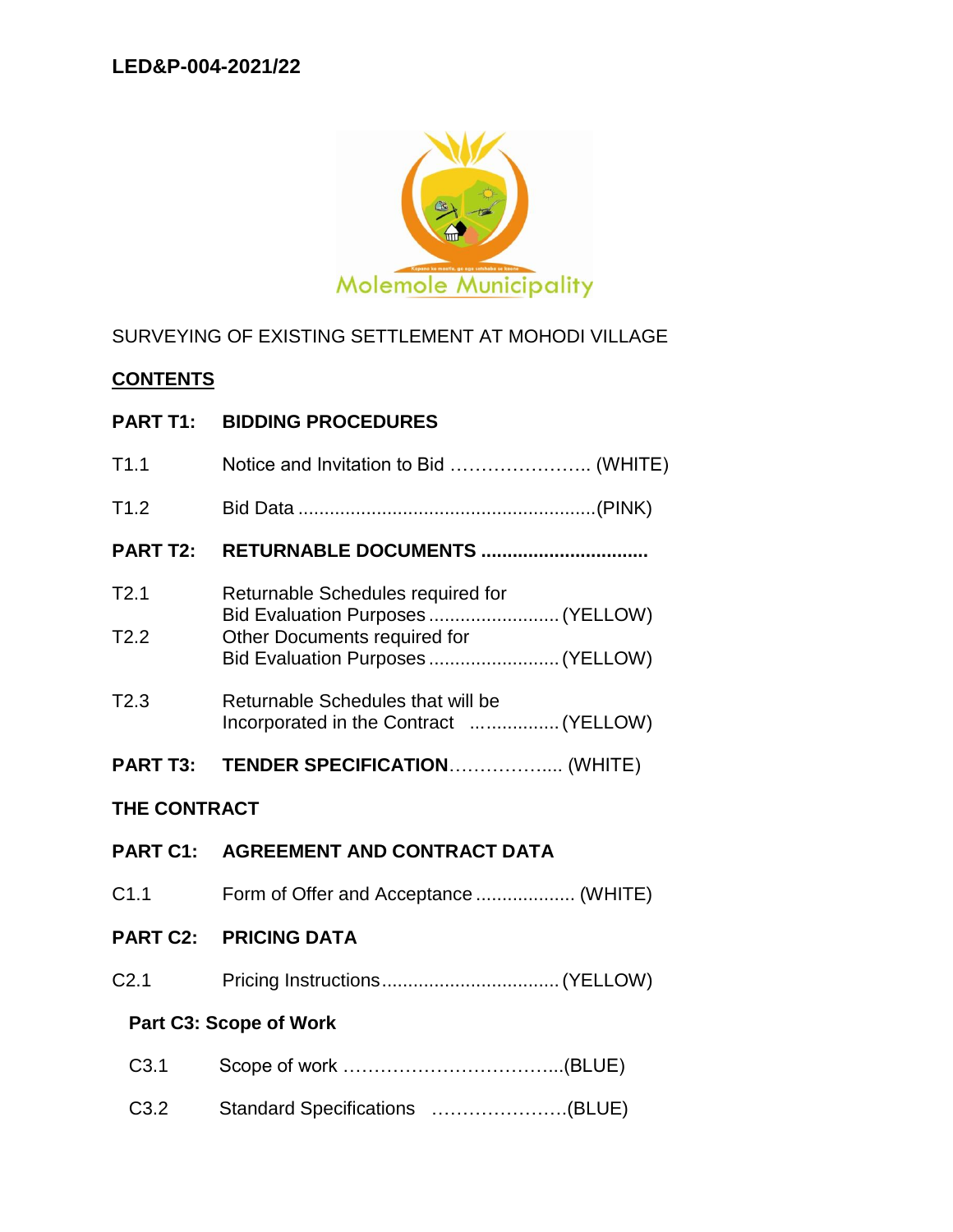

# **Invitation to Tender**

Molemole Local municipality would like to appoint a competent service provider registered on the national Central Supplier Database to Survey Existing sites in MohodiVillage

Tender documents containing the Conditions of Tender, Evaluation criteria as well as the applicable procurement terms and conditions can be downloaded from *www.etenders.gov.za/www.molemole.gov.za* as from 26 May 2022

#### *NB. NO BRIEFING SESSION DUE TO COVID19 PANDEMIC.*

| <b>Project Number</b> | <b>Bid Description</b>                               | <b>Compulsory</b><br><b>Briefing</b><br><b>Session</b> | <b>Preference</b><br><b>Point System</b>                                                                                            | <b>Closing Date</b><br>and Time | <b>Contact</b><br>Person                  |
|-----------------------|------------------------------------------------------|--------------------------------------------------------|-------------------------------------------------------------------------------------------------------------------------------------|---------------------------------|-------------------------------------------|
| LED&P-004-<br>2021/22 | <b>Survey Existing</b><br>sites in Mohodi<br>Village | N/A                                                    | 80/20<br>preference point<br>system 100<br>Points<br>Functionality<br>80% minimum<br>qualifying score<br>for evaluation on<br>80/20 | 26 May 2022 at<br>$11h00$ am.   | Mr. Mashotja<br>MF<br>Tel:015 501<br>2300 |

Complete tender documents, fully priced and signed with all the necessary documents attached, must be sealed in an envelope marked TENDER" Description of Project / Project Number" as mentioned above. Closing date of this tender is 26 May 2022 @ 11h00am and should be deposited in the tender box at the Mogwadi Municipal offices. Documents returned after the date and time will be returned unopened.

When downloaded from the municipal website, tender documents are uncontrolled and the responsibility lies with the bidder to ensure the printout is in line with the Authorized Version on the system.

The Municipality shall adjudicate and award tenders in accordance with the Preferential Procurement Policy Framework of 2000, on a 80/20 point system. Tenders will remain valid for 90 (ninety) days. The Municipality reserves the right to appoint or not appoint any bidder.

Enquiries related to this tender and Technical Queries should be addressed to Mr. Mashotja MF at (015) 501 2300 or 015 501 2301 during working hours.

Municipal Address **Mr. Makgato KE Acting Municipal Manager Molemole Municipality Mogwadi 0715**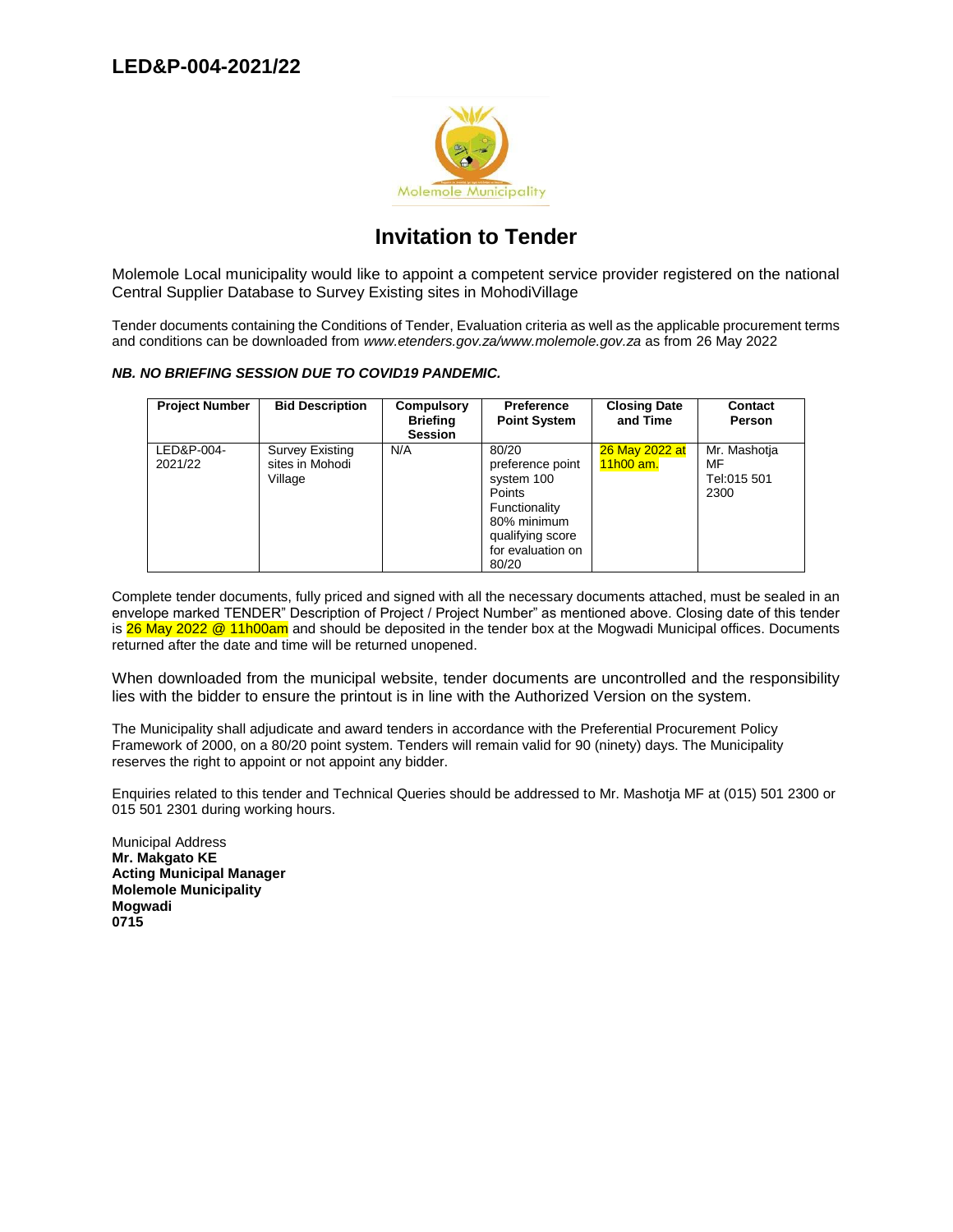# **T1.2 BID DATA**

The **Standard Conditions of Bid** makes several references to the bid data for details that apply specifically to this bid. The bid data shall have precedence in the interpretation of any ambiguity or inconsistency between it and the standard conditions of bid.

| <b>Clause number</b>                                         | Data                                                                                                                                                                                                                                                                                                                                                                                                                                                                                                                                                                                                                                                                                                                                                                                                                                                                                                                                                                                                                                                                                                                                                                                                                                                                                                                              |  |  |
|--------------------------------------------------------------|-----------------------------------------------------------------------------------------------------------------------------------------------------------------------------------------------------------------------------------------------------------------------------------------------------------------------------------------------------------------------------------------------------------------------------------------------------------------------------------------------------------------------------------------------------------------------------------------------------------------------------------------------------------------------------------------------------------------------------------------------------------------------------------------------------------------------------------------------------------------------------------------------------------------------------------------------------------------------------------------------------------------------------------------------------------------------------------------------------------------------------------------------------------------------------------------------------------------------------------------------------------------------------------------------------------------------------------|--|--|
| F.1.1<br><b>ACTIONS</b>                                      | The Employer is:<br>The Municipal Manager<br><b>MOLEMOLE Local Municipality</b><br>303 Church Street<br>MOGWADI 0715                                                                                                                                                                                                                                                                                                                                                                                                                                                                                                                                                                                                                                                                                                                                                                                                                                                                                                                                                                                                                                                                                                                                                                                                              |  |  |
| F.1.4<br><b>COMMUNICATION AND</b><br><b>EMPLOYER'S AGENT</b> | The Employer's Agent is:<br>Name: Mr Mashotja MF<br>Address: 303 Church Street Mogwadi 0715<br>Tel: 015 501 2300                                                                                                                                                                                                                                                                                                                                                                                                                                                                                                                                                                                                                                                                                                                                                                                                                                                                                                                                                                                                                                                                                                                                                                                                                  |  |  |
| F2.1                                                         | <b>Eligibility requirements</b><br>Only those tenderers who can demonstrate that they will have in their<br>employ management and supervisory staff satisfying the requirement<br>of the scope of work for labour-intensive competencies for supervisory<br>and management staff during the validity of the contract are eligible to<br>submit tenders                                                                                                                                                                                                                                                                                                                                                                                                                                                                                                                                                                                                                                                                                                                                                                                                                                                                                                                                                                            |  |  |
| F.1.10<br><b>CERTIFICATES AND</b><br><b>ATTACHMENTS</b>      | The bidder is required to attach the following Valid documents to the tender<br>Document:<br>The recent up-to-date central supplier database(CSD)<br>a.<br>registration report detailing all compliance requirements;<br>[Last verified between the advert date and the closing<br>$date$<br>Tax compliance status pin<br>$\mathbf{b}$ .<br>Copy of the statement of municipal rates and taxes for the<br>c.<br>company or of its directors (not in arrears for more than three<br>(3) months before the closing date), if renting a lease<br>agreement and owner's proof of municipal rates must be<br>submitted (not in arrears for more than three (3) months<br>before the closing date). If the bidder is operating where<br>municipal rates are not applicable, a proof of residence from<br>the traditional authority must be submitted (not older than<br>three (3) months before the closing date).<br>Certified copy of registration certificate with SACPLAN (South African<br>d.<br>Council For Planners) as a Technical/Professional planner.<br>Certified copy of registration certificate with PLATO (South African<br>e.<br>Council for Professional and Technical Surveyors)<br>If Joint Venture attach a signed joint venture agreement<br>f.<br>If joint Venture each party/Company must attach a. to c.<br>g. |  |  |
| F.1.11<br>OPENING OF BID<br><b>SUBMISSIONS</b>               | The time and location for opening of the bid offers<br>Immediately after the closing time 11H00am on the closing date 26 May 2022                                                                                                                                                                                                                                                                                                                                                                                                                                                                                                                                                                                                                                                                                                                                                                                                                                                                                                                                                                                                                                                                                                                                                                                                 |  |  |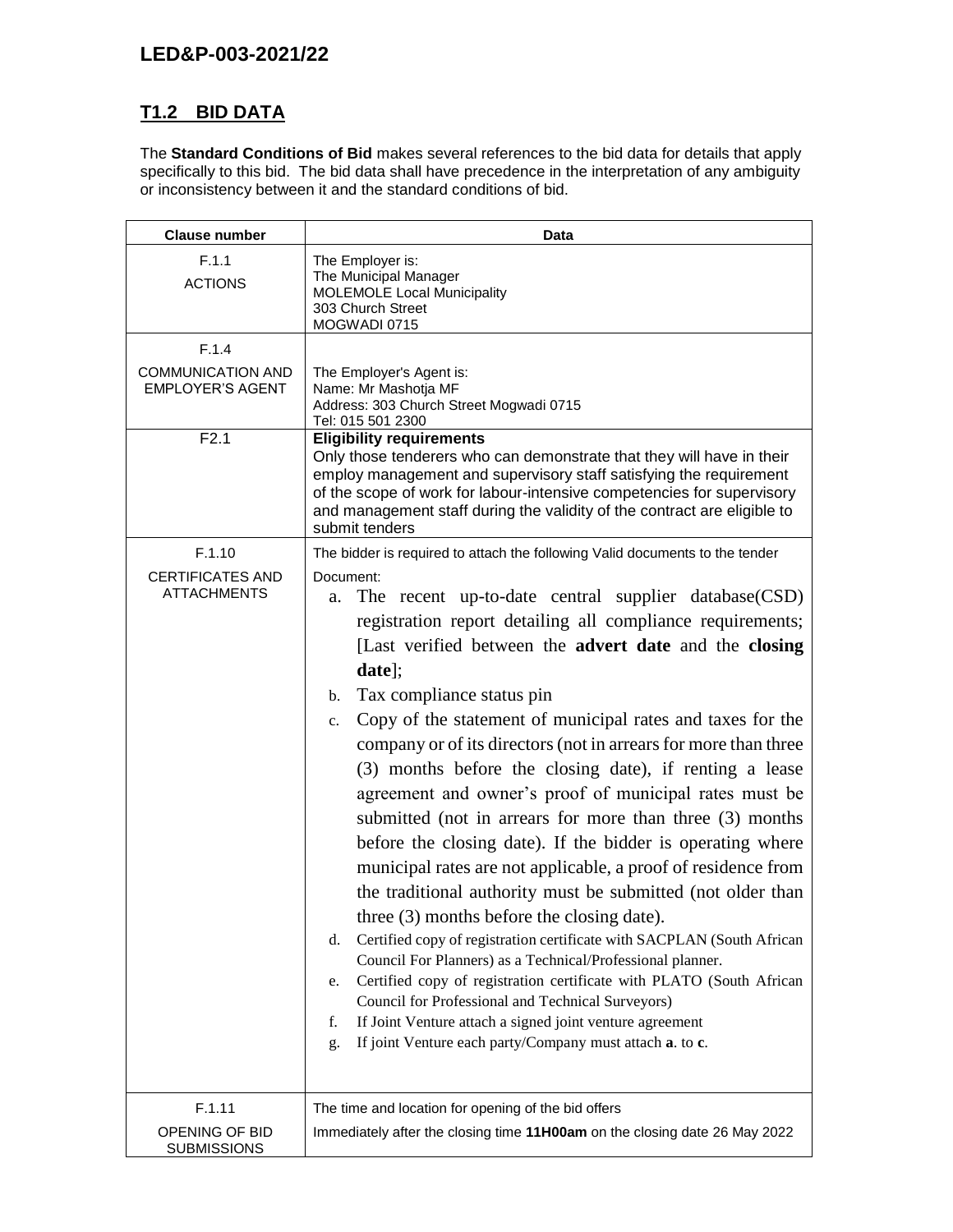|                                                       | Location: MOLEMOLE Local Municipality- Old Municipal Building<br>303<br>Church street Mogwadi 0715                                                                                                                                                                                                   |
|-------------------------------------------------------|------------------------------------------------------------------------------------------------------------------------------------------------------------------------------------------------------------------------------------------------------------------------------------------------------|
|                                                       | Any bid received after the deadline for submission of bids prescribed, will be<br>rejected and/or returned unopened to the Bidder.                                                                                                                                                                   |
| F.1.12                                                | A two-envelope procedure will not be followed.                                                                                                                                                                                                                                                       |
| <b>TWO-ENVELOPE</b><br><b>SYSTEM</b>                  |                                                                                                                                                                                                                                                                                                      |
| F.1.12                                                | a) Where there is a discrepancy between the amounts in figures and in words,<br>the amount in figures shall take precedence.                                                                                                                                                                         |
| <b>ARITHMETICAL</b><br><b>ERRORS</b>                  | b) If bills of quantities (or schedule of quantities or schedule of rates) apply and<br>there is an error in the line item total resulting from the product of the unit rate<br>and the quantity, the rate shall govern and the line item total shall be corrected.                                  |
|                                                       | c) Where there is an error in the total of the prices either as a result of corrections<br>required by this checking process or in the tenderer's addition of prices, the total<br>of the prices shall be adjusted to reflect the arithmetically correct summation of<br>corrected line item totals. |
|                                                       | Consider the rejection of a tender offer if the tenderer does not accept the<br>correction of the arithmetical errors in the manner described above.                                                                                                                                                 |
| F.1.13<br><b>EVALUATION OF BID</b>                    | The preference procedure for evaluation of responsive bid offers shall be the<br>80/20 preference point system.                                                                                                                                                                                      |
| <b>OFFERS</b>                                         | - where 80 points will be allocated in respect of price                                                                                                                                                                                                                                              |
|                                                       | - 20 points will be allocated towards targeted goals                                                                                                                                                                                                                                                 |
|                                                       | Note: All bids will be evaluated for functionality before the evaluation on 80/20<br>point system                                                                                                                                                                                                    |
| F.1.14                                                | Bids containing any one or more of the errors or omissions, or bids not having                                                                                                                                                                                                                       |
| <b>ACCEPTANCE OF BID</b><br><b>OFFER</b>              | complied with any one of the required bid conditions as detailed in this bid<br>document, shall not be considered and shall automatically be rejected.                                                                                                                                               |
| F.1.15<br>PROVIDE COPIES OF<br>THE CONTRACTS          | The number of paper copies of the signed contract to be provided by Molemole<br>Municipality is one.                                                                                                                                                                                                 |
| <b>ADDITIONAL</b>                                     | The additional conditions of bid are:                                                                                                                                                                                                                                                                |
| <b>CONDITIONS</b><br>APPLICABLE TO THIS<br><b>BID</b> | 1<br>The Employer may also request that the bidder provide written evidence<br>on the adequacy of financial, labour and other resources for carrying out<br>the contract.                                                                                                                            |
|                                                       | 2<br>The Employer reserves the right to appoint a firm of chartered accountants<br>and auditors and/or execute any other financial investigations on the<br>financial resources of any bidder. The bidder shall provide all reasonable<br>assistance in such investigations.                         |
|                                                       | 3<br>The bidder shall be required to complete the Form of Offer and Acceptance<br>(C1.1) and Bills of Quantity.                                                                                                                                                                                      |
|                                                       | The bid document shall be submitted as a whole and shall <b>not</b> be<br>4<br>submitted in parts.                                                                                                                                                                                                   |
|                                                       | List of returnable documents (PART T2) must be completed in full.<br>5<br>(i.e.: A bidder's company profile will not be used by the MLM to<br>complete PART T2 on behalf of the bidder)                                                                                                              |
|                                                       | NB: If PART T2 is not completed in full by the bidder, the offer will be<br>rejected.                                                                                                                                                                                                                |
| F.2.1                                                 |                                                                                                                                                                                                                                                                                                      |
| <b>ELIGIBILITY</b>                                    | Companies that fit all the requirements of this bid as specified.                                                                                                                                                                                                                                    |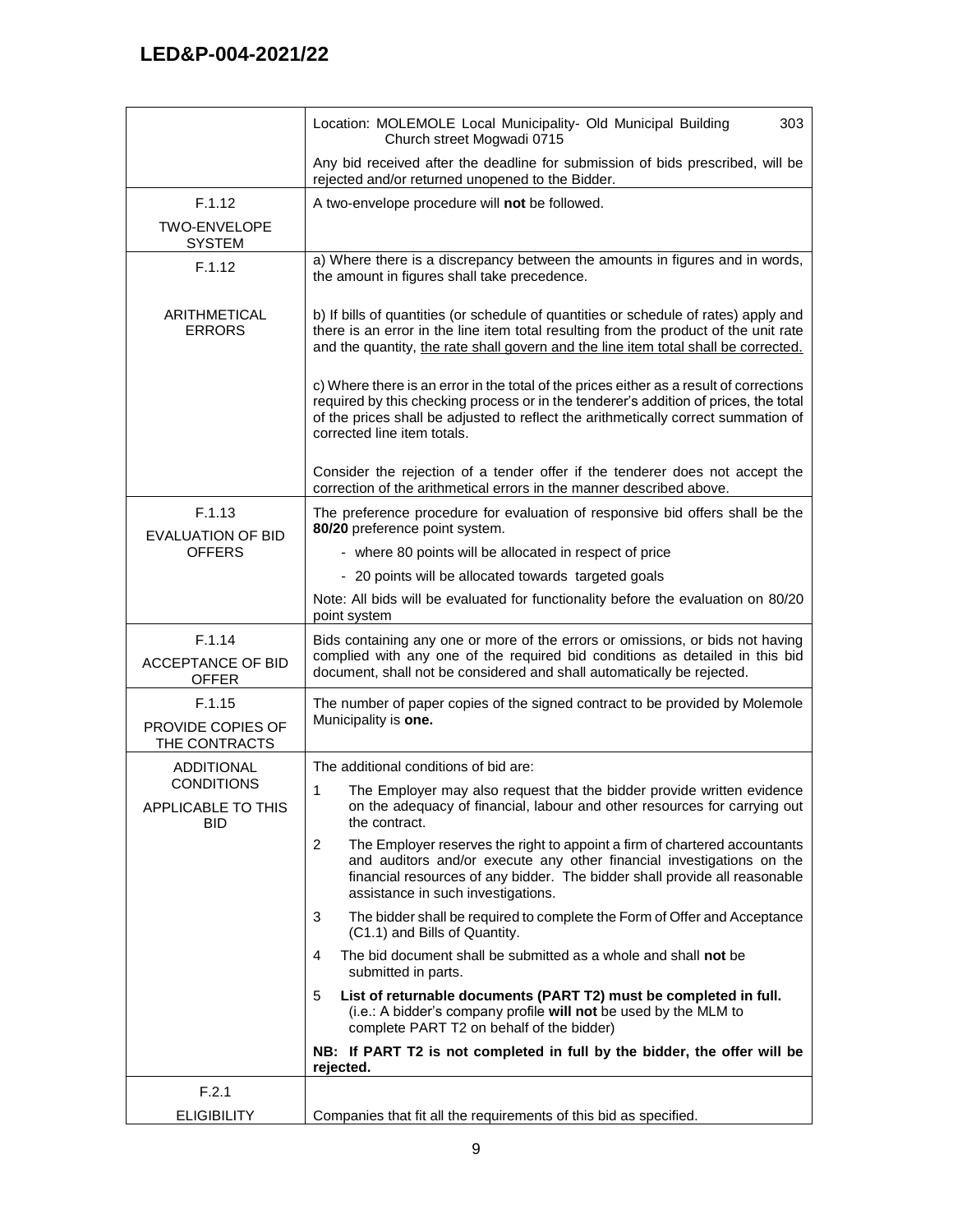| F.2.12                                 | No alternative bid is to be accepted!                                                                                                                                                                                                                                        |
|----------------------------------------|------------------------------------------------------------------------------------------------------------------------------------------------------------------------------------------------------------------------------------------------------------------------------|
| ALTERNATIVE TENDER<br><b>OFFERS</b>    |                                                                                                                                                                                                                                                                              |
| F.2.7                                  | Not Applicable                                                                                                                                                                                                                                                               |
| <b>CLARIFICATION</b><br><b>MEETING</b> |                                                                                                                                                                                                                                                                              |
| F.2.13.2<br><b>SUBMITTING A TENDER</b> | The <b>whole original</b> bid document, as issued by the Municipality, shall be<br>submitted. No copies will be accepted.                                                                                                                                                    |
| <b>OFFER</b>                           | Bids may only be submitted on the Bid documentation issued by the municipality                                                                                                                                                                                               |
| F.2.14                                 | DATE: 26 May 2022                                                                                                                                                                                                                                                            |
| <b>CLOSING DATE &amp; TIME</b>         | TIME: 11H00 am<br>It is the responsibility of the tenderer to ensure that their tender is complete<br>and reaches the correct address by the designated deadline.<br>Late, faxed or e-mailed tenders will not be considered.                                                 |
| F.2.15<br><b>TENDER OFFER</b>          | 1. The employer will have up to 90 days (working days) from the closing date<br>within which to consider submitted bids.                                                                                                                                                     |
| <b>VALIDITY</b>                        | 2. The successful bidder will have up to 14 days to respond to the service offer.                                                                                                                                                                                            |
| F <sub>2.18</sub>                      | The tenderer must submit to the Employer, names of all management<br>and supervisory staff that will be employed to supervise the labour-<br>intensive portion of the works together with satisfactory evidence that<br>such staff members satisfy eligibility requirements. |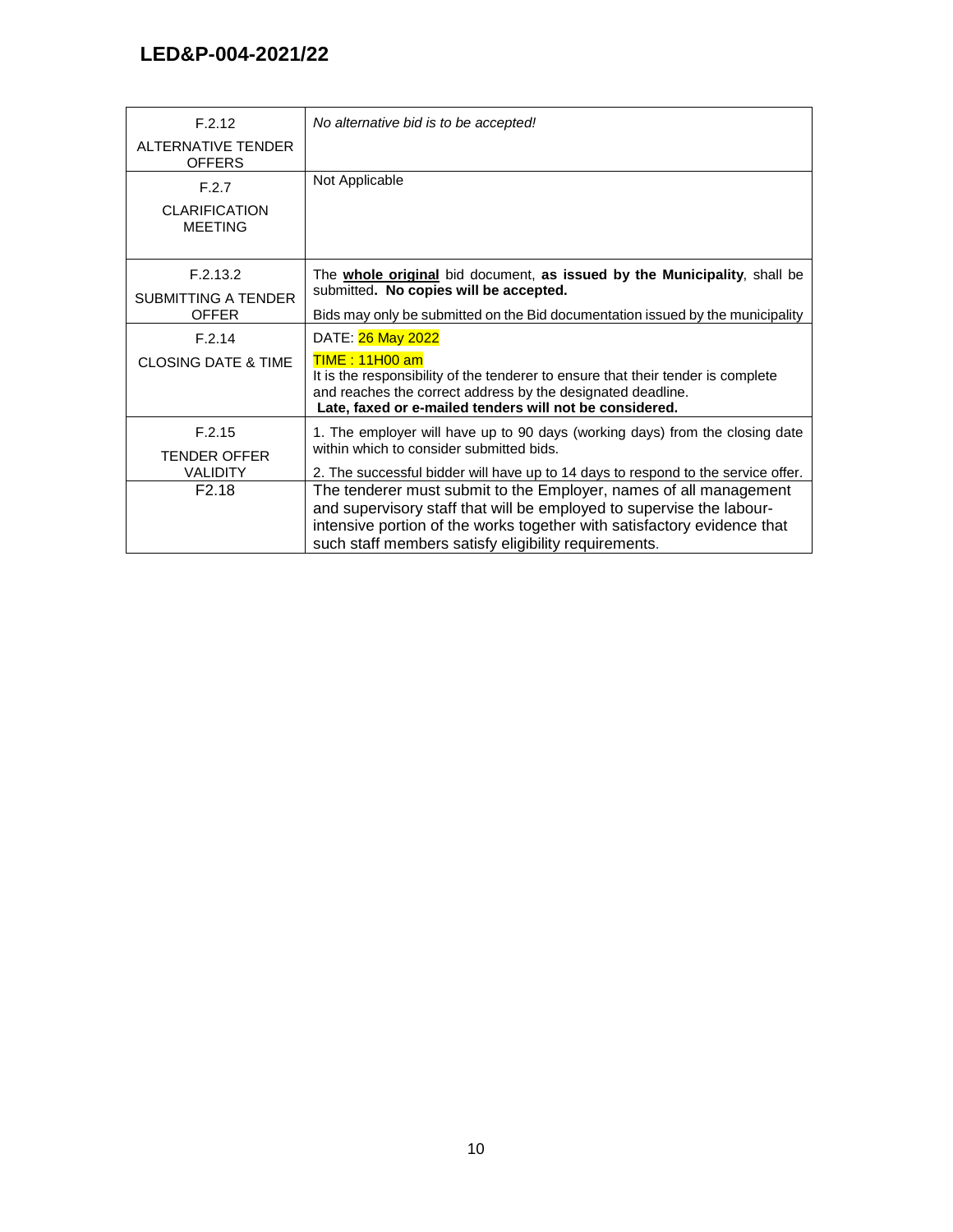### **F.1 Standard Conditions of the Bid**

#### **F.1.1 Actions**

The employer and each tenderer submitting a tender offer shall comply with these conditions of tender. In their dealings with each other, they shall discharge their duties and obligations as set out in F.2 and F.3, timeously and with integrity, and behave equitably, honestly with openness and transparency.

#### **F.1.2 Tender Documents**

The documents issued by the employer for the purpose of a tender offer are listed in the tender data.

#### **F.1.3 Interpretation**

F.1.3.1. the tender data and additional requirements contained in the tender schedules that are included in the returnable documents are deemed to be part of these conditions of tender.

F.1.3.2. these conditions of tender, the tender data and tender schedules which are only required for tender evaluation purposes, shall not form part of any contract arising from the invitation to tender.

F.1.3.3 For the purposes of these conditions for the calling of expressions of interest, the following definitions apply:

a) Comparative offer means the tenderer's financial offer after the factors of non-firm prices, all unconditional discounts and any other tendered parameters that will affect the value of the financial offer have been taken into consideration

b) Corrupt practice means the offering, giving, receiving or soliciting of anything of value to influence the action of the employer or his staff or agents in the tender process; and

c) Fraudulent practice means the misrepresentation of the facts in order to influence the tender process or the award of a contract arising from a tender offer to the detriment of the employer, including collusive practices intended to establish prices at artificial levels.

#### **F.1.4 Communication and employer's agent**

Each communication between the employer and a tenderer shall be to or from the employer's agent only, and in a form that can be read, copied and recorded. Writing shall be in the English language. The employer shall not take any responsibility for non-receipt of communications from or by a tenderer. The name and contact details of the employer's agent are stated in the tender data.

#### **F.1.5 The employer's right to accept or reject any tender offer**

F.1.5.1 The employer may accept or reject any variation, deviation, tender offer, or alternative tender offer, and may cancel the tender process and reject all tender offers at any time before the formation of a contract. The employer shall not accept or incur any liability to a tenderer for such cancellation and rejection, but will give written reasons for such action upon written request to do so.

F.1.5.2 The employer may not, subsequent to the cancellation or abandonment of a tender process or the rejection of all responsive tender offers re-issue a tender covering substantially the same scope of work within a period of three months.

#### **F.2 Tenderer's obligations**

#### **F.2.1 Eligibility**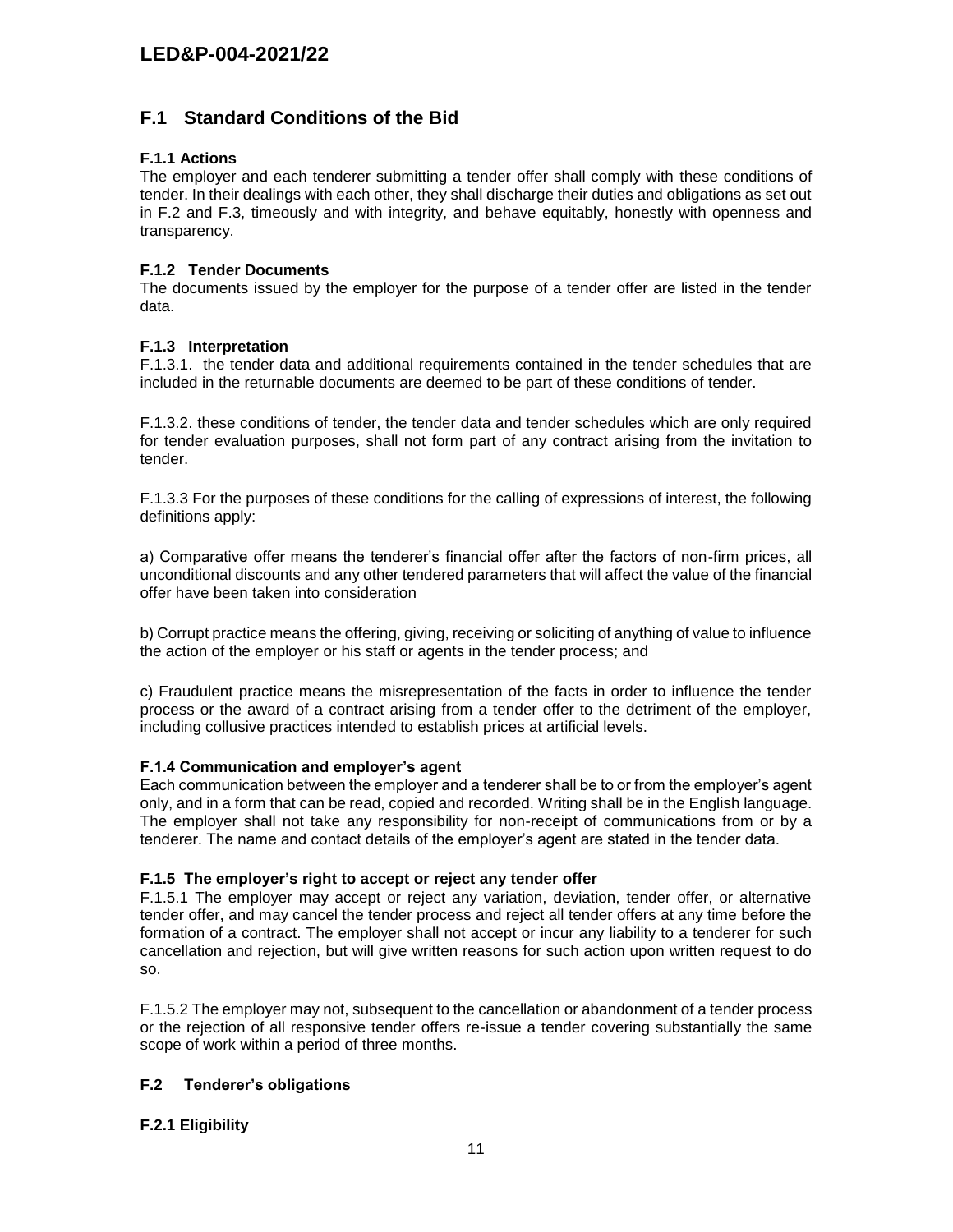Submit a tender offer only if the tenderer satisfies the criteria stated in the tender data and the tenderer, or any of his/ her principals, is not under any restriction to do business with the employer.

#### **F.2.2 Cost of tendering**

Accept that the employer will not compensate the tenderer for any costs incurred in the preparation and submission of a tender offer, including the costs of any testing necessary to demonstrate that aspects of the offer to satisfy requirements.

It is a term of this bid that the employer is indemnified from any liability arising or accruing from expenses or damages or losses incurred by the bidder including in the event the employer opts to cancel or discontinue the bidding process of this tender.

#### **F.2.3 Check documents**

Check the tender documents on receipt for completeness and notify the employer of any discrepancy or omission.

#### **F.2.4 Confidentiality and copyright of documents<sup>i</sup>**

Treat as confidential all matters arising in connection with the tender. Use and copy the documents issued by the employer only for the purpose of preparing and submitting a tender offer in response to the invitation.

The distribution of the tender documents is for the sole purpose of obtaining offers. The distribution does not grant permission or licence to use the documents for any other purpose. Tenderers are required to treat the details of all documents supplied in connection with the tender process as private and confidential. All responses to this invitation to tender will be treated in confidence and no information contained therein will be communicated to any third party without the written permission of the tenderer except insofar as is specifically required for the consideration and evaluation of the response or as may be required under law.

#### **F.2.5 Reference documents**

Obtain, as necessary for submitting a tender offer, copies of the latest versions of standards, specifications, conditions of contract and other publications, which are not attached but which are incorporated into the tender documents by reference.

#### **F.2.6 Acknowledge addenda**

Acknowledge receipt of addenda to the tender documents, which the employer may issue, and if necessary apply for an extension to the closing time stated in the tender data, in order to take the addenda into account.

#### **F.2.7 Clarification meeting**

Attend, where required, a clarification meeting at which tenderers may familiarize themselves with aspects of the proposed work, services or supply and raise questions. Details of the meeting are stated in the tender data.

#### **F.2.8 Seek clarification**

Request clarification of the tender documents, if necessary, by notifying the employer at least five (5) working days before the closing date stated in the tender data.

#### **F.2.9 Insurance**

Be aware that the extent of insurance to be provided by the employer (if any) might not be for the full cover required in terms of the conditions of contract identified in the contract data. The tenderer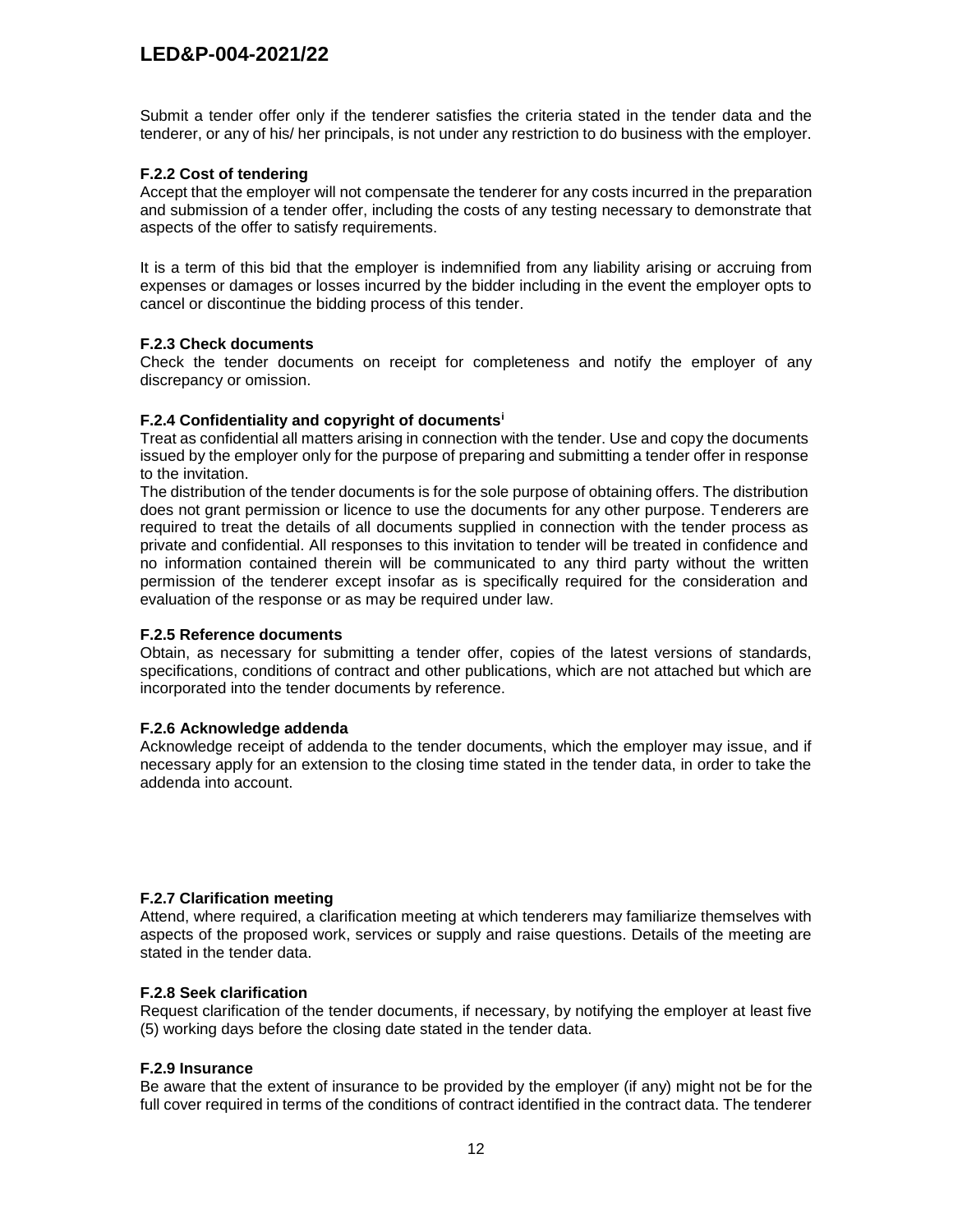is required to seek adequate cover for covering liability that may ensue while delivering copiers to the employer.

#### **F.2.10 Pricing the tender offer**

F.2.10.1 Include in the rates, prices, and the tendered total of the prices (if any) all duties, taxes, Value Added Tax (VAT), and other levies payable to the successful tenderer, such duties, taxes and levies being those applicable fourteen (14) days before the closing time stated in the tender data.

F.2.10.2 Provide rates and prices that are fixed for the duration of the contract, payable after delivery of the copiers, subject to inspection by the Employer.

F.2.10.3 State the rates and prices in South African Rand.

F.2.10.4 The municipality has limited resources and bids must be competitive, with market related pricing, as this will be one of the deciding factors in the final award of the contract

#### **F.2.11 Alterations to documents**

Not make any alterations or additions to the tender documents, except to comply with instructions issued by the employer, or necessary to correct errors made by the tenderer. All signatories to the tender offer shall initial all such alterations. Erasures and the use of masking fluid or TIPPEX are prohibited.

#### **F.2.12 Alternative tender offers**

F.2.12.1 Submit alternative tender offers only if a main tender offer, strictly in accordance with all the requirements of the tender documents, is also submitted. The alternative tender offer is to be submitted with the main tender offer together with a schedule that compares the requirements of the tender documents with the alternative requirements of the tenderer proposes.

F.2.12.2 Accept that an alternative tender offer may be based only on the criteria stated in the tender data or criteria otherwise acceptable to the employer.

#### **F.2.13 Submitting a tender offer**

F.2.13.1 Submit a tender offer to provide the whole of the works, services or supply identified in the contract data and described in the scope of works, unless stated otherwise in the tender data.

F.2.13.2 Return all returnable documents to the employer after completing them in their entirety.

F.2.13.3 Submit the parts of the tender offer communicated on paper as an original plus the number of copies stated in the tender data, with an English translation of any documentation in a language other than English.

F.2.13.4 Sign the original copies of the tender offer where required in terms of the tender data. The employer will hold all authorized signatories liable on behalf of the tenderer. Signatories for tenderers proposing to contract as joint ventures shall state; which of the signatories is the lead partner whom the employer shall hold liable for the purpose of the tender offer.

F.2.13.5 Seal the original package marking the package as "ORIGINAL"

F.2.13.6 Seal the original tender offer package in an outer package that states on the outside only the employer's address and identification details as stated in the tender data.

F.2.13.7 Accept that the employer will not assume any responsibility for the misplacement or premature opening of the tender offer if the outer package is not sealed and marked as stated.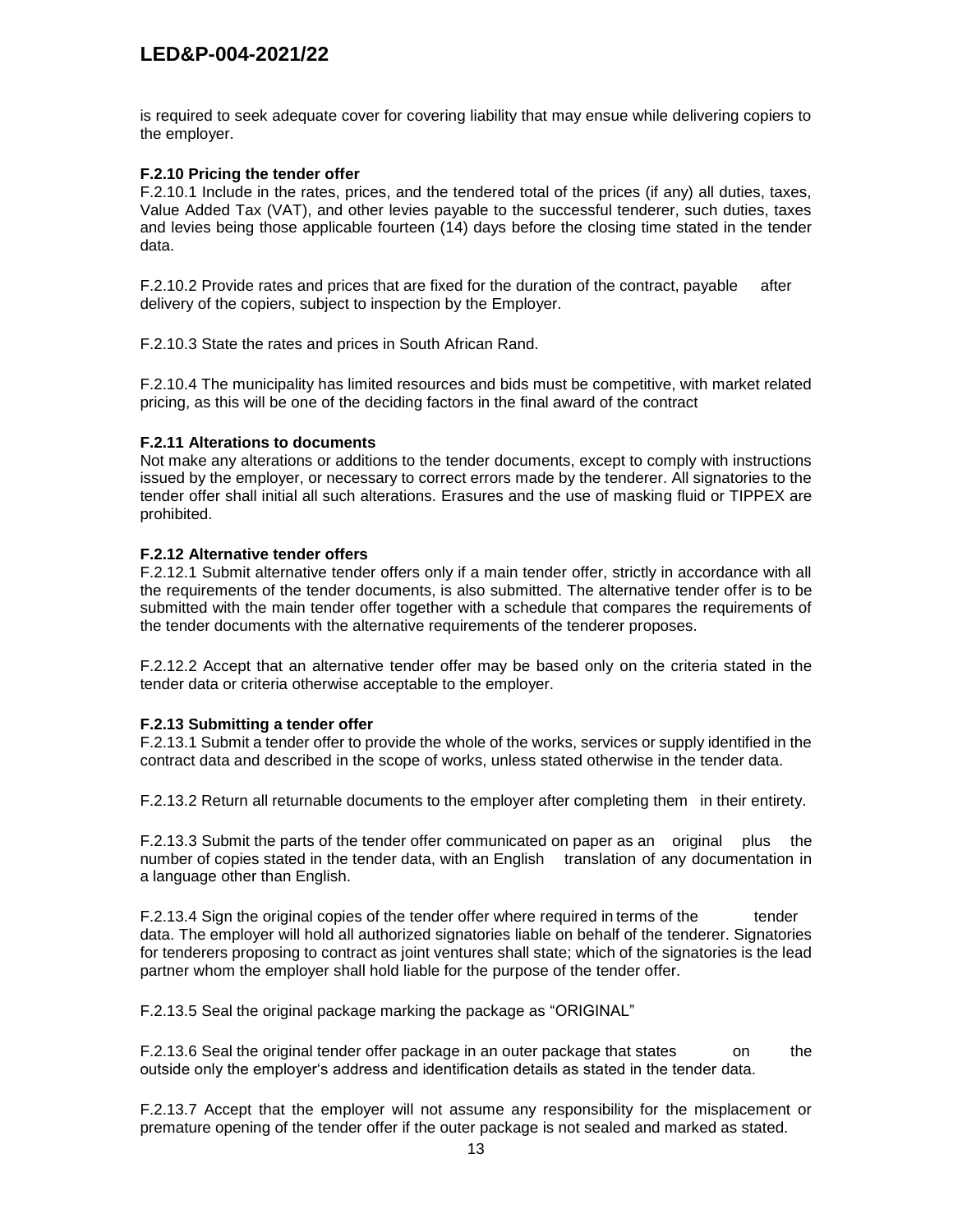#### **F.2.14 Information and data to be completed in all respects**

Accept that tender offers, which do not provide all the data or information requested completely and in the form required, will be regarded by the employer as non-responsive.

#### **F.2.15 Closing Time**

F.2.15.1 Ensure that the employer receives the tender offer at the address specified in the tender data not later than the closing time stated in the tender data. Proof of posting shall not be accepted as proof of delivery. The employer shall not accept tender offers submitted by telegraph, facsimile or e-mail.

F.2.15.2 Accept that, if the employer extends the closing time stated in the tender data for any reason, the requirements of these conditions of tender apply equally to the extended deadline.

#### **F.2.16 Tender Offer Validity**

F.2.16.1 Hold the tender offer(s) valid for acceptance by the employer at any time during the validity period stated in the tender data after the closing time stated in the tender data.

F.2.16.2 If requested by the employer, consider extending the validity period stated in the tender data for an agreed additional period.

#### **F.2.17 Clarification of tender offer after submission**

Provide clarification of a tender offer in response to a request to do so from the employer during the evaluation of tender offers. This may include providing a breakdown of rates or prices and correction of arithmetical errors by the adjustment of certain rates or item prices (Or both).

No change in the competitive position of tenderers or substance of the tender offer is sought, offered, or permitted.

#### **Note: Sub-clause F.2.17 does not preclude the negotiation of the final terms of the contract with a preferred tenderer following a competitive selection process, should the Employer elect to do so.**

#### **F.2.18 Provide other material**

F.2.18.1 Provide, on request by the employer, any other material that has a bearing on the tender offer, the tenderer's commercial position (including notarized joint venture agreements), referencing arrangements, or samples of materials, considered necessary by the employer for the purpose of a full and fair risk assessment. Should the tenderer not provide the material, or a satisfactory reason as to why it cannot be provided, by the time for submission stated in the employer's request, the employer may regard the tender offer as non-responsive.

#### **F.2.19 Inspections, tests and analysis**

Provide access during working hours to premises for inspections, tests and analysis as provided for in the tender data.

#### **F.2.20 Submit securities, bonds, policies, etc.**

If requested, submit for the employer's acceptance before formation of the contract, all securities, bonds, guarantees, policies and certificates of insurance required in terms of the conditions of contract identified in the contract data.

#### **F.2.21 Check final draft**

Check the final draft of the contract provided by the employer within the time available for the employer to issue the contract.

#### **F.2.22 Return of other tender documents**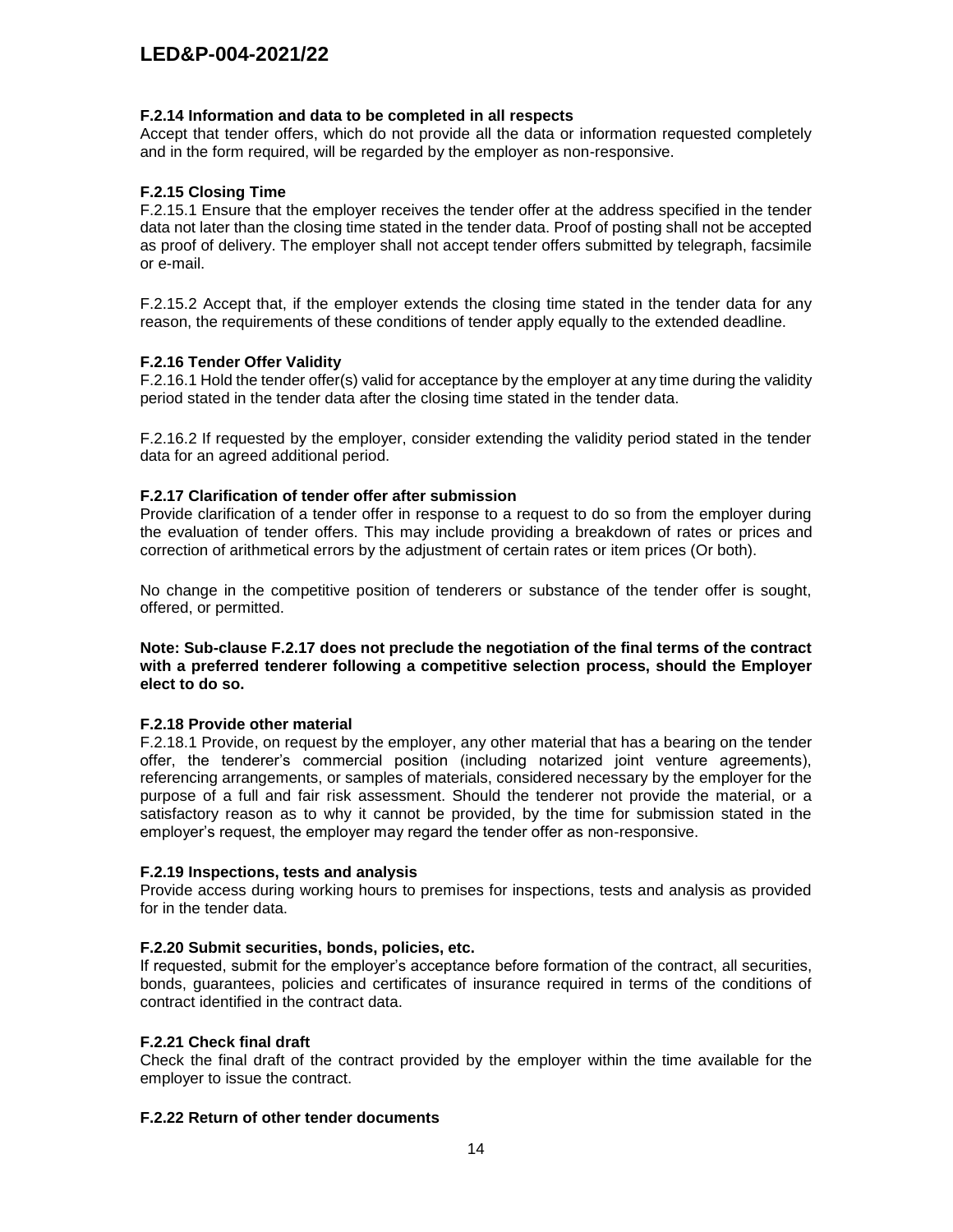If so instructed by the employer, return all retained tender documents within twenty eight (28) days after the expiry of the validity period stated in the tender data.

#### **F.2.23 Certificates**

Include in the tender submission or provide the employer with any certificates as stated in the tender data.

#### **F.3 The employer's undertakings**

#### **F.3.1 Respond to clarification**

Respond to a request for clarification received up to five (5) working days before the tender closing time stated in the Tender Data and notify all tenderers who drew procurement documents.

#### **F.3.2 Issue Addenda**

If necessary, issue addenda that may amend or amplify the tender documents to each tenderer during the period from the date that tender documents are available until seven (7) days before the tender closing time stated in the Tender Data. If, as a result a tenderer applies for an extension to the closing time stated in the Tender Data, the Employer may grant such extension and, shall then notify all tenderers who drew documents.

#### **F.3.3 Return late tender offers**

Return tender offers received after the closing time stated in the Tender Data, unopened, (unless it is necessary to open a tender submission to obtain a forwarding address), to the tenderer concerned.

#### **F.3.4 Opening of tender submissions**

F.3.4.1 Unless the two-envelope system is to be followed, open valid tender submissions in the presence of tenderers' agents who choose to attend at the time and place stated in the tender data. Tender submissions for which acceptable reasons for withdrawal have been submitted will not be opened.

F.3.4.2 Announce at the meeting held immediately after the opening of tender submissions, at a venue indicated in the tender data, the name of each tenderer whose tender offer is opened, the total of his prices, preferences claimed and time for completion, if any, for the main tender offer only.

F.3.4.3 Make available the record outlined in F.3.4.2 to all interested persons upon a formal request.

#### **F.3.5 Two-envelope system**

F.3.5.1 Where stated in the tender data that a two-envelope system is to be followed, open only the technical proposal of valid tenders in the presence of tenderers' agents who choose to attend at the time and place stated in the tender data and announce the name of each tenderer whose technical proposal is opened.

F.3.5.2 Evaluate the quality of the technical proposals offered by tenderers, then advice tenderers who remain in contention for the award of the contract of the time and place when the financial proposals will be opened. Open only the financial proposals of tenderers, who score in the quality evaluation more than the minimum number of points for quality stated in the tender data, and announce the score obtained for the technical proposals and the total price and any preferences claimed. Return unopened financial proposals to tenderers whose technical proposals failed to achieve the minimum number of points for quality.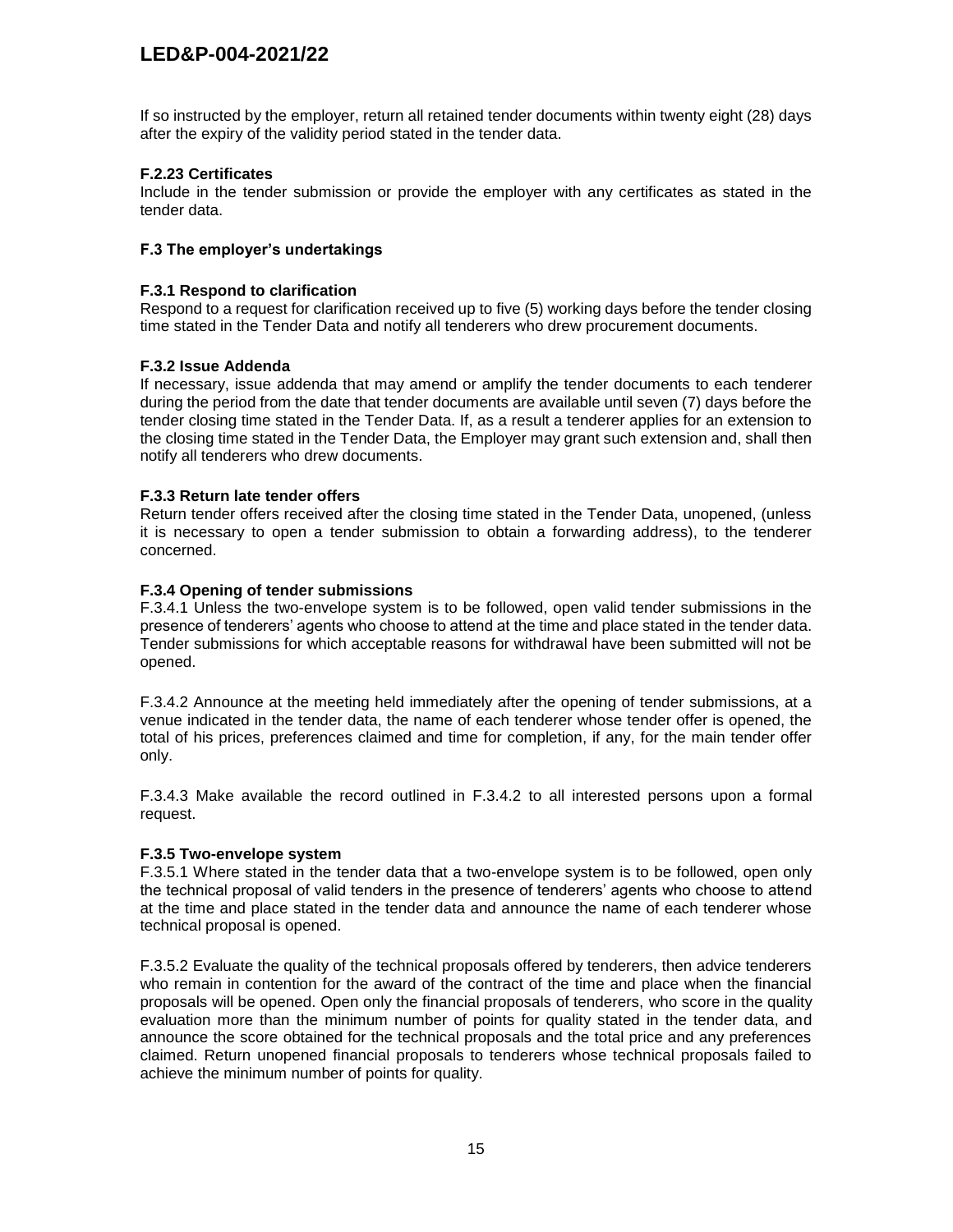#### **F.3.6 Non-disclosure**

To not disclose to tenderers, or to any other person not officially concerned with such processes, information relating to the evaluation and comparison of tender offers, the final evaluation price and recommendations for the award of a contract, until after the award of the contract to the successful tenderer.

#### **F.3.7 Grounds for rejection and disqualification**

Determine whether there has been any effort by a tenderer to influence the processing of tender offers and instantly disqualify a tenderer (and his tender offer) if it is established that he engaged in corrupt or fraudulent practices.

#### **F.3.8 Test for responsiveness**

F.3.8.1 Determine, after opening and before detailed evaluation, whether each tender offer properly received:

- a. Complies with the requirements of these Conditions of Tender,
- b. Has been properly and fully completed and signed, and

#### **F.3.9 Arithmetical errors**

F.3.9.1 Check responsive tender offers for arithmetical errors, correcting them in the following manner:

- a. Where there is a discrepancy between the amounts in figures and in words, the amount in figures shall govern.
- b. If bills of quantities (or schedule of quantities or schedule of rates) apply and there is an error in the line item total resulting from the product of the unit rate and the quantity, the rate shall govern and the total shall be corrected.
- c. Where there is an error in the total of the prices either as a result of other corrections required by this checking process or in the tenderer's addition of prices, the rate shall govern and the tenderer will be asked to revise selected item prices to achieve the tendered total of the prices.
- F.3.9.2 Consider the rejection of a tender offer if the tenderer does not correct or accept the correction of his/ her arithmetical errors in the manner described in F.3.9.1.

#### **F.3.10 Clarification of a tender offer**

Obtain clarification from a tenderer on any matter that could give rise to ambiguity in a contract arising from the tender offer.

#### **F.3.11 Evaluation Methodology**

- a. In addition to all items highlighted under Page 2 titled **"Very Important Notice on Disqualifications",** the tenders will be evaluated in terms of the Municipality Supply Chain Management policy, Preferential Procurement Framework Act (Act 5 of 2000) and its regulations as enacted in 2001.
- b. Tenders will be evaluated using the 80/20 points allocation system. The total points out of a possible maximum of 100 will be calculated using various formulae to calculate price as well as for preferential procurement.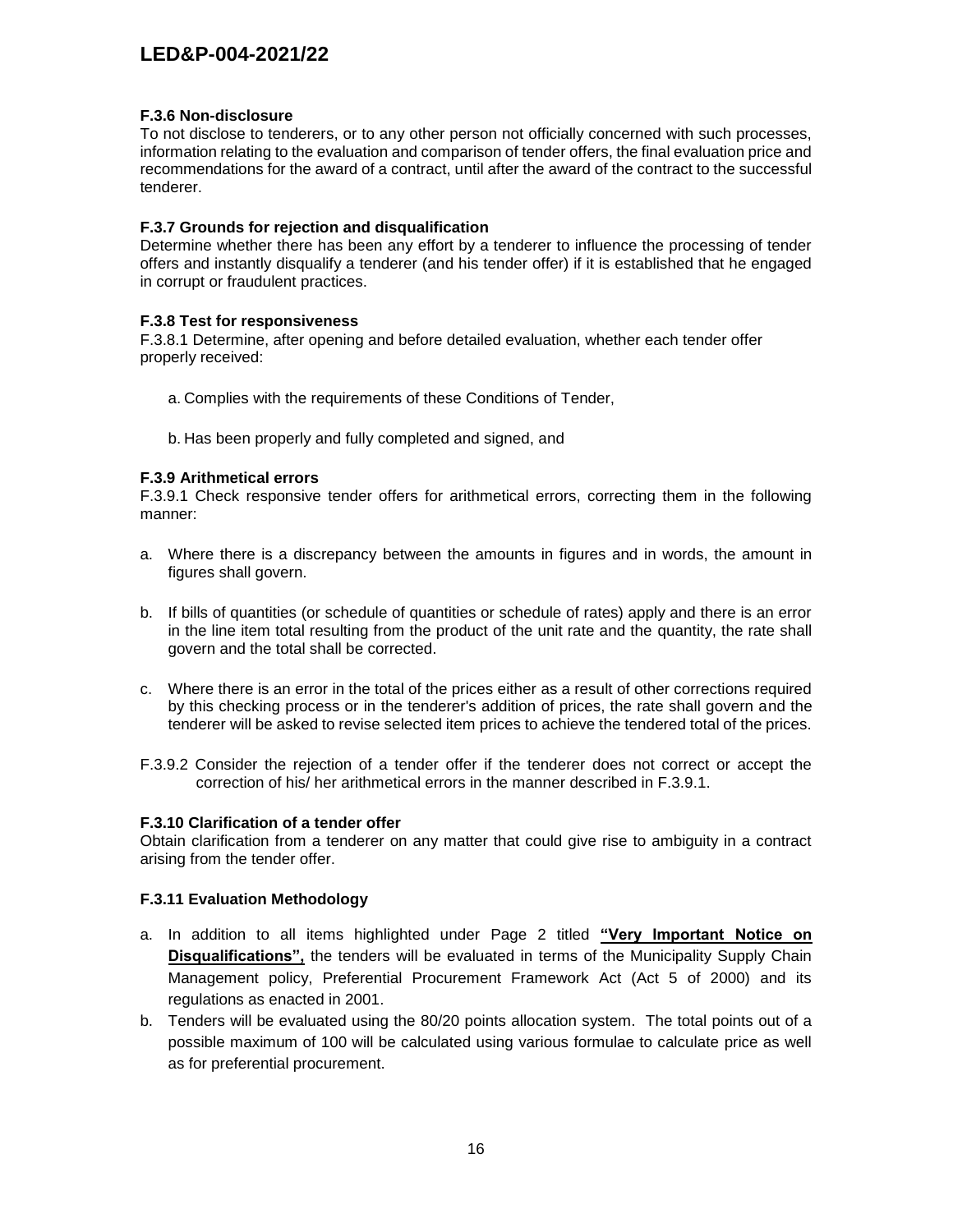#### **F.3.13 Acceptance of tender offer**

F.3.13.1 Accept tender offer only if the tenderer complies with the legal requirements stated in the Tender Data.

F.3.13.2 Notify the successful tenderer of the employer's acceptance of his/her tender offer by completing and returning one copy of the form of offer and acceptance before the expiry of the validity period stated in the tender data, or agreed additional period. Providing the form of offer and acceptance does not contain any qualifying statements, it will constitute the formation of a contract between the employer and the successful tenderer as described in the form of offer and acceptance.

#### **F.3.14 Notice to unsuccessful tenderers**

After the successful tenderer has acknowledged the employer's notice of acceptance, the employer will publicise a list of successful bidders on the municipal website

#### F.3.14 **Municipality's right to accept or reject any or all Bids**

*The municipality reserves the right to:*

- Accept or reject any bid;
- **Annul the tender process and reject all bids at any time prior to contract award;**
- Award the contract to one or more bidders; without thereby incurring any liability to the affected Bidder or bidders.
- Accept one or more bids submissions.
- **Reject all bids submitted.**
- **Request further information from any bidder after the closing date.**
- **Cancel this bid or any part thereof any time, or**
- Award this bid or any part thereof to any one or more bidders.
- Vary the site or number of sites and/or guards due to operational or budgetary requirements.

#### **F.3.15. Prepare contract documents**

Revise documents that shall form part of the contract and that were issued by the employer as part of the tender documents to take account of:

- addenda issued during the tender period,
- inclusion of the returnable documents,
- other revisions agreed between the employer and the successful tenderer, and
- the schedule of deviations attached to the form of offer and acceptance, if any.

#### **F.3.16 Issue final contract**

Prepare and issue the final draft of contract documents to the successful tenderer for acceptance within fourteen (14) days after the date of the employer's signing of the form of offer and acceptance (including the schedule of deviations, if any). Only those documents that the conditions of tender require the tenderer to submit, after acceptance by the employer, shall be included.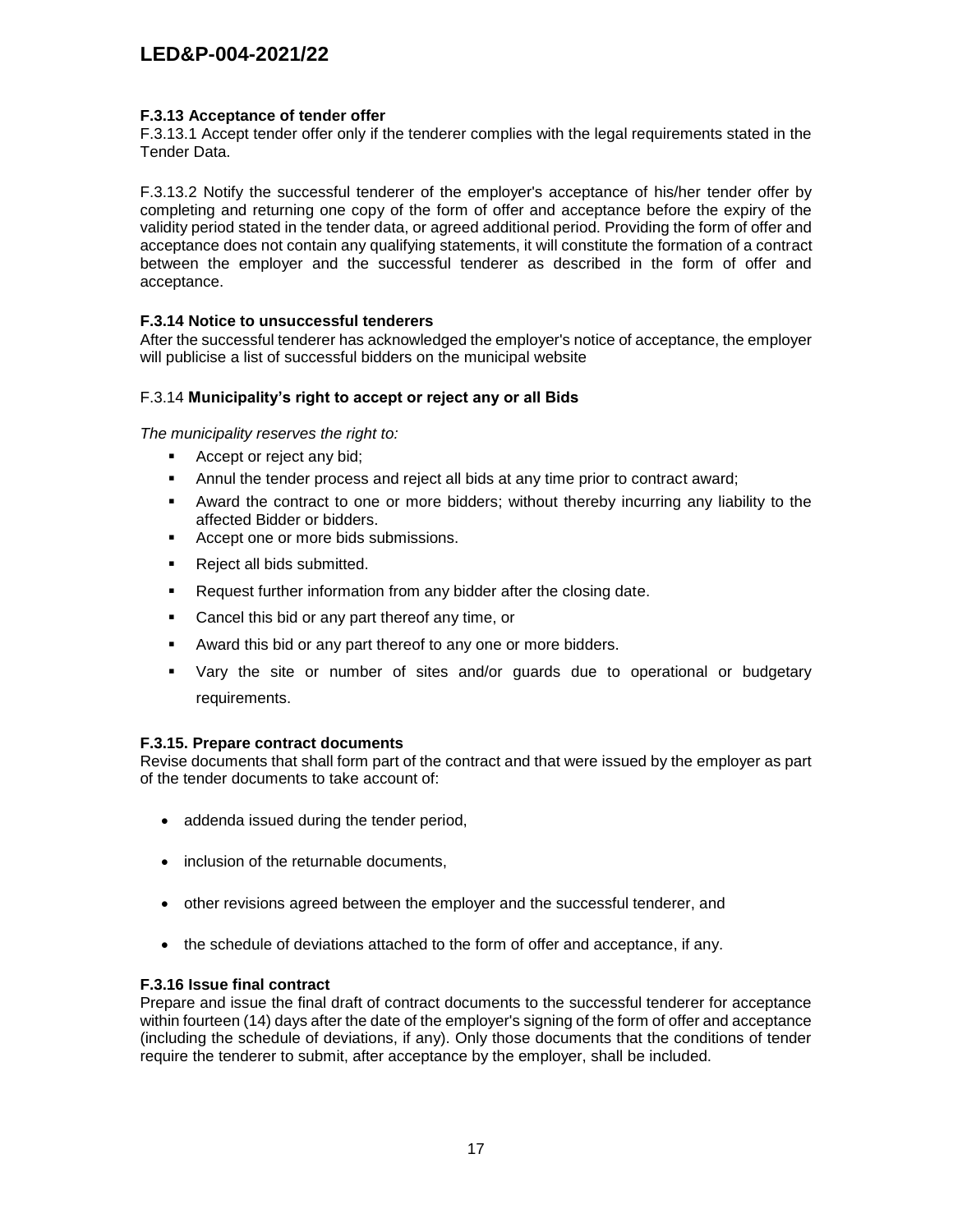#### **F.3.17 Provide copies of the contracts**

Provide to the successful tenderer the number of copies stated in the Tender Data of the signed copy of the contract as soon as possible after completion and signing of the form of offer and acceptance.

### **3. List of attachments required for Evaluation Purposes**

- a. The recent up-to-date central supplier database(CSD) registration report detailing all compliance requirements; [Last verified between the **advert date** and the **closing date**];
- b. Valid Tax compliance status pin
- c. Copy of the statement of municipal rates and taxes for the company or of its directors (not in arrears for more than three (3) months before the closing date), if renting a lease agreement and owner's proof of municipal rates must be submitted (not in arrears for more than three (3) months before the closing date). If the bidder is operating where municipal rates are not applicable, a proof of residence from the traditional authority must be submitted (not older than three (3) months before the closing date).
- d. Certified copy of registration certificate with SACPLAN (South African Council for Planners) as a Technical/Professional planner.
- e. Certified copy of registration certificate with PLATO (South African Council for Professional and Technical Surveyors)
- f. If Joint Venture attach a signed joint venture agreement
- g. If joint Venture each party/Company must attach **a**. to **c**.

### **4. Bid Evaluation guideline**

#### **5.1. EVALUATION METHODOLOGY**

5.1.1. **Bids will be evaluated in terms of the following two stages:**

**:** 

### **Stage 1: Evaluation on functionality.**

 Under functionality, Bidders must achieve a minimum of 80% ((rounded to the nearest decimal point)) for functionality (quality) in order to be considered for further evaluation in stage 2 (Evaluation on Price and BBBEE). Bidders that score less than 80% (rounded to the nearest decimal point) will be disqualified.

# **NB: Only the combined Price & BBBEE points will determine the highest point scoring bidder to be awarded the contract.**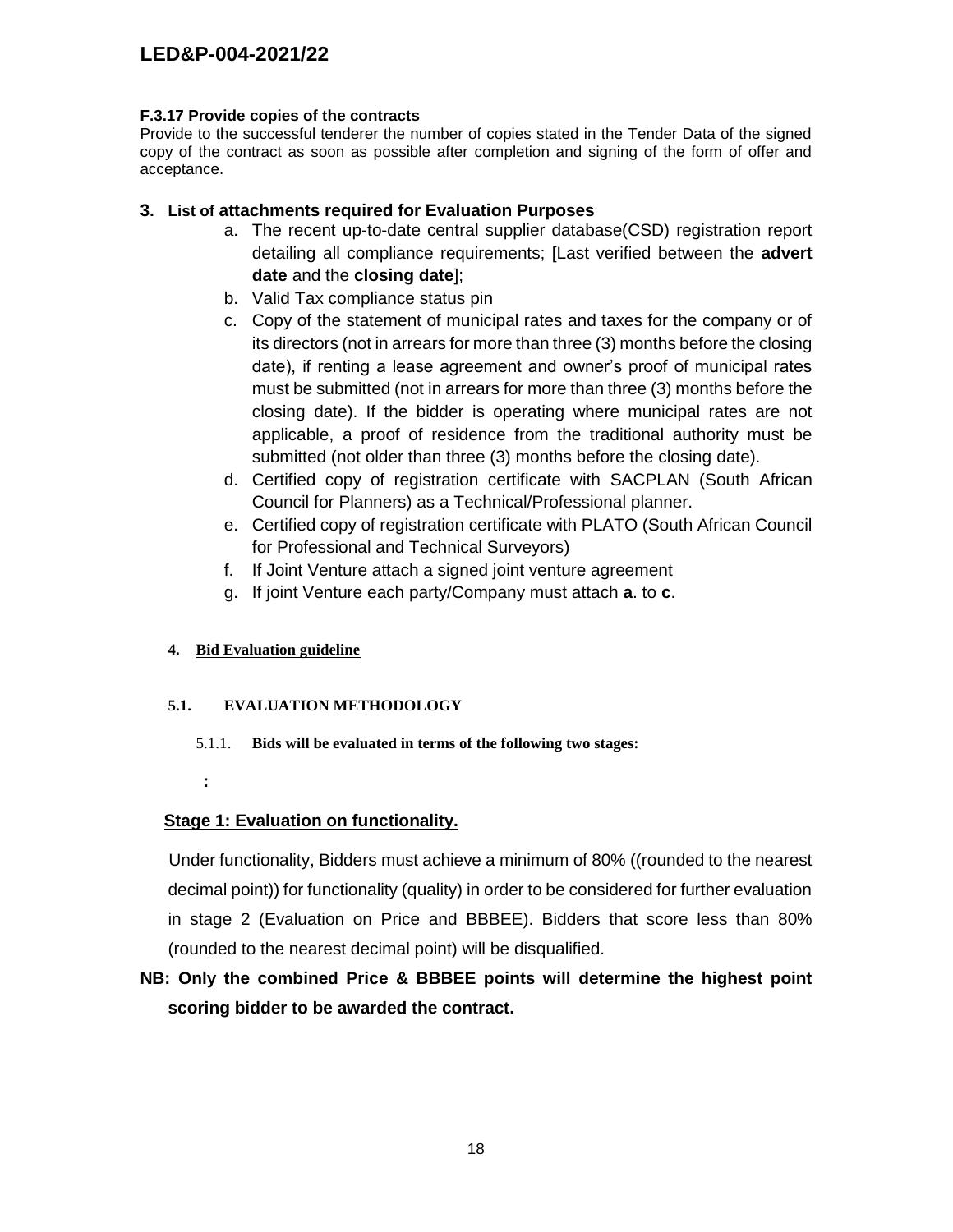| <b>Criteria</b>                                                                                                                                                                                                               | Weights | <b>Applicable values</b>           |
|-------------------------------------------------------------------------------------------------------------------------------------------------------------------------------------------------------------------------------|---------|------------------------------------|
| Proof of relevant experience in Surveying of existing sites<br>(Attach a maximum of 3 projects only).                                                                                                                         | 30      |                                    |
| Attach appointment letters and testimonials<br>with<br>contactable references on Client's company letterhead.                                                                                                                 |         |                                    |
|                                                                                                                                                                                                                               |         | Poor<br>$= 1$                      |
| Formal Methodology/ Project plan<br>Work schedule with clear deliverables                                                                                                                                                     | 10      | Average<br>$= 2$                   |
| <b>CAPACITY</b>                                                                                                                                                                                                               | 30      | Good<br>$=$ 3                      |
| <b>Proposed key personnel</b><br>A detailed CV of a Town/Urban and Regional Planner<br>indicating relevant experience in Survey of existing<br>settlements                                                                    |         | Very good = $4$<br>Excellent $= 5$ |
| Minimum work experience of 3 years<br>٠<br>Minimum Diploma in Town/Urban and Regional<br>$\blacksquare$<br>Planning.                                                                                                          |         |                                    |
| <b>Proposed key personnel</b><br>1x Land surveyor<br>Attach detailed CV indicating a Minimum of two (2)<br>٠<br>years' experience in Land Surveying<br>Certified Copy of Diploma or higher qualification in<br>Land surveying | 30      |                                    |
| <b>Total functionality Score</b>                                                                                                                                                                                              | 100     |                                    |

#### **Evaluation on Price 80/20 and BBBEE status**

### **a) Financial offer and evaluation on price points**

- Score Bid evaluation points for financial offer.
- Confirm that Bidders are eligible for the BBBEE claimed, and if so, score Bid evaluation points for BBBEE.
- Calculate total Bid evaluation points (Price points plus BBBEE points)
- **Rank Bid offers from the highest number of Bid evaluation points to the lowest.**
- The bidder obtaining the highest number of total points will be awarded the contract.
- **•** Preference points shall be calculated after prices have been brought to a comparative basis taking into account all factors of non-firm prices and all unconditional discounts;.
- Points scored must be rounded off to the nearest 2 decimal places.
- In the event that two or more bids have scored equal total points, the successful bids must be the one scoring the highest number of preference points for B-BBEE.
- However, when functionality is part of the evaluation process and two or more bids have scored equal points including equal preference points for B-BBEE, the successful bid must be the one scoring the highest score for functionality.
- Should two or more bids be equal in all respects, the award shall be decided by the drawing of lots.

#### **b) Price formula**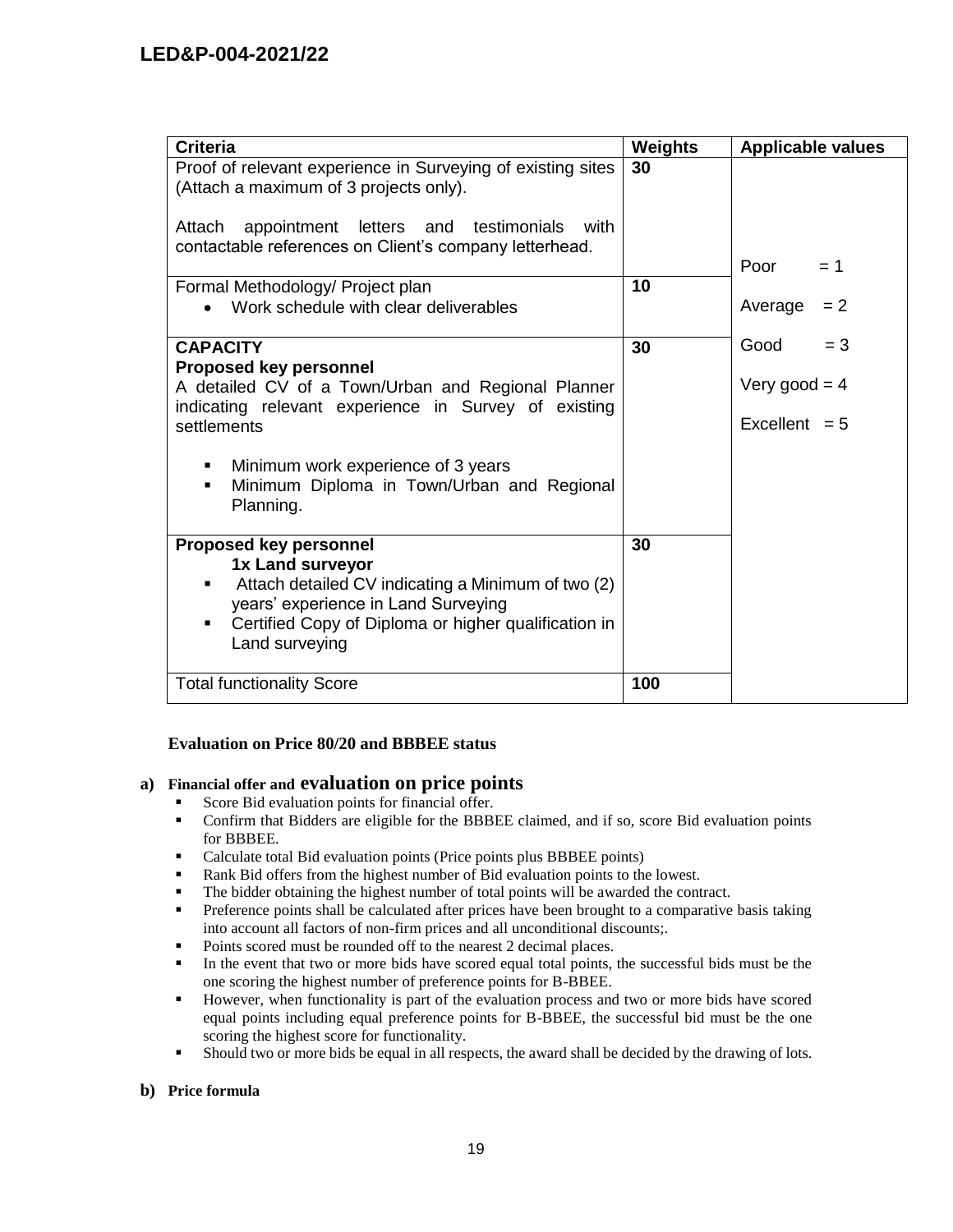$$
Ps = 80(1 - \frac{(Pt - P_{min})}{P_{min}})
$$

Where-

Ps = Points scored for price of tender under consideration; Pt = Price of tender under consideration; and Pmin = Price of lowest acceptable tender.

#### **c) Scoring for BBBEE**

- Bids will evaluated in accordance with the prescripts of the Preferential Procurement Policy Framework Act (PPPFA) and the associated Preferential Procurement Regulations of 2017, which stipulate a 80/20 preference point system for acquisition of goods or services for Rand value equal to or above R30 000 and up to R50 million
- Bidders must attach certified copies of BBBEE to claim BBBEE points. Failure to attach the valid BBBEE points shall not disqualify the Bidder from further evaluation; but only points will be forfeited.

| <b>B-BBEE Status Level of Contributor</b> | <b>Number of Points</b><br>$(80/20$ system $)$ |
|-------------------------------------------|------------------------------------------------|
| 1                                         | 20                                             |
| $\overline{2}$                            | 18                                             |
| 3                                         | 14                                             |
| 4                                         | <b>12</b>                                      |
| 5                                         | 8                                              |
| 6                                         | 6                                              |
| 7                                         | 4                                              |
| 8                                         | $\overline{2}$                                 |
| <b>Non-compliant contributor</b>          | $\bf{0}$                                       |
|                                           |                                                |

#### **B-BBEE Status Level of Contributor Number of points (80/20 system)**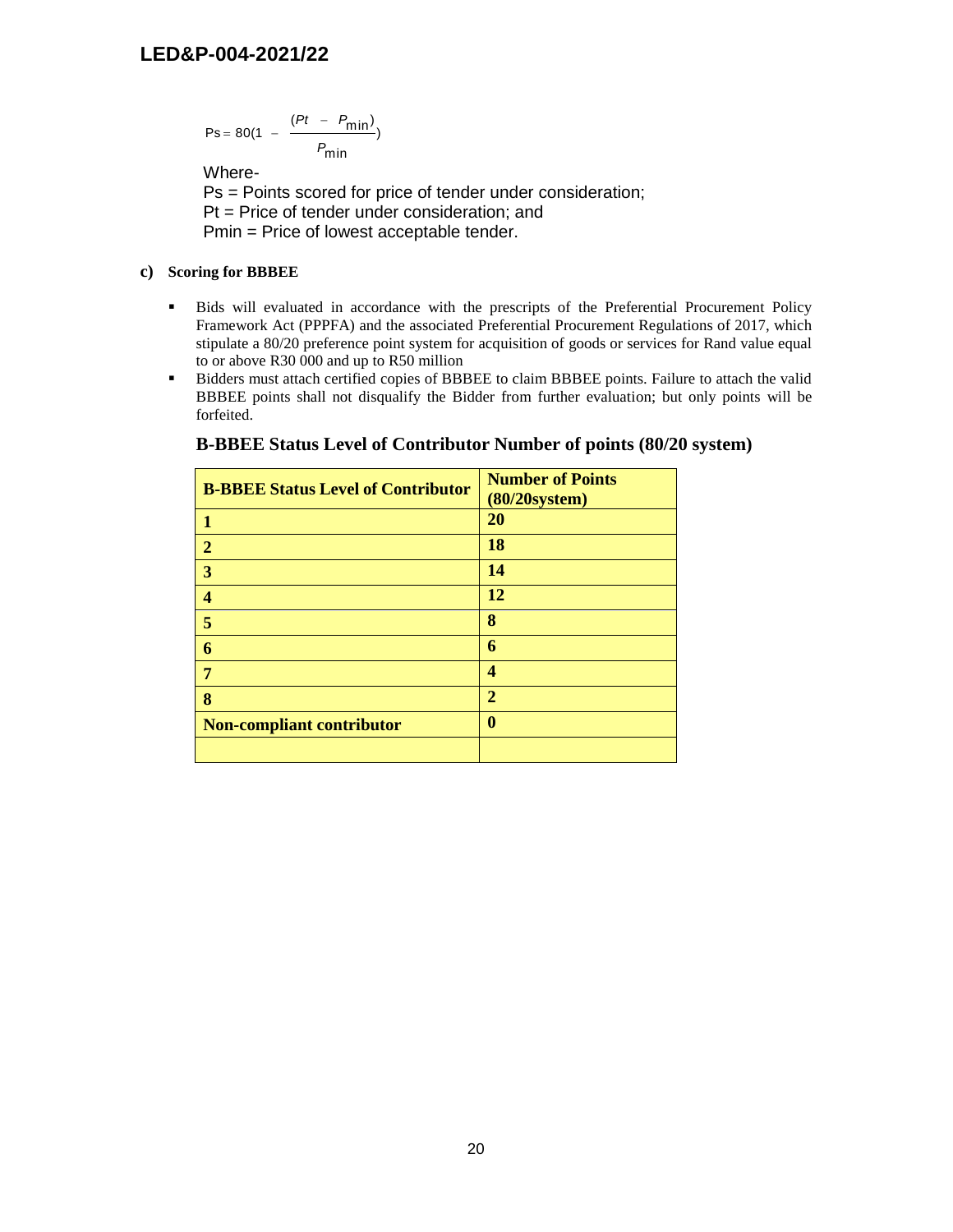

# **SURVEYING OF EXISTING SETTLEMENT AT MOHODIVILLAGE**

### **PART T2 LIST OF RETURNABLE DOCUMENTS**

*The bidder must complete the following returnable documents.*

| T2.1 | RETURNABLE SCHEDULES REQUIRED FOR BID          |
|------|------------------------------------------------|
| T2 2 | OTHER DOCUMENTS REQUIRED FOR BID               |
| T2 3 | RETURNABLE SCHEDULES THAT WILL BE INCORPORATED |
| T24  | OTHER DOCUMENTS THAT WILL BE INCLUDED IN       |

# **NOTE:**

Although the documents under Part T2 is headed "Returnable Documents" in line with the CIDB model, these are not the only documents to be returned together with the bid. **All** the documents indicated on Part T1 must be completed and signed where applicable and submitted as a **complete set of documents**.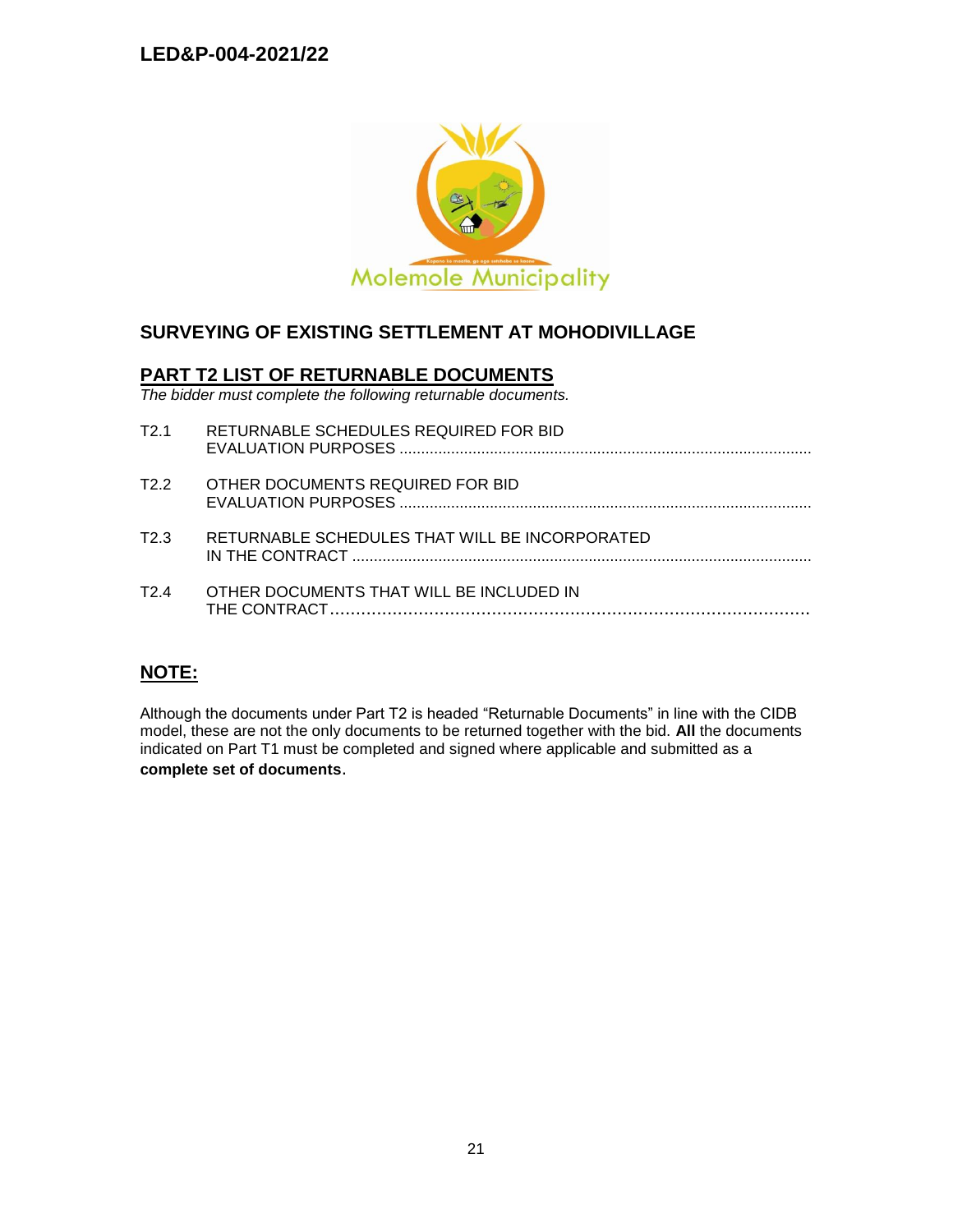### **T2.1 RETURNABLE SCHEDULES REQUIRED FOR BID EVALUATION PURPOSES**

### **CONTENTS**

FORM 2.1.1: SIZE OF ENTERPRISE AND CURRENT WORKLOAD

- FORM 2.1.2: CERTIFICATE OF AUTHORITY FOR JOINT VENTURE (WHERE APPLICABLE)
- FORM 2.1.3: SCHEDULE OF PREVIOUS WORK CARRIED OUT BY BIDDER
- FORM 2.1.4: SCHEDULE OF PROPOSED SUB-CONTRACTORS
- FORM 2.1.5: FINANCIAL REFERENCES
- FORM 2.1.6: DETAILS OF ALTERNATIVE BIDS SUBMITTED
- FORM 2.1.7: AMENDMENTS & QUALIFICATIONS BY BIDDER

#### **[PLEASE NOTE IT IS COMPULSORY FOR ALL FORMS AND PAGES TO BE COMPLETED & FOR THE BID DOCUMENT TO BE FULLY INITIALIZED BY DIRECTOR]**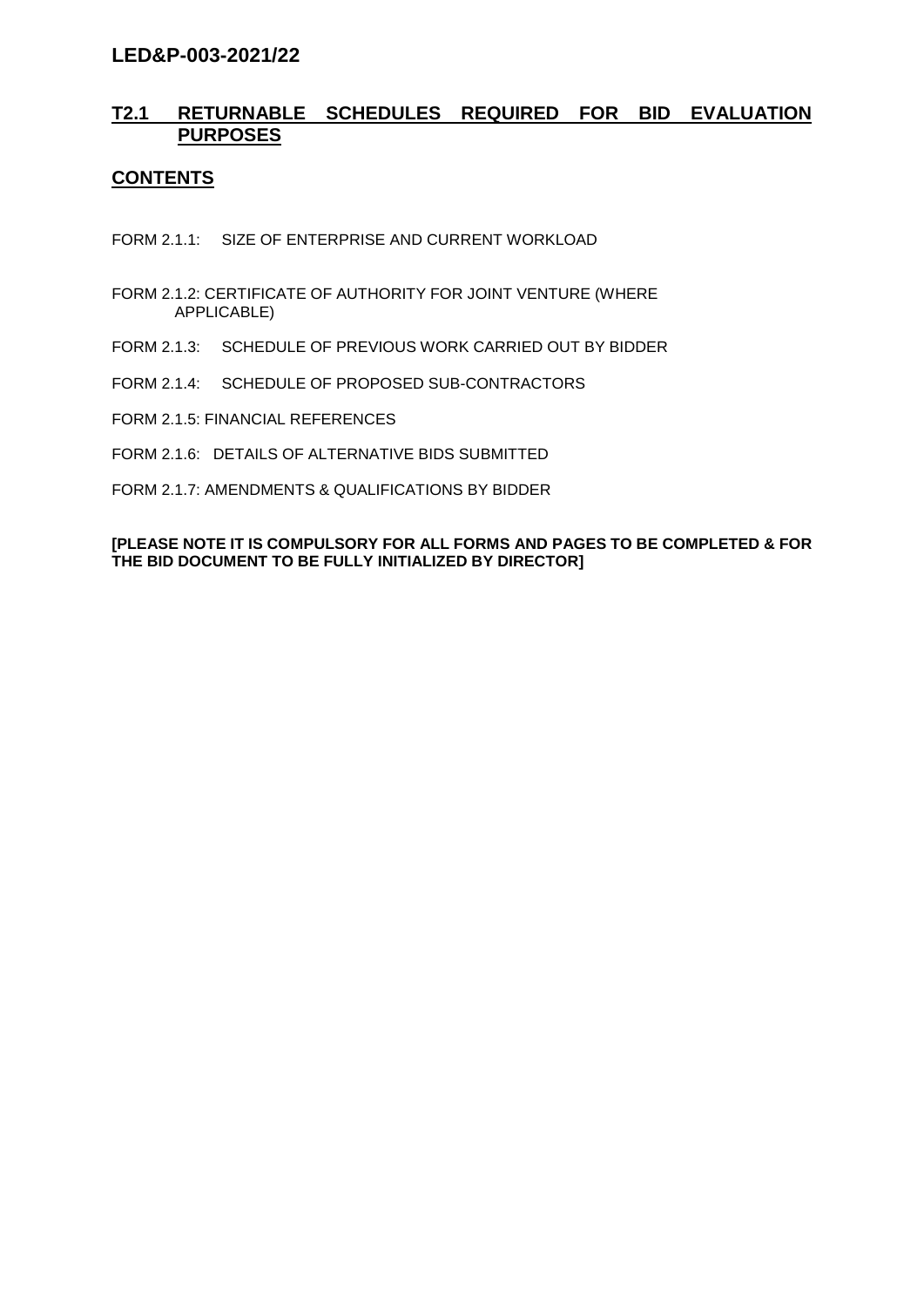# **FORM 2.1.1 SIZE OF ENTERPRISE AND CURRENT WORKLOAD**

a) Total Turnover in the previous financial year? R\_\_\_\_\_\_\_\_\_\_\_\_\_\_\_\_\_\_\_\_\_\_\_\_\_\_\_\_\_

b) c) Estimated turnover for current financial year? R \_\_\_\_\_\_\_\_\_\_\_\_\_\_\_\_\_\_\_

### **List your current contracts and obligations [maximum]:**

| <b>Description</b> | Location | Value (R) | <b>Start date</b> | <b>Duration</b> | Expected<br>completed<br>date |
|--------------------|----------|-----------|-------------------|-----------------|-------------------------------|
|                    |          |           |                   |                 |                               |
|                    |          |           |                   |                 |                               |
|                    |          |           |                   |                 |                               |
|                    |          |           |                   |                 |                               |
|                    |          |           |                   |                 |                               |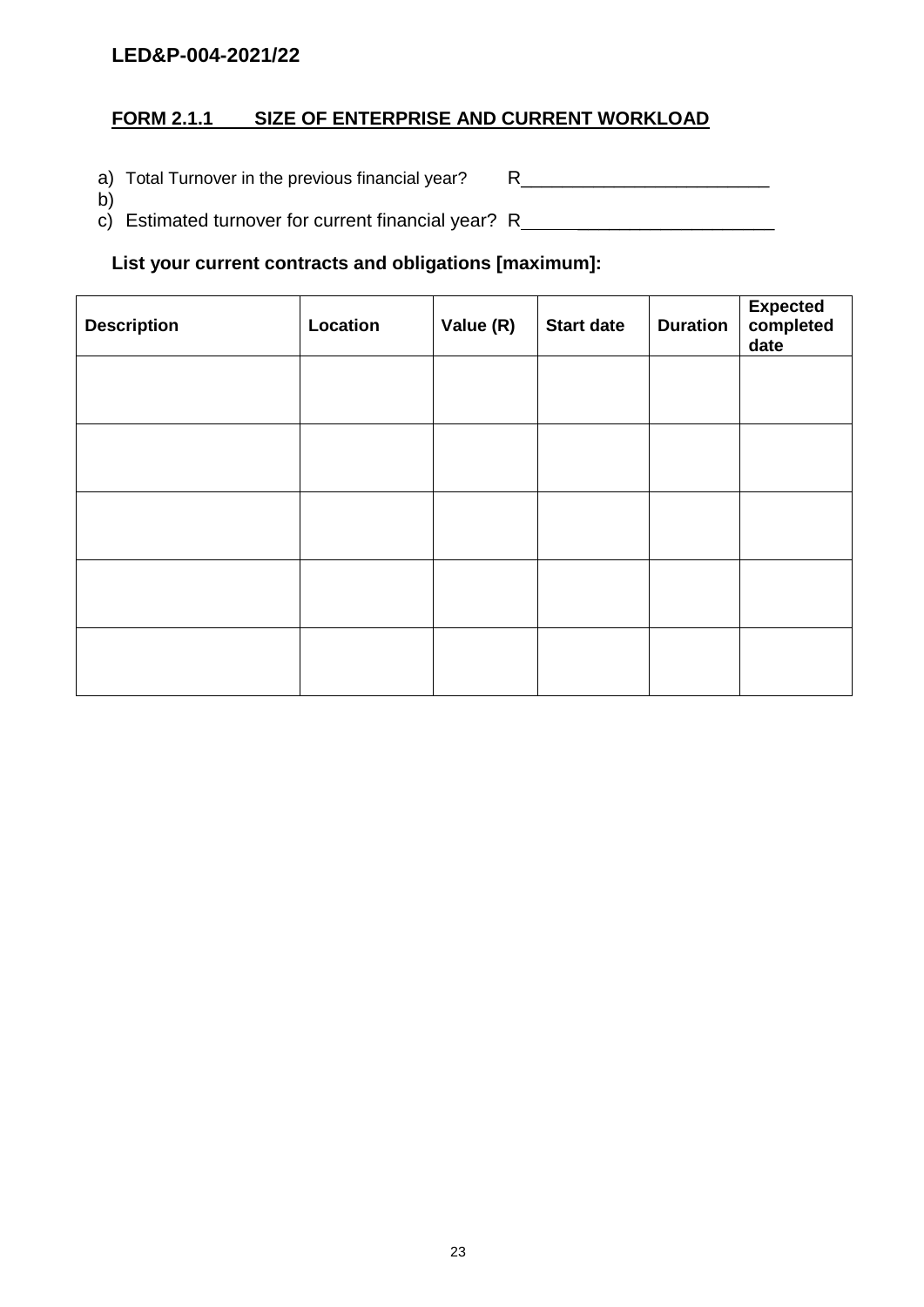# **FORM 2.1.2 CERTIFICATE OF AUTHORITY FOR JOINT VENTURE [WRITE N/A IF NOT APPLICABLE]**

# **[PLEASE ATTACH A CERTIFIED COPY OF THE CERTIFICATE]**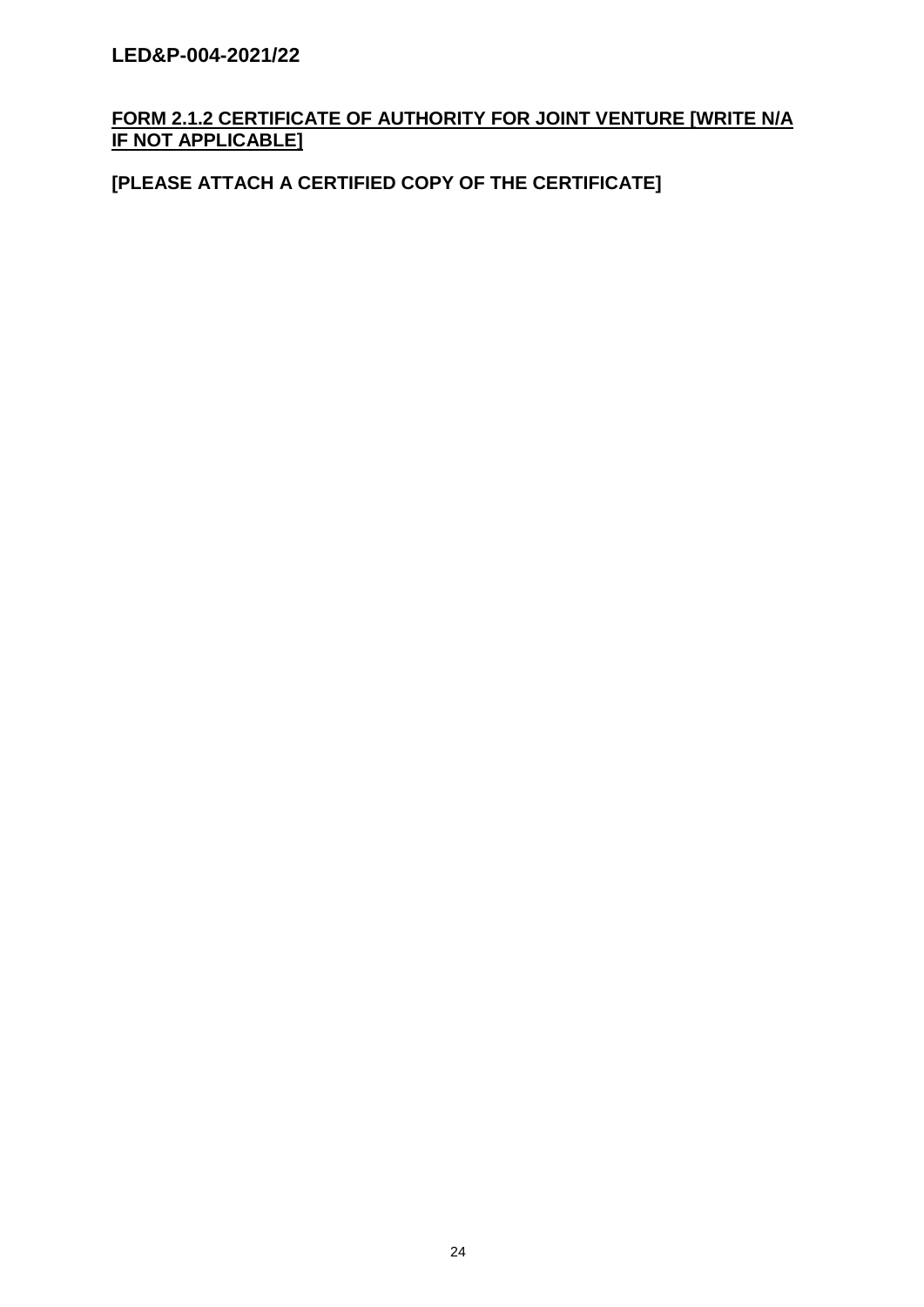### **FORM 2.1.3 SCHEDULE OF PREVIOUS WORK CARRIED OUT BY BIDDER [N.B. COMPULSORY: TO BE USED FOR EVALUATION PURPOSES]**

Provide the following information on **relevant previous experience.** Indicate comparable projects of similar or larger size. This information is material to the award of the Contract. **Give a minimum of two (2) names and telephone numbers and e-mail address per reference. Please provide latest contact details.**

| <b>CLIENT NAME</b><br><b>AND PLACE WHERE</b><br><b>PROJECT</b><br><b>WASIMPLEMENTED</b> | <b>TEL NO &amp;</b><br><b>EMAIL</b><br><b>ADDRESS</b> | <b>DESCRIPTION OF WORK</b> | <b>CONTRACT</b><br><b>VALUE</b><br>(R) | <b>DURATION</b><br><b>CONTRACT</b><br><b>PERIOD</b> |
|-----------------------------------------------------------------------------------------|-------------------------------------------------------|----------------------------|----------------------------------------|-----------------------------------------------------|
|                                                                                         |                                                       |                            |                                        |                                                     |
|                                                                                         |                                                       |                            |                                        |                                                     |
|                                                                                         |                                                       |                            |                                        |                                                     |

# **FORM 2.1.4 SCHEDULE OF PROPOSED SUB-CONTRACTORS**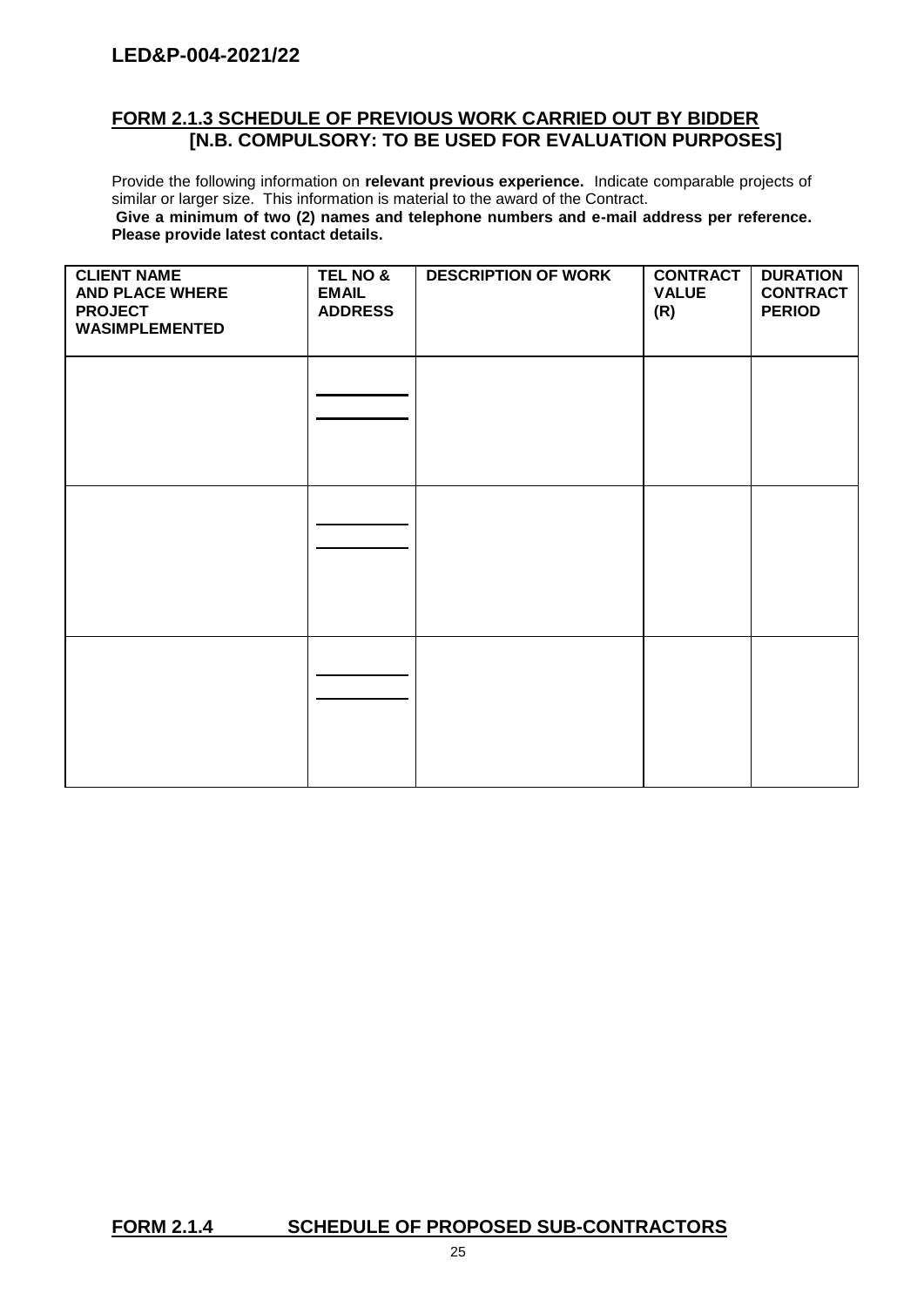# **[IF NOT WRITE N/A ACROSS THE TABLE]**

Provide details on all sub-contractors you intend utilising for this contract

|                                           | a                  |                                                | B                    | $c = a \times b$                                        |
|-------------------------------------------|--------------------|------------------------------------------------|----------------------|---------------------------------------------------------|
| Type of work to<br>be used for            | $%$ of<br>contract | Name of sub-<br>contractor                     | % HDI owner-<br>ship | <b>Total</b><br>contribution to<br><b>HDI ownership</b> |
|                                           |                    |                                                |                      |                                                         |
|                                           |                    |                                                |                      |                                                         |
|                                           |                    |                                                |                      |                                                         |
|                                           |                    |                                                |                      |                                                         |
|                                           |                    |                                                |                      |                                                         |
|                                           |                    |                                                |                      |                                                         |
|                                           |                    |                                                |                      |                                                         |
| Total % of<br>contract sub-<br>contracted |                    | <b>Total contribution of HDI</b><br>ownership: |                      |                                                         |

# **FORM 2.1.5 FINANCIAL REFERENCES**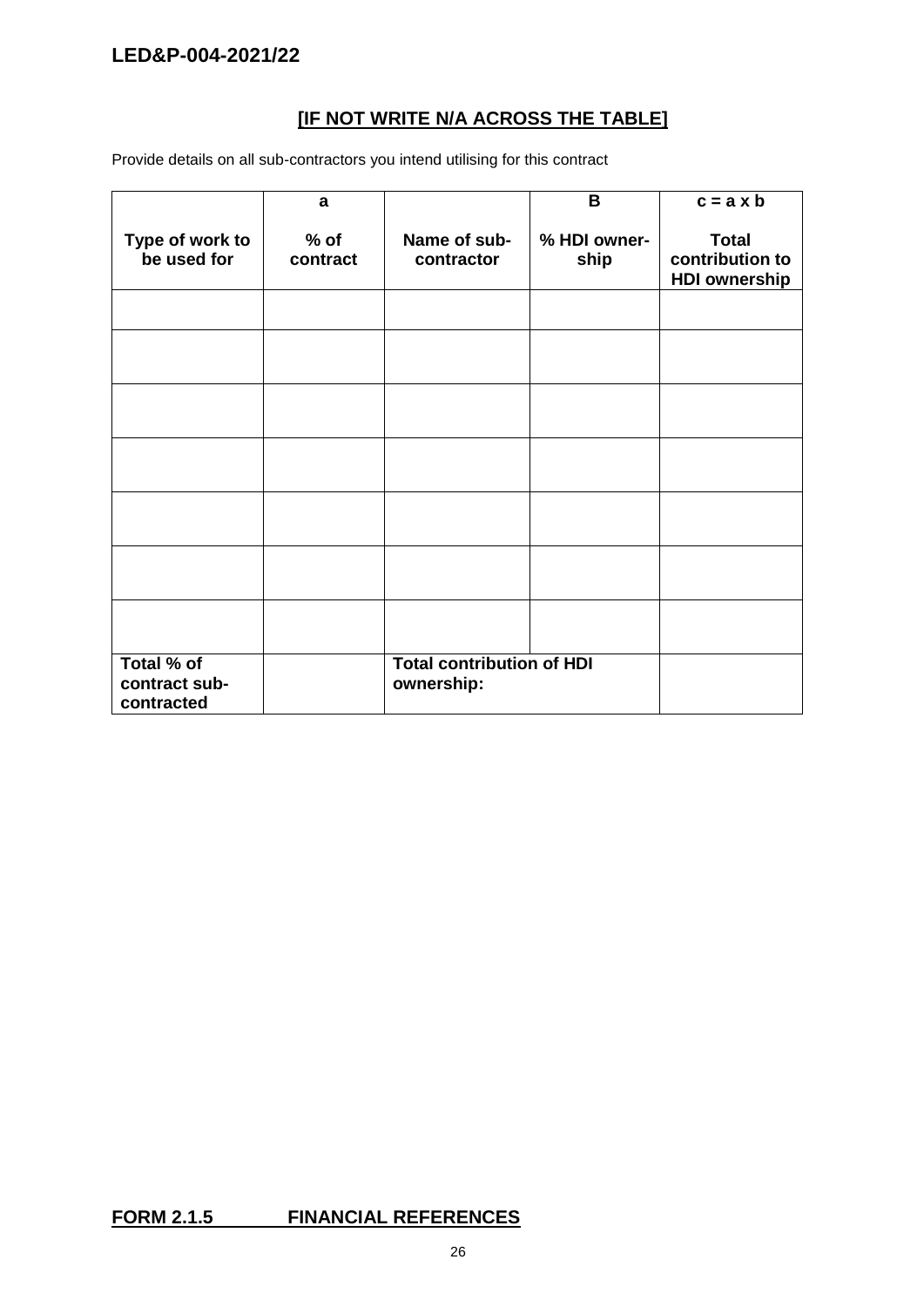### - **FINANCIAL STATEMENTS (delete which is not applicable)**

I/We \_\_\_\_\_\_\_\_\_\_\_\_\_\_\_\_\_\_\_\_\_\_\_\_\_\_ (name of authorized representative

Agree / Disagree, if required, to furnish an audited copy of the latest set of financial statements together with my/our Directors' and Auditors' report.

### - **DETAILS OF BIDDING ENTITY'S BANK**

#### **If the bidder is a Joint Venture or partnership, the information requested below is required for each member / partner.**

I/ We hereby authorise the Employer to approach all or any of the following banks for the purposes of obtaining a financial reference:

| <b>DESCRIPTION OF</b><br><b>BANK DETAIL</b> | <b>BANK DETAILS APPLICABLE TO</b><br><b>BIDDER</b> |
|---------------------------------------------|----------------------------------------------------|
| Name of bank                                |                                                    |
| Contact person                              |                                                    |
| Branch name & code                          |                                                    |
| Street address                              |                                                    |
| Bank Telephone number                       |                                                    |
| Account number                              |                                                    |
| Type of account, (i.e.<br>cheque account)   |                                                    |
| Bank rating [A, B, C, etc.]                 |                                                    |

*Note: Information supplied will be treated with the strictest confidence*

Affix dated bank stamp here

# **FORM 2.1.6 DETAILS OF ALTERNATIVE BIDS SUBMITTED**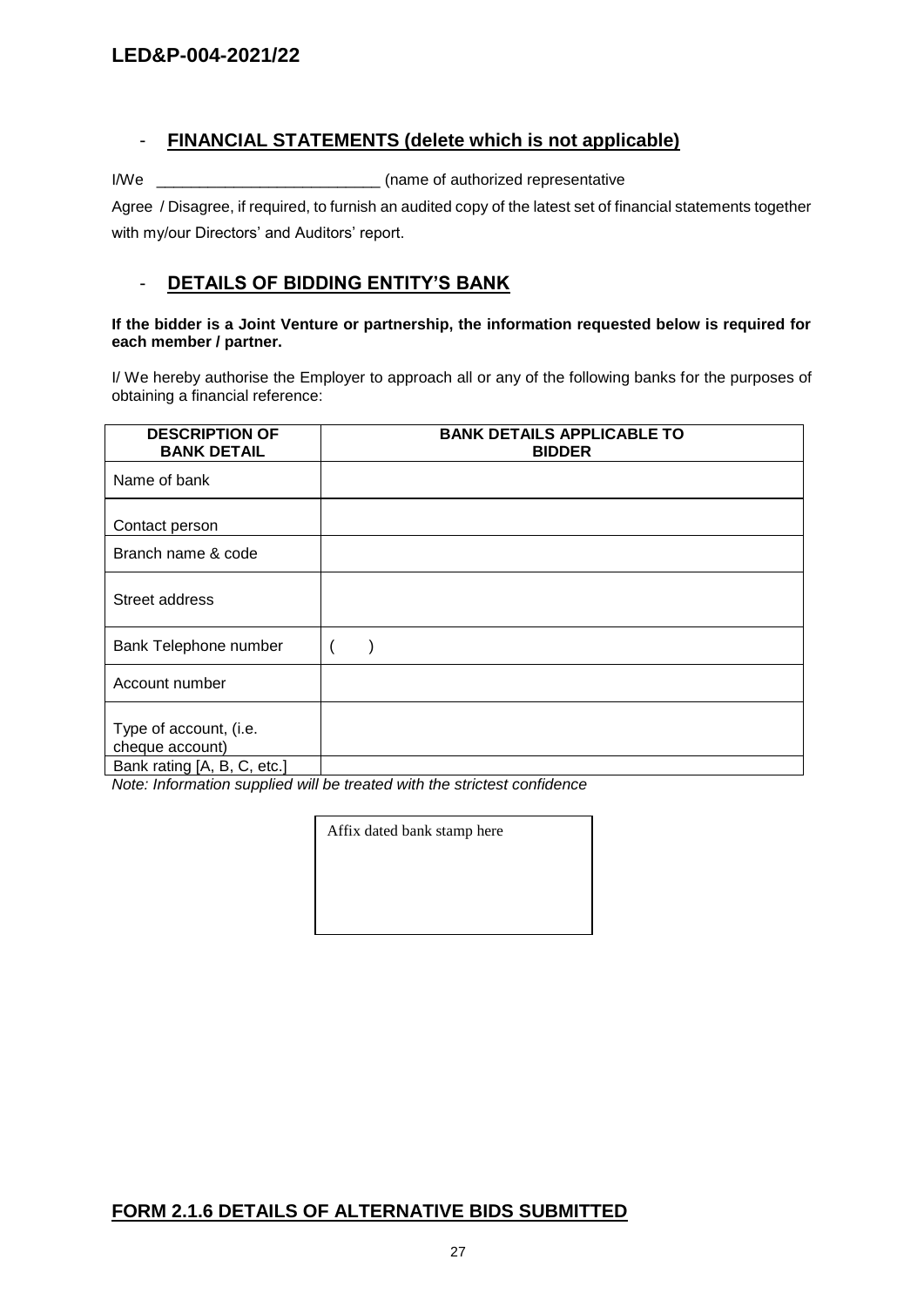# **[WRITE N/A ACROSS THE TABLE IF NOT APPLICABLE]**

See condition of bid.

| <b>DESCRIPTION</b> |
|--------------------|
|                    |
|                    |
|                    |
|                    |
|                    |
|                    |
|                    |
|                    |
|                    |
|                    |
|                    |
|                    |
|                    |
|                    |
|                    |
|                    |
|                    |
|                    |

# **FORM 2.1.7 AMENDMENTS AND QUALIFICATIONS BY BIDDER**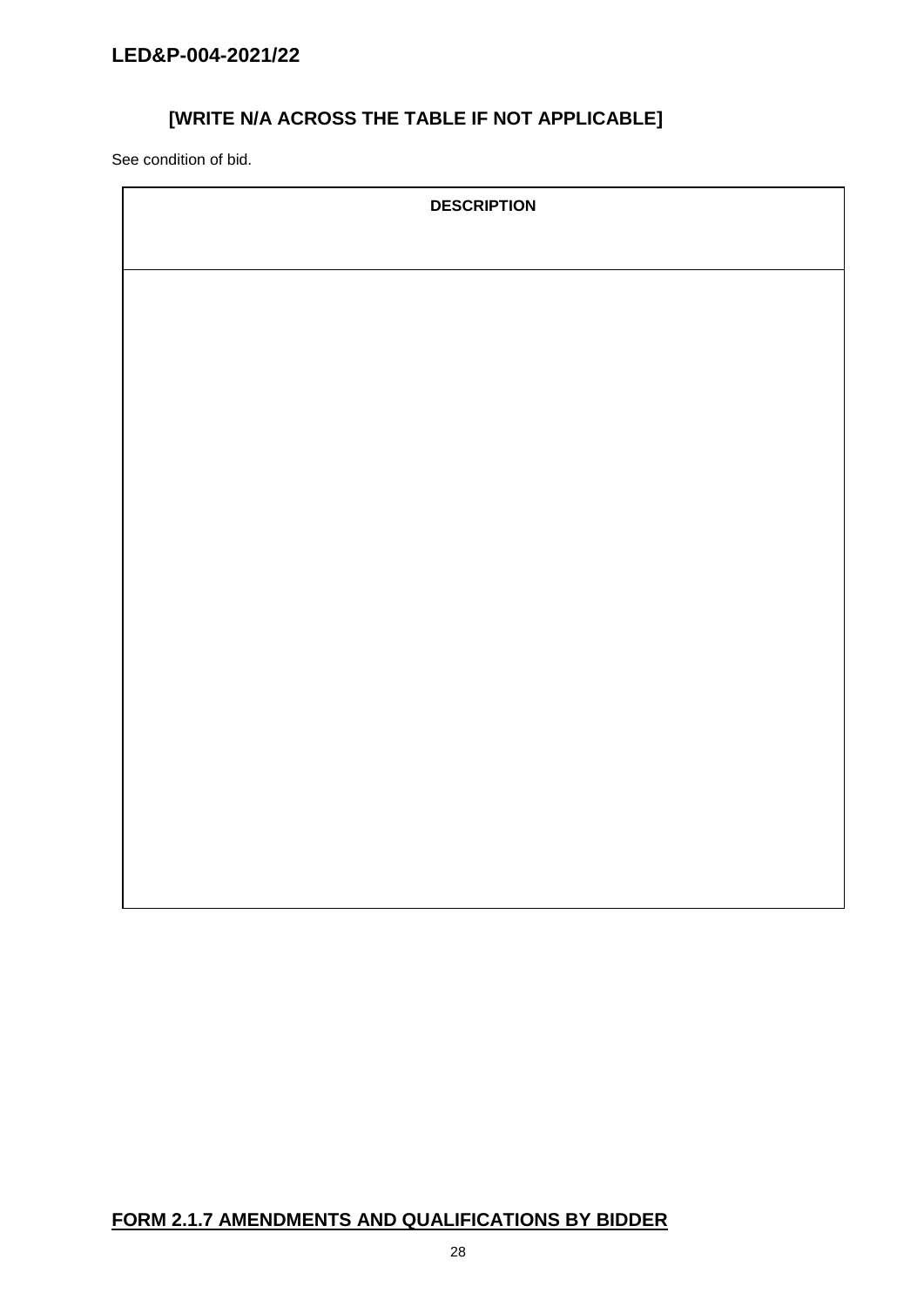# **[WRITE N/A ACROSS THE TABLE IF NOT APPLICABLE]**

See condition of bid

Attach additional information on separate sheets and initial all of them

| <b>PAGE</b> | <b>DESCRIPTION</b> |
|-------------|--------------------|
|             |                    |
|             |                    |
|             |                    |
|             |                    |
|             |                    |
|             |                    |
|             |                    |
|             |                    |
|             |                    |
|             |                    |
|             |                    |

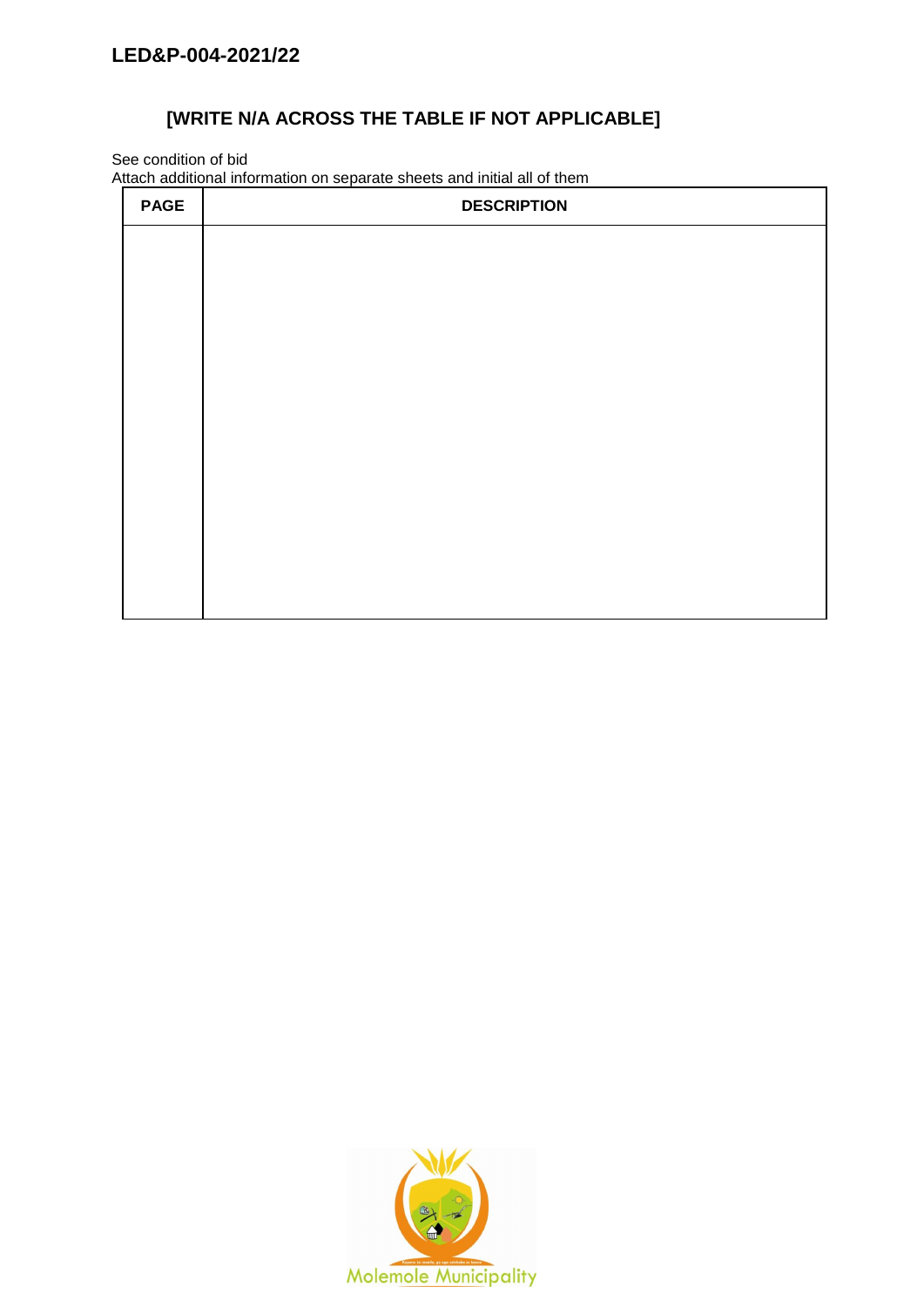# SURVEYING OF EXISTING SETTLEMENT AT MOHODIVILLAGE

# **T2.2 OTHER DOCUMENTS REQUIRED FOR BID EVALUATION PURPOSES**

# **CONTENTS**

- FORM 2.2.1 DECLARATION
- FORM 2.2.2 DECLARATION OF INTEREST

FORM 2.2.5 MBD 9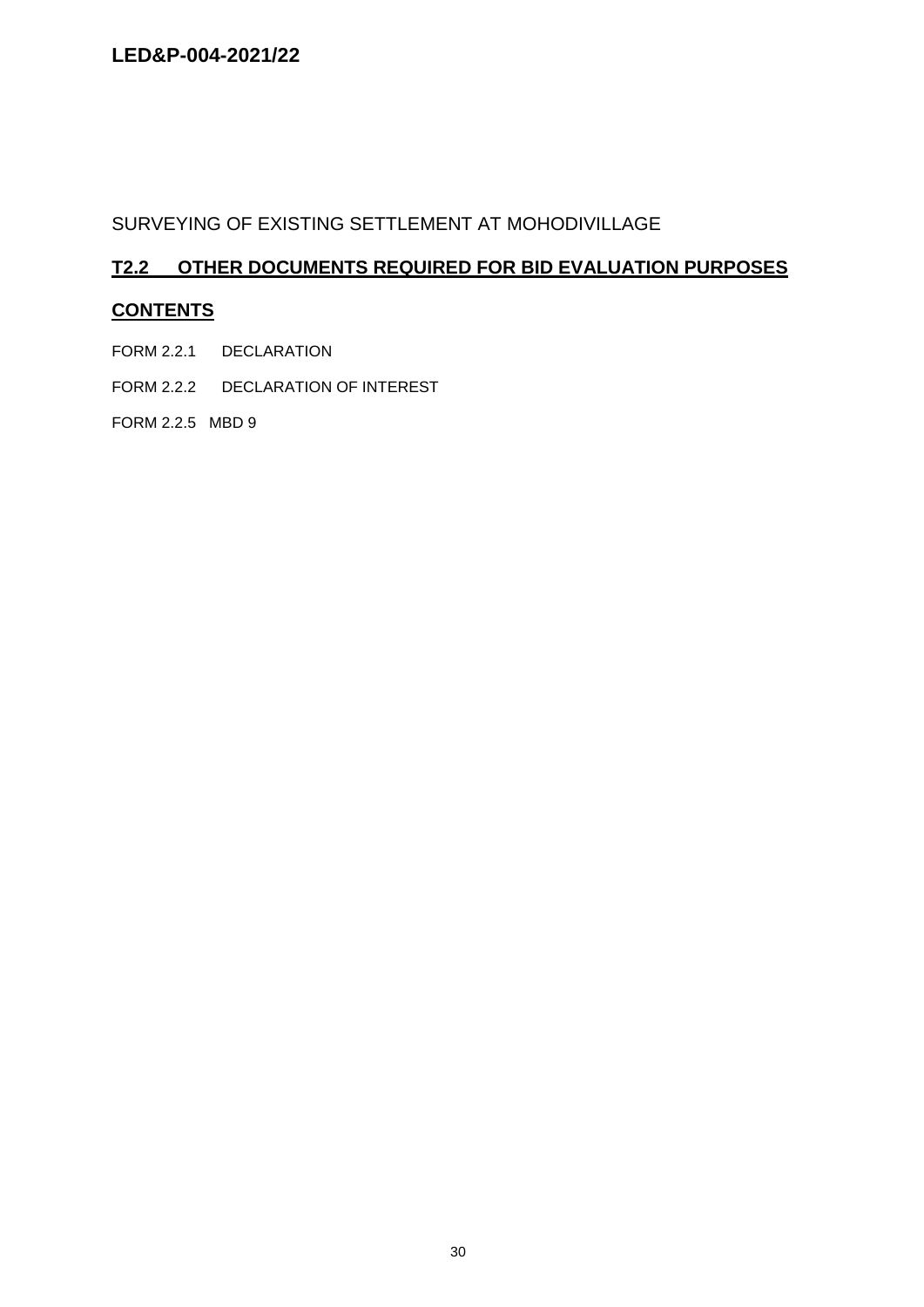### **FORM 2.2.2 DECLARATION:**

I/ We, the undersigned:

- (a) Bid for the surveying of existing settlement at mohodi village, described both in this and the other Schedules to this Contract to which I shall annex my signature;
- (b) agree that we will be bound by the specifications, prices, terms and conditions stipulated in those Schedules attached to this bid document, regarding execution of duties;
- (c) further agree to be bound by those conditions, set out in, "PARTS T1; T2; C1; C2; and C3", attached hereto, should this bid be accepted;
- (d) confirm that this bid may only be accepted by Molemole Local Municipality by way of a duly authorised Letter of Acceptance within fourteen (14) days from the date of appointment;
	- (e) declare that we are fully acquainted with the Bid document and Schedules and the contents thereof and that we have signed the Bill of Quantities and completed the Returnable Schedules and declarations, attached hereto;
- (f) declare that all amendments to the bid document have been initialled by the relevant authorised person and that the document constitutes a proper contract between MLM and the undersigned;
- (g) certify that the item/s mentioned in the bid document, qualifies/qualify for the preference(s) shown.;
- (h) acknowledge that the information furnished is true and correct;
- (i) Accept that in the event of the contract being awarded as a result of preference claimed in this bid document, I may be required to furnish documentary proof to the satisfaction of MLM that the claims are correct. If the claims are found to be inflated, MLM may in addition to any other remedy it may have, recover from the company or me all costs, losses or damages incurred or sustained by MLM as a result of the award of the contract and/or cancel the contract and claim any damages which MLM may suffer by having to make less favourable arrangements after such cancellation;
- (j) declare that no municipal rates and taxes or municipal service charges owed by the bidder or any of its directors to the municipality, or to any other municipality or municipal entity, are in arrears, and
- (k) declare that I have not failed to perform satisfactorily during the last five (5) years on a previous contract with the Municipality, Municipal entity or any other organ of state, after written notice was given to me that my performance was not satisfactory.

# **[PLEASE SIGN ON BEHALF OF THE BIDDER]**

|                              |  | <b>20</b> |
|------------------------------|--|-----------|
| <b>Authorised Signature:</b> |  |           |
|                              |  |           |
| Date:                        |  |           |
| As witness:                  |  |           |

### **FORM 2.2.3 DECLARATION OF INTEREST**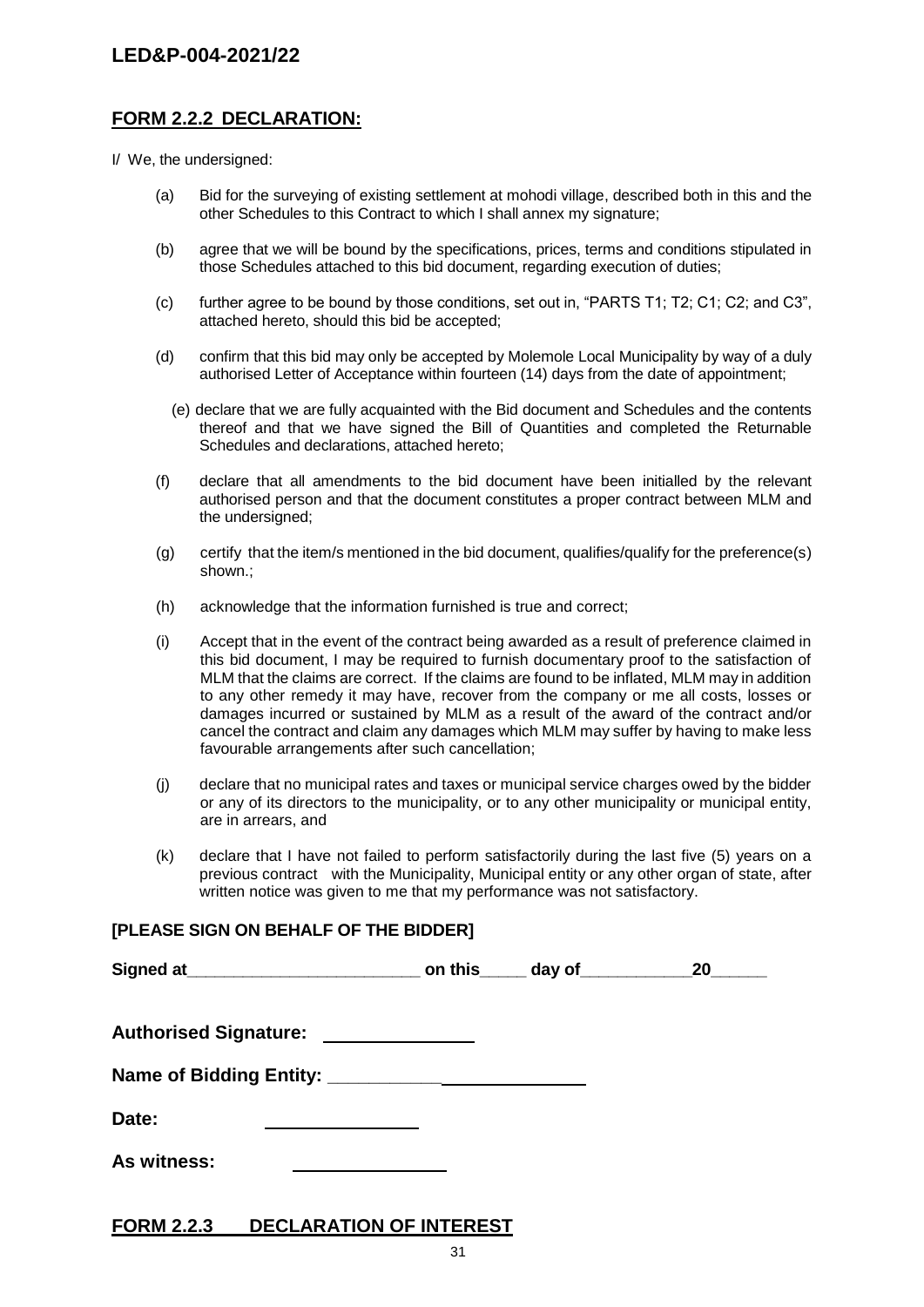#### **1. No bid will be accepted from persons in the service of the state including in instances of non-directors of the entity and also those who may be sub- contracting.**

- 2. Any person, having a kinship with persons in the service of the state, including a blood relationship, may make an offer or offers in terms of this invitation to bid. In view of possible allegations of favouritism, should the resulting bid, or part thereof, be awarded to persons connected with or related to persons in service of the state, it is required that the bidder or their authorised representative declare their position in relation to the evaluating/adjudicating authority and/or take an oath declaring his/her interest.
- 3 In order to give effect to the above, the following questionnaire must be completed with honesty and submitted with the bid.

|                 | <b>Full Name:</b>   |                                                                                                                                                                                                                                                                            |  |
|-----------------|---------------------|----------------------------------------------------------------------------------------------------------------------------------------------------------------------------------------------------------------------------------------------------------------------------|--|
|                 |                     |                                                                                                                                                                                                                                                                            |  |
|                 | <b>Tax Number:</b>  |                                                                                                                                                                                                                                                                            |  |
|                 | <b>VAT Number:</b>  |                                                                                                                                                                                                                                                                            |  |
| 3.1             |                     | Are you presently in the service of the state* YES / NO ________                                                                                                                                                                                                           |  |
|                 |                     | 3.2 Have you been in the service of the state for the past twelve (12) months? YES /NO                                                                                                                                                                                     |  |
|                 |                     |                                                                                                                                                                                                                                                                            |  |
| 3.3             | YES / NO __________ | Do you have any relationship (family, friend, other) with persons in the service of the state and<br>who may be involved with the evaluation and or adjudication of this bid?                                                                                              |  |
| <b>YES / NO</b> |                     | 3.4 Are any of the company's directors, managers, shareholders or stakeholders in service of the state?                                                                                                                                                                    |  |
|                 |                     | If yes, furnish particulars experience of the state of the state of the state of the state of the state of the                                                                                                                                                             |  |
| 3.5             |                     | <u> 1989 - Johann Barn, mars ar y brening ar y brening ar y brening ar y brening ar y brening ar y brening ar y b</u><br>Are any spouse, child or parent of the company's directors, managers, principle shareholders<br>or stakeholders in service of the state? YES / NO |  |
|                 |                     |                                                                                                                                                                                                                                                                            |  |
|                 |                     |                                                                                                                                                                                                                                                                            |  |
|                 | (a) a member of $-$ | * SCM Regulations: "in the service of the state" means to be -                                                                                                                                                                                                             |  |
|                 | (i)<br>(ii)         | any municipal Council;<br>any provincial legislature; or                                                                                                                                                                                                                   |  |
|                 | (iii)               | the national Assembly or the national Council of provinces;                                                                                                                                                                                                                |  |

- (b) a member of the board of directors of any municipal entity;
- (c) an official of any municipality or municipal entity;
- (d) an employee of any national or provincial department, national or provincial public entity or constitutional institution within the meaning of the Public Finance Management Act, 1999 (Act No.1 of 1999);
- (e) a member of the accounting authority of any national or provincial public entity; or
- (f) an employee of Parliament or a provincial legislature.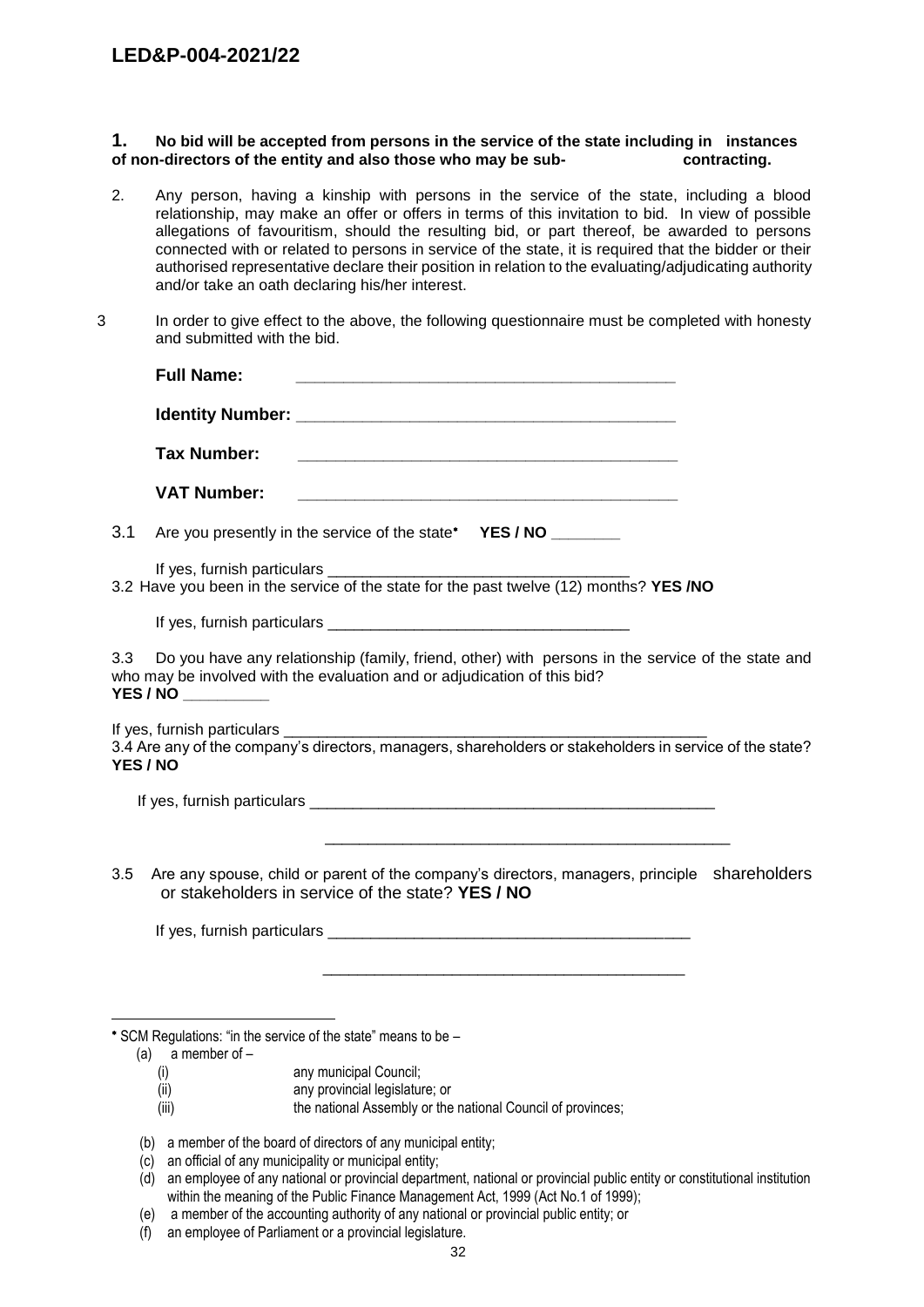### I, THE UNDERSIGNED (NAME)

CERTIFY THAT THE INFORMATION FURNISHED ON THIS DECLARATION FORM IS CORRECT.

#### **I ACCEPT THAT THE STATE MAY ACT AGAINST ME SHOULD THIS DECLARATION PROVE TO BE FALSE.**

SHOULD THE INFORMATION REQUIRED ON THIS FORM NOT DULY BE SUPPLIED, THIS BID WILL BE AUTOMATICALLY REJECTED.

\_\_\_\_\_\_\_\_\_\_\_\_\_\_\_\_\_\_\_\_\_ \_\_\_\_\_\_\_\_\_\_\_\_\_\_\_\_ Signature Date

\_\_\_\_\_\_\_\_\_\_\_\_\_\_\_\_\_\_\_\_\_ \_\_\_\_\_\_\_\_\_\_\_\_\_\_\_\_\_\_\_\_\_\_\_\_\_\_\_\_\_\_\_

Position Company Name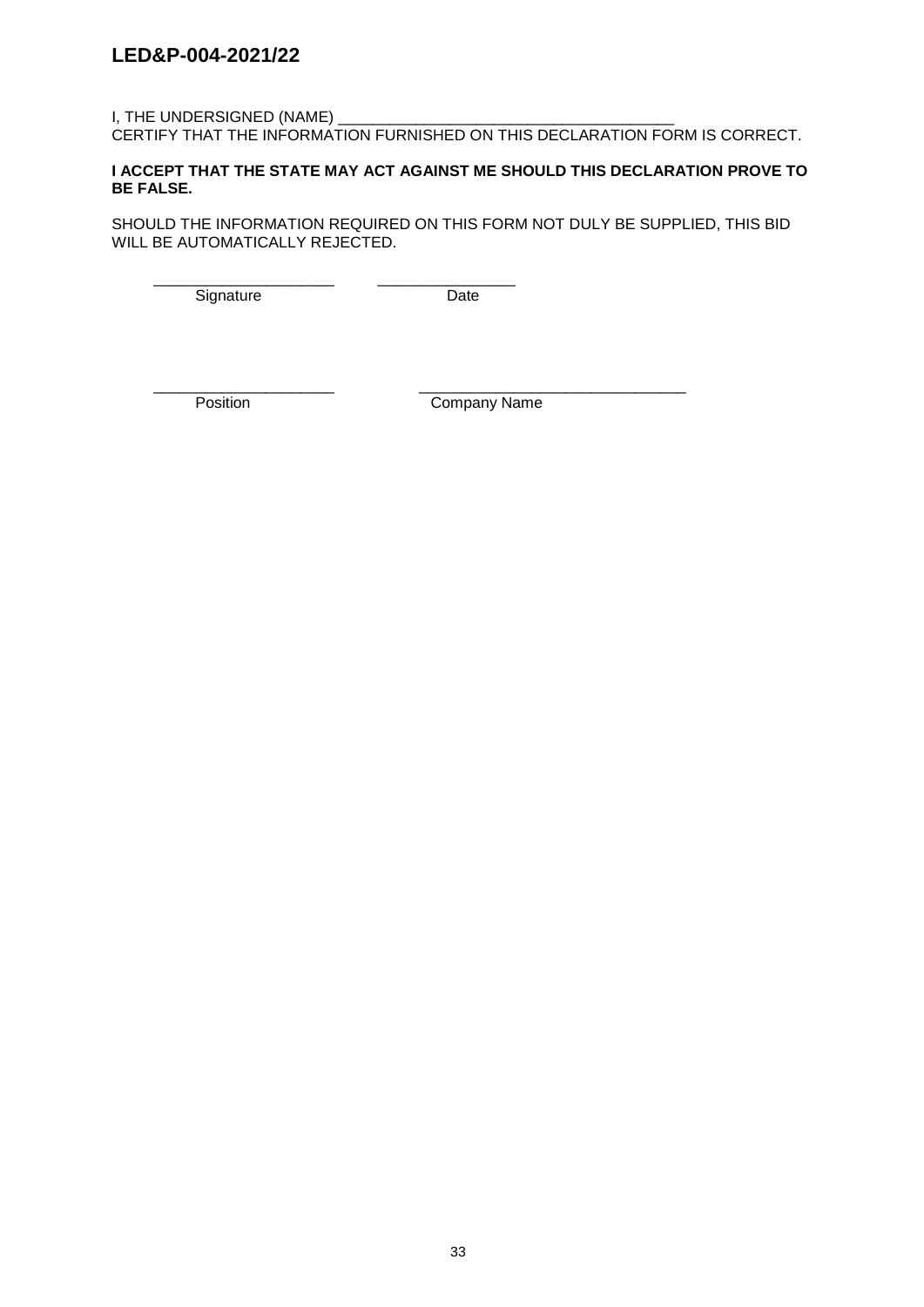**MBD 9**

### **FORM 2.2.4 CERTIFICATE OF INDEPENDENT BID DETERMINATION**

- a) This Standard Bidding Document (MBD) must form part of all bids<sup>1</sup> invited.
- b) Section 4 (1) (b) (iii) of the Competition Act No. 89 of 1998, as amended, prohibits an agreement between, or concerted practice by, firms, or a decision by an association of firms, if it is between parties in a horizontal relationship and if it involves collusive bidding (or bid rigging).<sup>2</sup>
- c) Treasury Regulation 16A9 prescribes that accounting officers and accounting authorities must take all reasonable steps to prevent abuse of the supply chain management system and authorizes accounting officers and accounting authorities to:
	- i. Disregard the bid of any bidder if that bidder, or any of its directors have abused the institution's supply chain management system and or committed fraud or any other improper conduct in relation to such system.
	- ii. Cancel a contract awarded to a supplier of goods and services if the supplier committed any corrupt or fraudulent act during the bidding process or the execution of that contract.
- d) This MBD serves as a certificate of declaration that would be used by institutions to ensure that, when bids are considered, reasonable steps are taken to prevent any form of bid-rigging.
- e) In order to give effect to the above, the attached Certificate of Bid Determination (MBD 9) must be completed and submitted with the bid:

**¹ Includes price quotations, advertised competitive bids, limited bids and proposals.**

**² Bid rigging (or collusive bidding) occurs when businesses, that would otherwise be expected to compete, secretly conspire to raise prices or lower the quality of goods and / or services for purchasers who wish to acquire goods and / or services through a bidding process. Bid rigging is, therefore, an agreement between competitors not to compete.**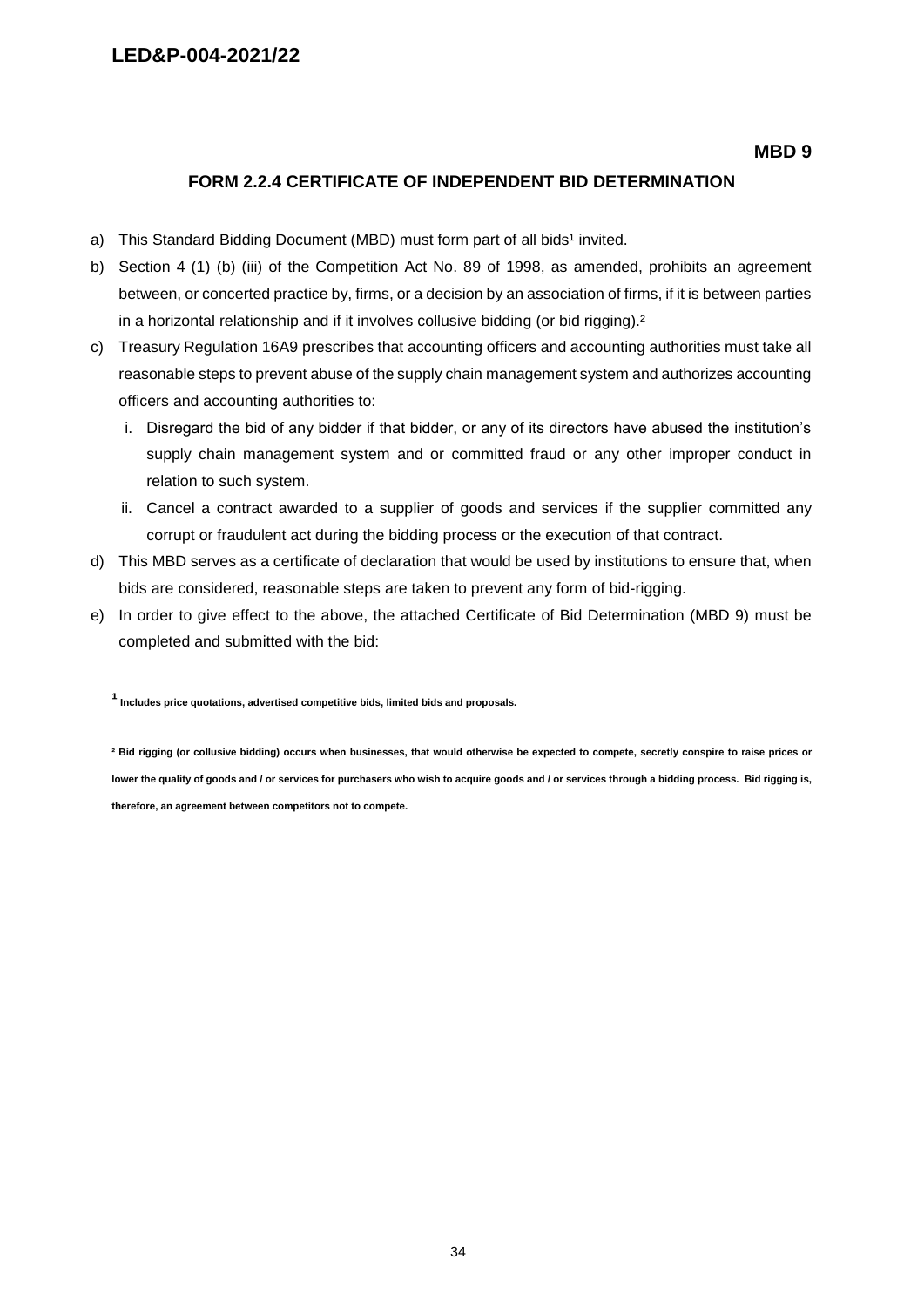#### **MBD 9**

#### **CERTIFICATE OF INDEPENDENT BID DETERMINATION**

I, the undersigned, in submitting the accompanying bid:

(Bid Number and Description)

in response to the invitation for the bid made by:

(Name of Institution)

do hereby make the following statements that I certify to be true and complete in every respect:

\_\_\_\_\_\_\_\_\_\_\_\_\_\_\_\_\_\_\_\_\_\_\_\_\_\_\_\_\_\_\_\_\_\_\_\_\_\_\_\_\_\_\_\_\_\_\_\_\_\_\_\_\_\_\_\_\_\_\_\_\_\_\_\_\_\_\_\_\_\_

\_\_\_\_\_\_\_\_\_\_\_\_\_\_\_\_\_\_\_\_\_\_\_\_\_\_\_\_\_\_\_\_\_\_\_\_\_\_\_\_\_\_\_\_\_\_\_\_\_\_\_\_\_\_\_\_\_\_\_\_\_\_\_\_\_\_\_\_\_\_\_

\_\_\_\_\_\_\_\_\_\_\_\_\_\_\_\_\_\_\_\_\_\_\_\_\_\_\_\_\_\_\_\_\_\_\_\_\_\_\_\_\_\_\_\_\_\_\_\_\_\_\_\_\_\_\_\_\_\_\_\_\_\_\_\_\_\_\_\_\_

I certify, on behalf of

(Name of Bidder)

that:

- 1. I have read and I understand the contents of this Certificate;
- 2. I understand that the accompanying bid will be disqualified if this Certificate is found not to be true and complete in every respect;
- 3. I am authorized by the bidder to sign this Certificate, and to submit the accompanying bid, on behalf of the bidder;
- 4. Each person whose signature appears on the accompanying bid has been authorized by the bidder to determine the terms of, and to sign the bid, on behalf of the bidder;
- 5. For the purposes of this Certificate and the accompanying bid, I understand that the word "competitor" shall include any individual or organization, other than the bidder, whether or not affiliated with the bidder, who:
- has been requested to submit a bid in response to this bid invitation;
- could potentially submit a bid in response to this bid invitation, based on their qualifications, abilities or experience; and
- provides the same goods and services as the bidder and/or is in the same line of business as the bidder
- 6. The bidder has arrived at the accompanying bid independently from, and without consultation, communication, agreement or arrangement with any competitor. However communication between partners in a joint venture or consortium<sup>3</sup> will not be construed as collusive bidding.
- 7. In particular, without limiting the generality of paragraphs 6 above, there has been no consultation, communication, agreement or arrangement with any competitor regarding:
	- a) prices;
	- b) geographical area where product or service will be rendered (market allocation)
	- c) methods, factors or formulas used to calculate prices;
	- d) the intention or decision to submit or not to submit, a bid;
	- e) the submission of a bid which does not meet the specifications and conditions of the bid; or bidding with the intention not to win the bid.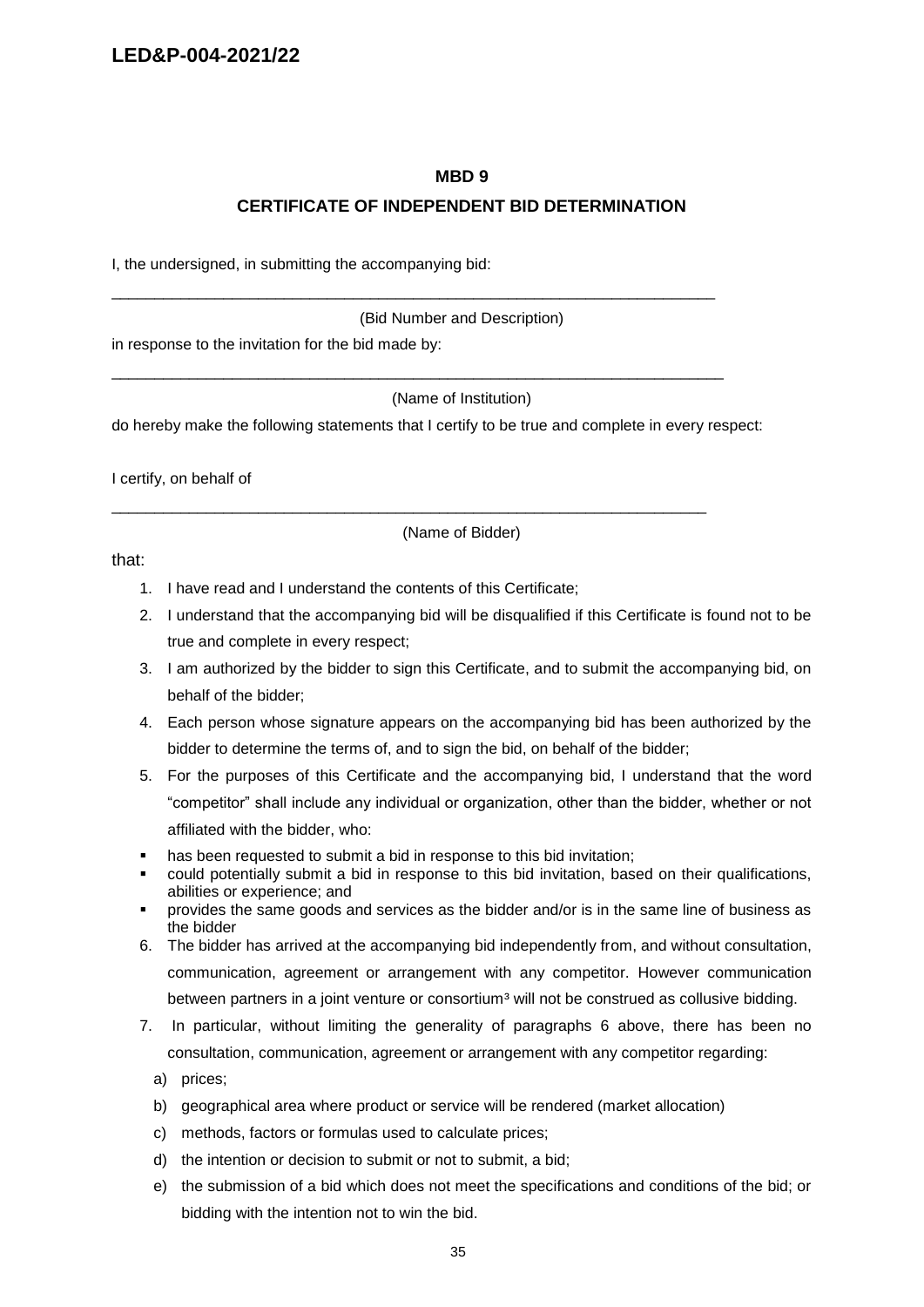- 8. In addition, there have been no consultations, communications, agreements or arrangements with any competitor regarding the quality, quantity, specifications and conditions or delivery particulars of the products or services to which this bid invitation relates.
- 9. The terms of the accompanying bid have not been, and will not be, disclosed by the bidder, directly or indirectly, to any competitor, prior to the date and time of the official bid opening or of the awarding of the contract.

**³ Joint venture or Consortium means an association of persons for the purpose of combining their expertise, property, capital, efforts, skill and knowledge in an activity for the execution of a contract.**

10. I am aware that, in addition and without prejudice to any other remedy provided to combat any restrictive practices related to bids and contracts, bids that are suspicious will be reported to the Competition Commission for investigation and possible imposition of administrative penalties in terms of section 59 of the Competition Act No 89 of 1998 and or may be reported to the National Prosecuting Authority (NPA) for criminal investigation and or may be restricted from conducting business with the public sector for a period not exceeding ten (10) years in terms of the Prevention and Combating of Corrupt Activities Act No 12 of 2004 or any other applicable legislation.

### **[PLEASE SIGN BELOW ON BEHALF OF THE BIDDER]**

**\_\_\_\_\_\_\_\_\_\_\_\_\_\_\_\_ \_\_\_\_\_\_\_\_\_\_\_\_\_\_\_\_**

**\_\_\_\_\_\_\_\_\_\_\_\_\_\_\_\_\_\_\_\_\_ \_\_\_\_\_\_\_\_\_\_\_\_\_\_\_\_\_**

**Signature Date** 

**Position** Name of Bidder

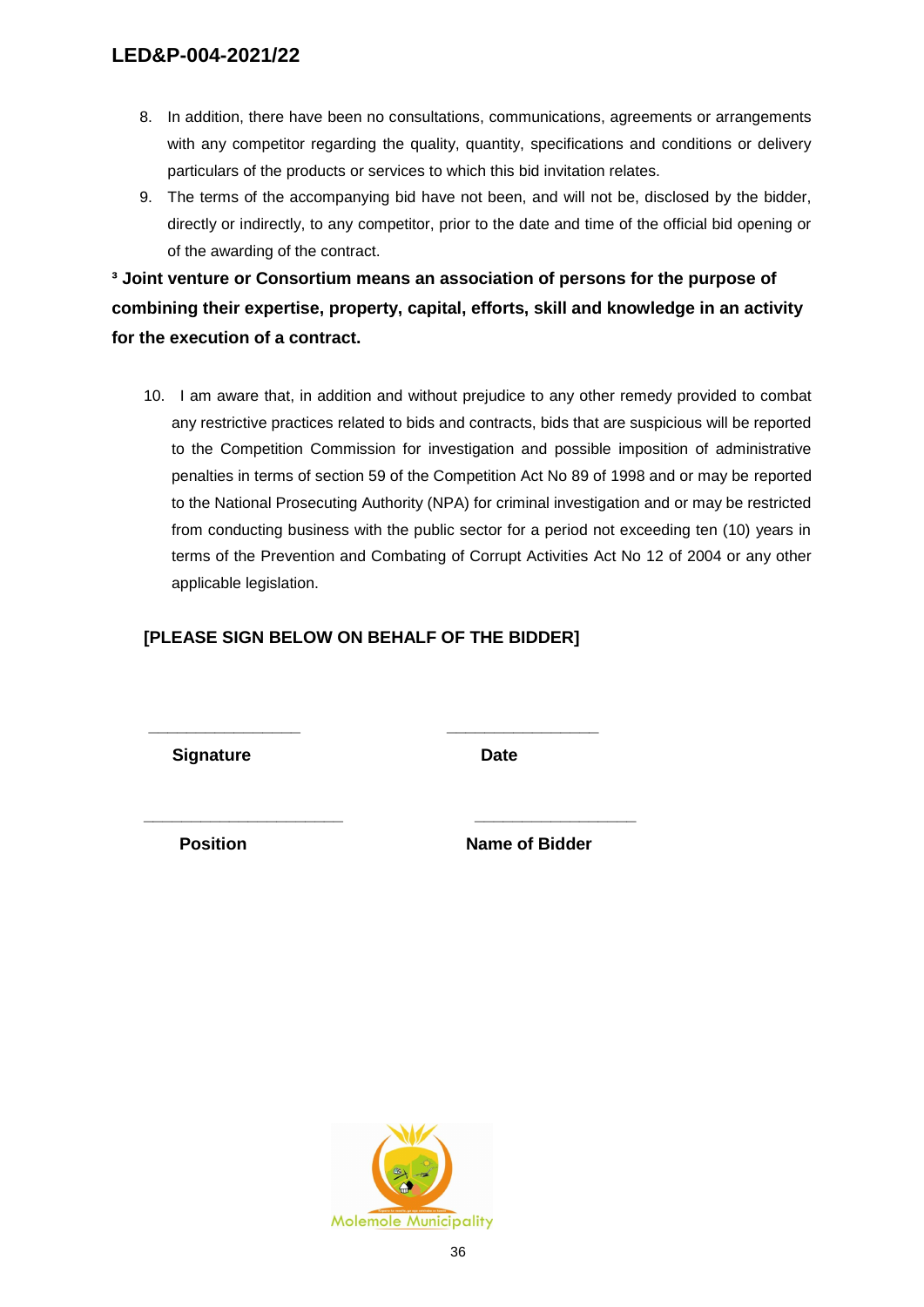### **PART T3: TENDER SPECIFICATIONS**

### **SURVEYING OF EXISTING SETTLEMENTS**

 **Community Participation -**Town Planner to drive Community Participation processes. Planning laws e.g. SPLUMA No.16 of 2003 and other applicable laws requires active participation by those affected by development. Community participation should promote high level of participation in all areas: Analysis, Consultation and Decision Making. Community buy-in is very important in formalisation process because their existing fence boundaries will be affected.

**Pre Planning Investigations** -Engineering Service Report

-Environmental Impact Assessment

-Ownership Status and Land Claim investigation.

 **Topographical Survey/Drone/Aerial Mapping** – Topographical survey of the existing settlement should be surveyed for planning purpose. Contours/Slope from Topo Survey will inform the engineering service layout. Topographical survey and Image will assist in the layout planning process.

 **Layout Planning** – Taking into account existing structures. The image produced from Aerial Survey will make layout planning more effective. Few alterations might be required in order to fit engineering services and straightening of internal roads. Community Participation in finalizing the layout is crucial since it will include the alterations if applicable. The proposed layout will be overlaid on the latest image for community to see the affected stands. Final Layout Planning will take into consideration e.g. flood lines, future roads and environmental concerns. A township establishment application is then lodged and approved by the Municipality in terms of relevant planning legislation.

 **Cadastral Survey** – Professional Land Surveyor will be beacon/fix the boundaries of the township according to the Layout agreed/approved to produce a General Plan. Survey to be performed according to Land Survey Act No. 8 of 1997.

# **PART C2 PRICING DATA**

#### **C2.1 PRICING INSTRUCTIONS**

- 1 The General Conditions of Contract, the Contract Data, the Specifications (including the Project Specifications) and the Drawings shall be read in conjunction with the Bill of Quantities.
- 2 The Bill comprises items covering the Contractor's profit and costs of general liabilities and of the construction of Temporary and Permanent Works.

Although the Bidder is at liberty to insert a rate of his own choosing for each item in the Bill, he should note the fact that the Contractor is entitled, under various circumstances, to payment for additional work carried out.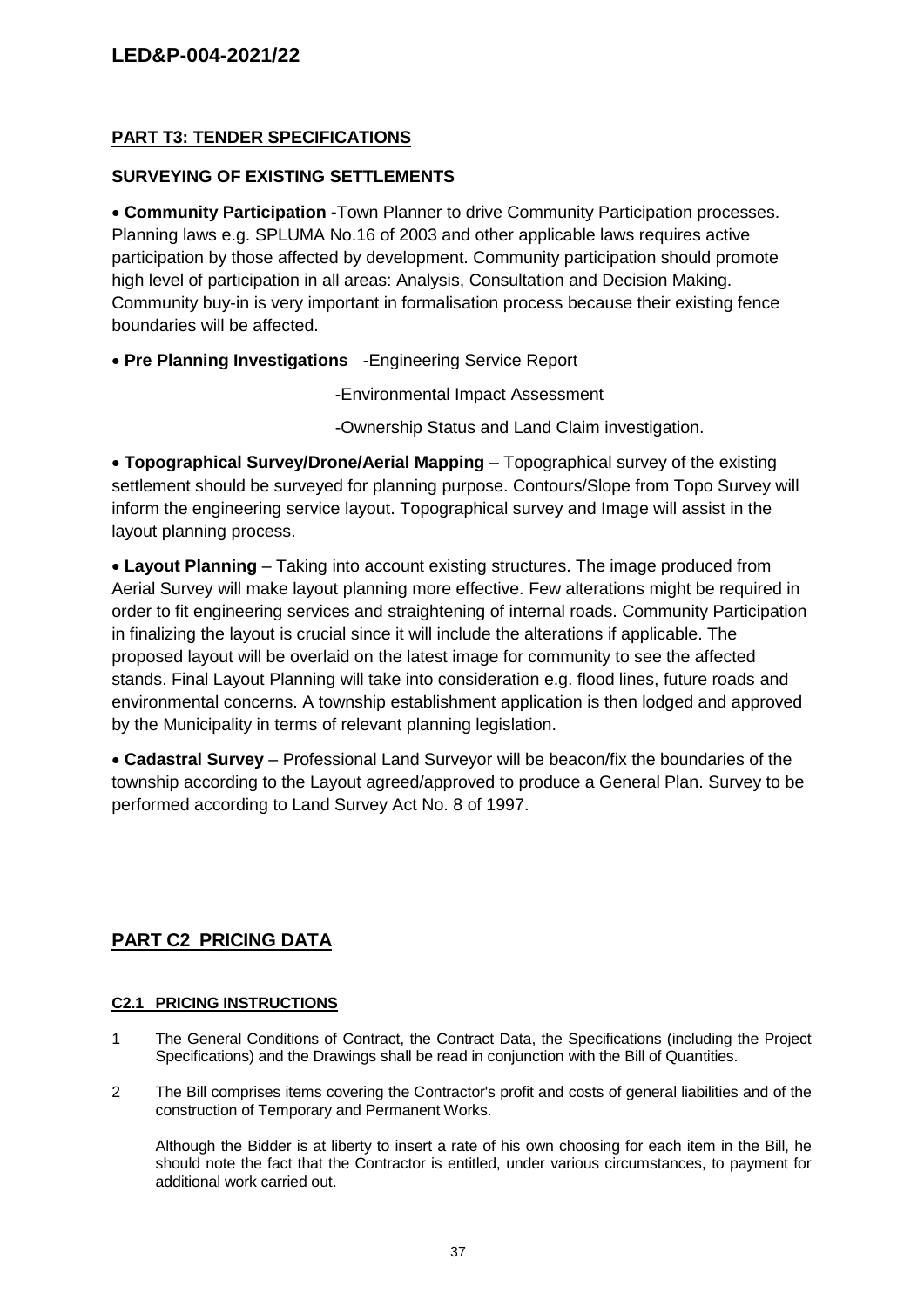Clause 8 of each Standardized Specification, and the measurement and payment clause of each Particular Specification, read together with the relevant clauses of the Project Specifications, all set out which ancillary or associated activities are included in the rates for the specified operations.

- 3 Descriptions in the Bill of Quantities are abbreviated and may differ from those in the Standardized and Project Specifications. No consideration will be given to any claim by the Company submitted on such a basis. Should any requirement of the measurement and payment clause of the appropriate Standardized or Project Specification(s) be contrary to the terms of the Bill the requirement of the appropriate Standardized, Project, or Particular Specification as the case may be, shall prevail.
- 4 The amounts and rates to be inserted in the Bill of Quantities shall be the full inclusive amounts to the Employer for the work described under the several items. Such amounts shall cover all the costs and expenses that may be required in and for the: SURVEYING OF EXISTING SETTLEMENT AT MOHODI VILLAGE. and shall cover the costs of all general risks, profits, taxes (but excluding value-added tax), liabilities and obligations set forth or implied in the documents on which the Bid is based.
- 6 The quantities set out in the schedule of quantities are only approximate quantities. The quantities of work finally accepted and certified for payment, and not the quantities given in the schedule of quantities, will be used to determine payments to the contractor.
- 7 An amount or rate shall be entered against each item in the Bill of Quantities, whether or not quantities are stated. An item against which no amount or rate is entered will be considered to be covered by the other amounts or rates in the Bill.

The Bidder shall also fill in a rate against the items where the words "rate only" appear in the amount column. Although no work is foreseen under these items and no quantities are consequently given in the quantity column, the stated rates shall apply should work under these items actually be required.

Should the Bidder group a number of items together and bid one sum for such group of items, the single stated sum shall apply to that group of items and not to each individual item, or should he indicate against any item that full compensation for such item has been included in another item, the rate for the item included in another item shall be deemed to be nil.

The stated rates, prices and sums shall, subject only to the provisions of the Conditions of Contract, remain valid irrespective of any change in the quantities during the execution of the Contract.

Rates quoted are fixed and quoted in ZAR currency; and shall not in any way be affected by rand/dollar exchange rate or any currency.

- 8 The quantities of work as measured and accepted and certified for payment in accordance with the Conditions of Contract, and not the quantities stated in the Bill of Quantities, will be used to determine payments to the Contractor. The validity of the Contract shall in no way be affected by differences between the quantities in the Bill of Quantities and the quantities certified for payment.
- 9 For the purposes of this Bill of Quantities, the following words shall have the meanings hereby assigned to them:

| Unit     |   | The unit of measurement for each item of work as defined in the                 |
|----------|---|---------------------------------------------------------------------------------|
|          |   | Standardized, Project or Particular Specifications                              |
| Quantity |   | The number of units of work for each item                                       |
| Rate     | ÷ | The payment per unit of work at which the Bidder bids to do the work. Should    |
|          |   | be quoted in ZAR currency only                                                  |
| Amount   | ÷ | The quantity of an item multiplied by the bid rate of the (same) item. Should   |
|          |   | be quoted in ZAR currency only                                                  |
| Sum      |   | An amount tendered for an item, the extent of which is described in the Bill of |
|          |   | Quantities, the Specifications or elsewhere, but of which the quantity of work  |
|          |   | is not measured in units. Should be quoted in ZAR currency only                 |
|          |   |                                                                                 |

10 The units of measurement indicated in the Bill of Quantities are metric units. The following abbreviations may appear in the Bill of Quantities:

| %  | $=$ | percent |
|----|-----|---------|
|    | $=$ | hour    |
| ha |     | hectare |

38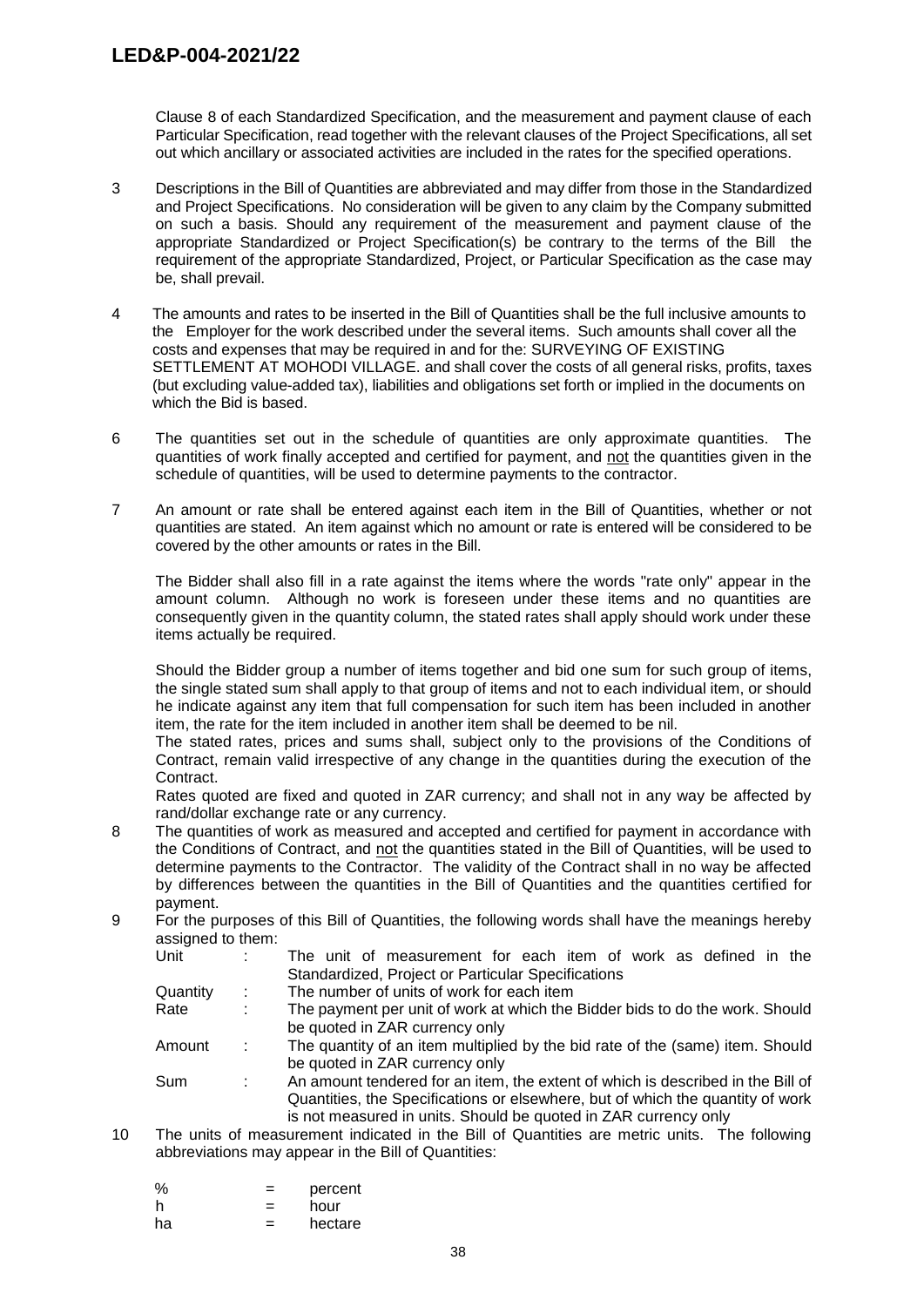| kg             | =   | kilogram              |
|----------------|-----|-----------------------|
| kl             | $=$ | kilolitre             |
| km             | $=$ | kilometre             |
| km-pass        | $=$ | kilometre-pass        |
| kPa            | $=$ | kilopascal            |
| kW             | $=$ | kilowatt              |
| I              | $=$ | litre                 |
| m              | $=$ | metre                 |
| mm             | $=$ | millimetre            |
| m <sup>2</sup> | $=$ | square metre          |
| $m2$ -pass     | $=$ | square metre-pass     |
| m <sup>3</sup> | $=$ | cubic metre           |
| $m3$ -km       | $=$ | cubic metre-kilometre |
| ΜN             | $=$ | meganewton            |
| MN.m           | $=$ | meganewton-metre      |
| MPa            | $=$ | megapascal            |
| No.            | $=$ | number                |
| Prov sum       | $=$ | Provisional sum       |
| PC sum         | $=$ | Prime Cost sum        |
| R/only         | $=$ | Rate only             |
| sum            | $=$ | lump sum              |
| t              | $=$ | ton (1000 kg)         |
| W/day          | $=$ | Work day              |
|                |     |                       |

| <b>Phase</b> | <b>Description</b>                                     | Quantity | <b>Total Price</b> |
|--------------|--------------------------------------------------------|----------|--------------------|
| No.          |                                                        |          |                    |
| 1.           | <b>Community Participation</b>                         | 1        |                    |
| 2.           | Pre Planning Investigations<br>$\bullet$               | ↿        |                    |
| 3.           | Topographical Survey/Drone/Aerial Mapping<br>$\bullet$ | 1        |                    |
| 4.           | Layout Planning                                        | 1        |                    |
| 5.           | <b>Cadastral Survey</b>                                |          |                    |
|              | <b>Subtotal (Excluding Vat)</b>                        |          |                    |
|              |                                                        | Vat 15%  |                    |
|              | <b>Total (Vat Inclusive)</b>                           |          |                    |
|              | This should be the same bid amount in the front page   |          |                    |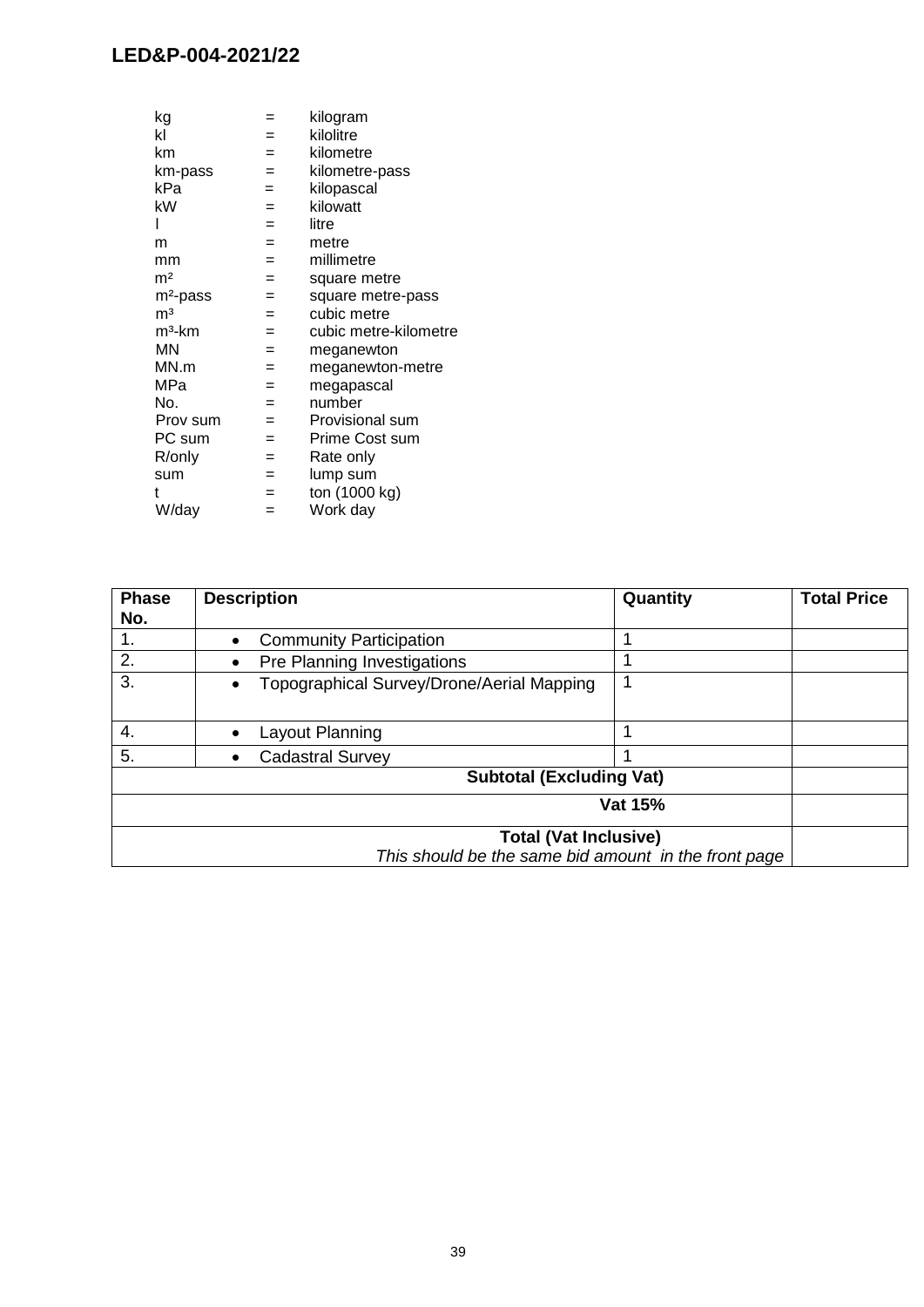# **T2.3 RETURNABLE SCHEDULES THAT WILL BE INCORPORATED IN THE CONTRACT**

### **CONTENTS**

FORM 2.3.1 RECORD OF ADDENDA TO BID DOCUMENTS

### **FORM 2.3.1 RECORD OF ADDENDA TO BID DOCUMENTS [WRITE N/A ACROSS THE TABLE IF NOT APPLICABLE]**

We confirm that the following communications received from the Procuring Department before the submission of this bid offer, amending the bid documents, have been taken into account in this bid offer:

|                  | Date | <b>Title or Details</b> |
|------------------|------|-------------------------|
| $\mathbf{1}$     |      |                         |
| $\overline{2}$   |      |                         |
| 3                |      |                         |
| 4                |      |                         |
| 5                |      |                         |
| $\,6\,$          |      |                         |
| $\overline{7}$   |      |                         |
| 8                |      |                         |
| $\boldsymbol{9}$ |      |                         |
| 10               |      |                         |

Attach additional pages if more space is required.

### **[PLEASE SIGN BELOW FOR THE BIDDING COMPANY]**

**Signature of Authorized person: \_\_\_\_\_\_\_\_\_\_\_\_\_\_\_ Date: \_\_\_\_\_\_\_\_\_\_\_\_\_\_\_\_**

**Name of authorized person: \_\_\_\_\_\_\_\_\_\_\_\_\_\_\_\_\_\_ Position: \_\_\_\_\_\_\_\_\_\_\_\_\_\_\_**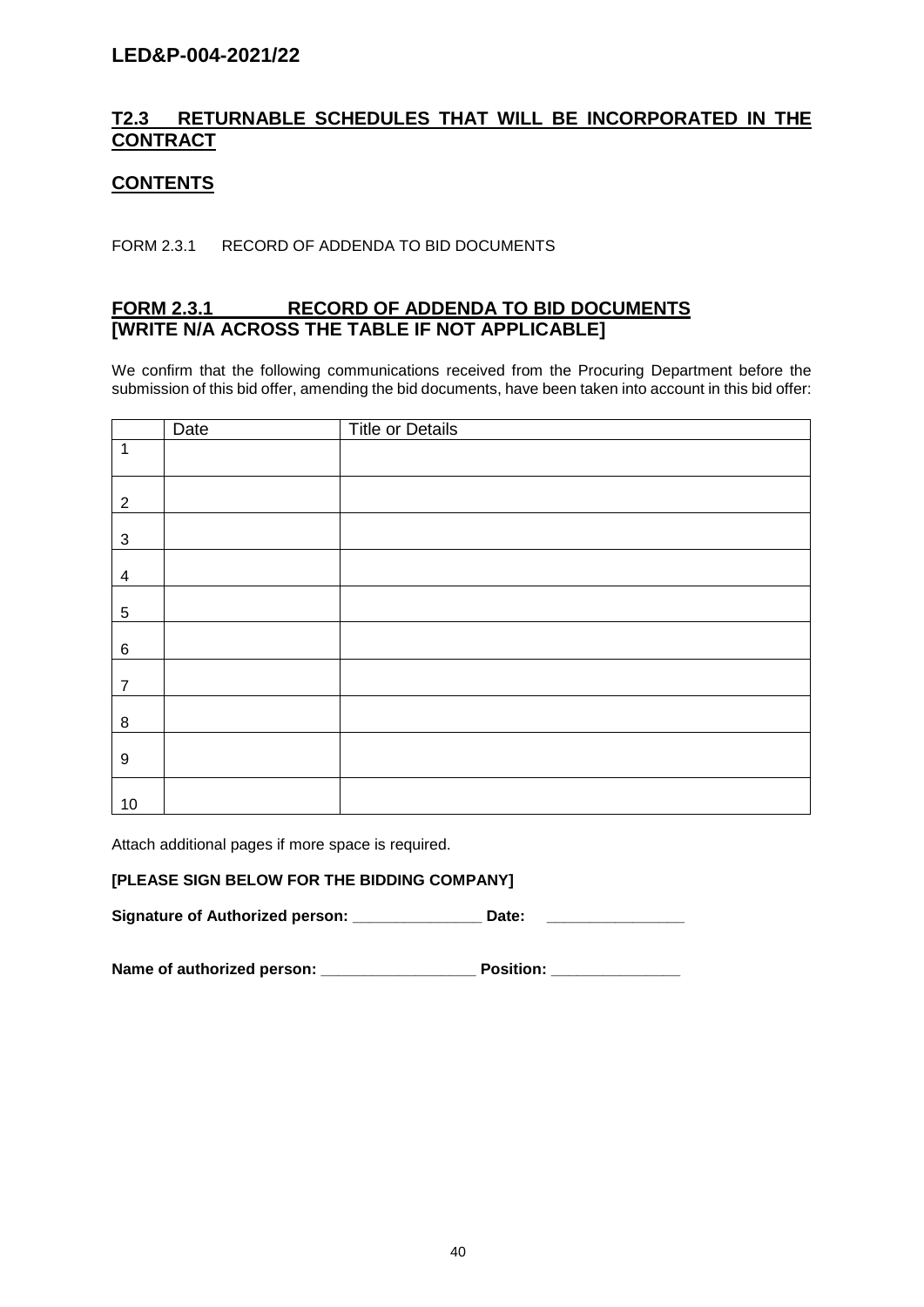

# **SURVEYING OF EXISTING SETTLEMENT AT MOHODI VILLAGE**

# **PART C1 AGREEMENT AND CONTRACT DATA**

- C1.1 FORM OF OFFER AND ACCEPTANCE
- C.1.2 SCHEDULE OF DEVIATIONS [WRITE N/A IF NOT APPLICABLE]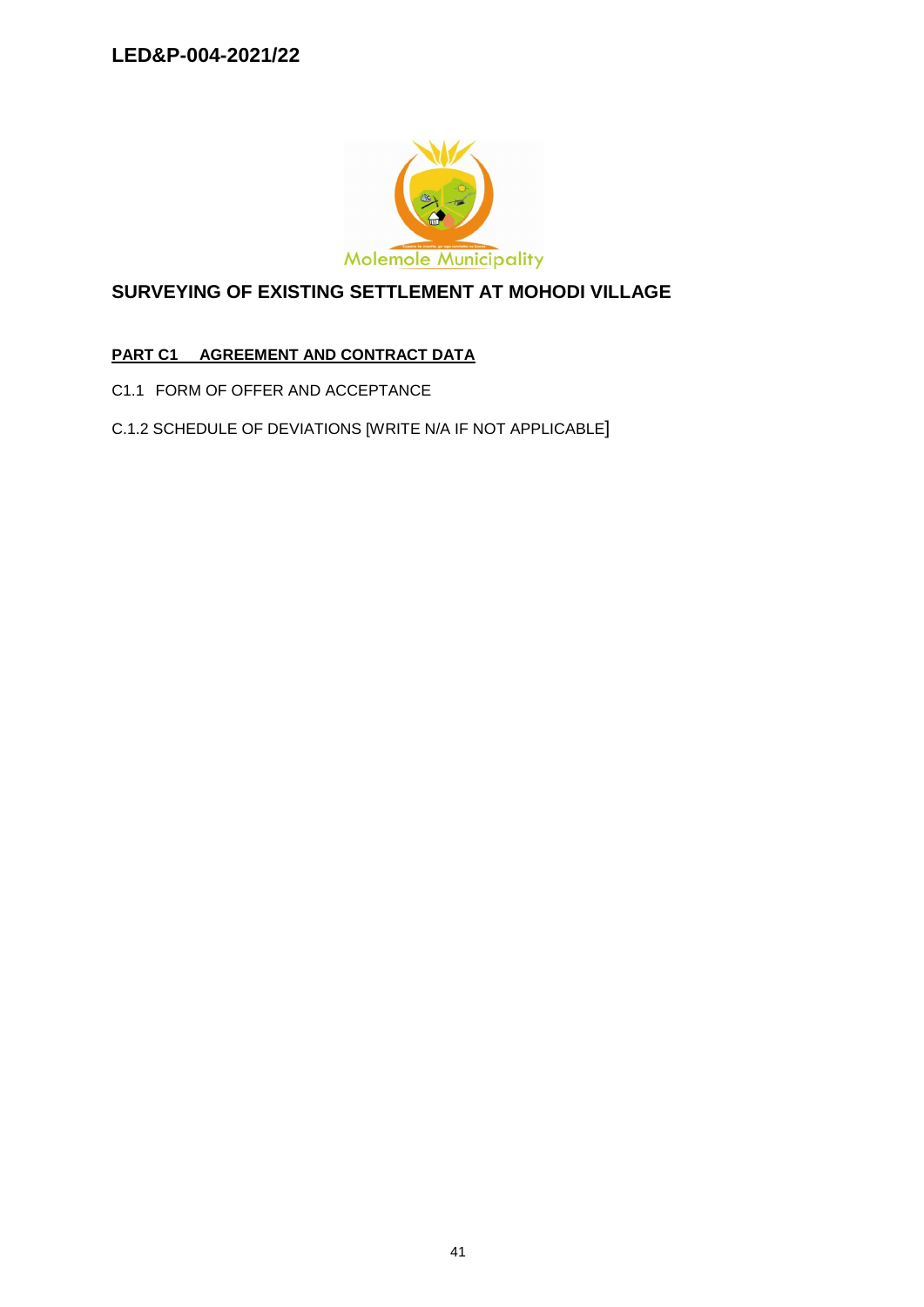### **C1.1 FORM OF OFFER AND ACCEPTANCE [COMPULSORY]**

#### **FORM OF OFFER AND ACCEPTANCE (AGREEMENT)**

#### **1. OFFER BY THE BIDDING COMPANY**

**The Employer, identified in the Acceptance signature block, has solicited offers to enter into a contract in respect of the following works:** SURVEYING OF EXISTING SETTLEMENT AT MOHODI VILLAGE

The Bidder, identified in the Offer signature block below, has examined the documents listed in the Bid Data and addenda thereto as listed in the Bid Schedules, and by submitting this Offer has accepted the Conditions of Bid.

By the representative of the Bidder, deemed to be duly authorised, signing this part of this Form of Offer and Acceptance, the Bidder offers to perform all of the obligations and liabilities of the Contractor under the Contract including compliance with all its terms and conditions according to their true intent and meaning for an amount to be determined in accordance with the Conditions of Contract identified in the Contract Data.

#### **THE OFFERED PRICE AMOUNT INCLUSIVE OF VALUE ADDED TAX:**

IN WORDS:

This Offer may be accepted by the Employer by signing the Acceptance part of this Form of Offer and Acceptance and returning one copy of this document to the Bidder before the end of the period of validity stated in the Bid Data, whereupon the Bidder becomes the party named as the Contractor in the Conditions of Contract identified in the Contract Data.

It is expressly agreed that no other matter whether in writing, oral communication or implied during the period between the issue of the Bid documents and the receipt by the Bidder of a completed signed copy of this Agreement shall have any meaning or effect in the contract between the parties arising from this Agreement.

#### **FOR AND ON BEHALF ON THE BIDDER [PLEASE SIGN]:**

| Name(s)  __________________________Capacity _______________________ |  |
|---------------------------------------------------------------------|--|
|                                                                     |  |
|                                                                     |  |
|                                                                     |  |
| Signature                                                           |  |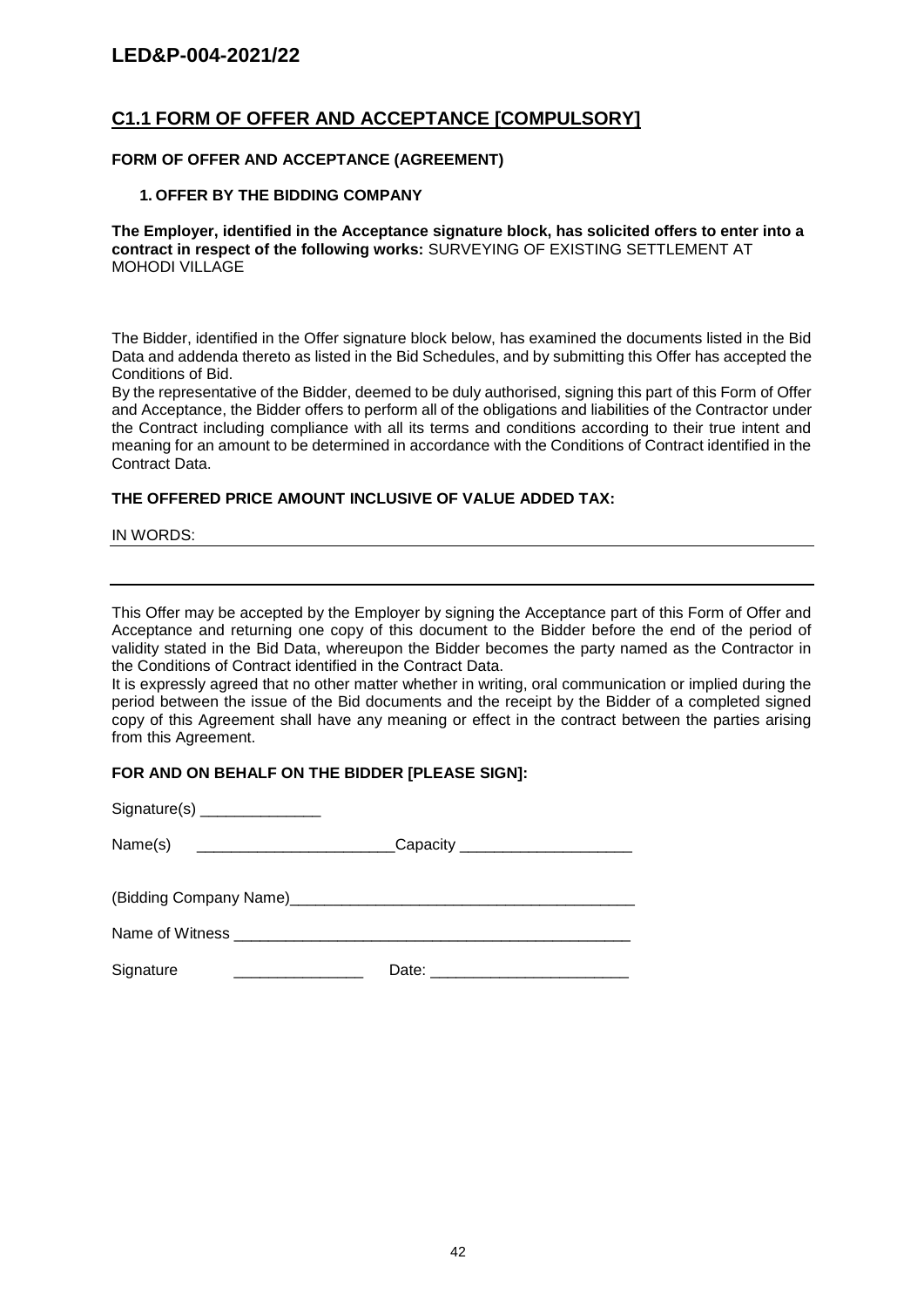#### **1. ACCEPTANCE**

By signing this part of this Form of Offer and Acceptance, the Employer identified below accepts the Bidder's Offer. In consideration thereof, the Employer shall pay the Contractor the amount due in accordance with the Conditions of Contract identified in the Contract Data. Acceptance of the Bidder's Offer shall form an agreement between the Employer and the Bidder upon the terms and conditions contained in this Agreement and in the Contract that is the subject of this Agreement.

The terms of the contract, are contained in<br>Part C1 Agreements and Contra

- Agreements and Contract Data, (which includes this Agreement)
- Part C<sub>2</sub> Pricing Data
- Part C3 Scope of Work

AND Documents or parts thereof, which may be incorporated by reference into Parts C1 to C3 above.

Deviations from and amendments to the documents listed in the Bid Data and any addenda thereto listed in the Bid Schedules as well as any changes to the terms of the Offer agreed by the Bidder and the Employer during this process of offer and acceptance, are contained in the Schedule of Deviations attached to and forming part of this Agreement. No amendments to or deviations from said documents are valid unless contained in this Schedule, which must be duly signed by the authorised representative(s) of both parties.

The Bidder shall within two weeks after receiving a completed copy of this Agreement, including the Schedule of Deviations (if any), contact the Employer's agent (whose details are given in the Contract Data) to arrange the delivery of any bonds, guarantees, proof of insurance and any other documentation to be provided in terms of the Conditions of Contract identified in the Contract Data. Failure to fulfil any of these obligations in accordance with those terms shall constitute a repudiation of this Agreement. Notwithstanding anything contained herein, this Agreement comes into effect on the date when the Bidder receives one fully completed original copy of this document, including the Schedule of Deviations (if any). Unless the Bidder (now Contractor) within five working days of the date of such receipt notifies the Employer in writing of any reason why he cannot accept the contents of this Agreement, this Agreement shall constitute a binding contract between the parties.

It is expressly agreed that no other matter whether in writing, oral communication or implied during the period between the issue of the Bid documents and the receipt by the Bidder of a completed signed copy of this Agreement shall have any meaning or effect in the contract between the parties arising from this Agreement.

#### **FOR THE EMPLOYER: MOLEMOLE LOCAL MUNICIPALITY [TO BE SIGNED BY MUNICIPAL MANAGER]**

| Name      | the contract of the contract of the contract of the contract of the contract of |  |
|-----------|---------------------------------------------------------------------------------|--|
| Capacity  |                                                                                 |  |
|           |                                                                                 |  |
|           |                                                                                 |  |
| Signature |                                                                                 |  |
| Date      |                                                                                 |  |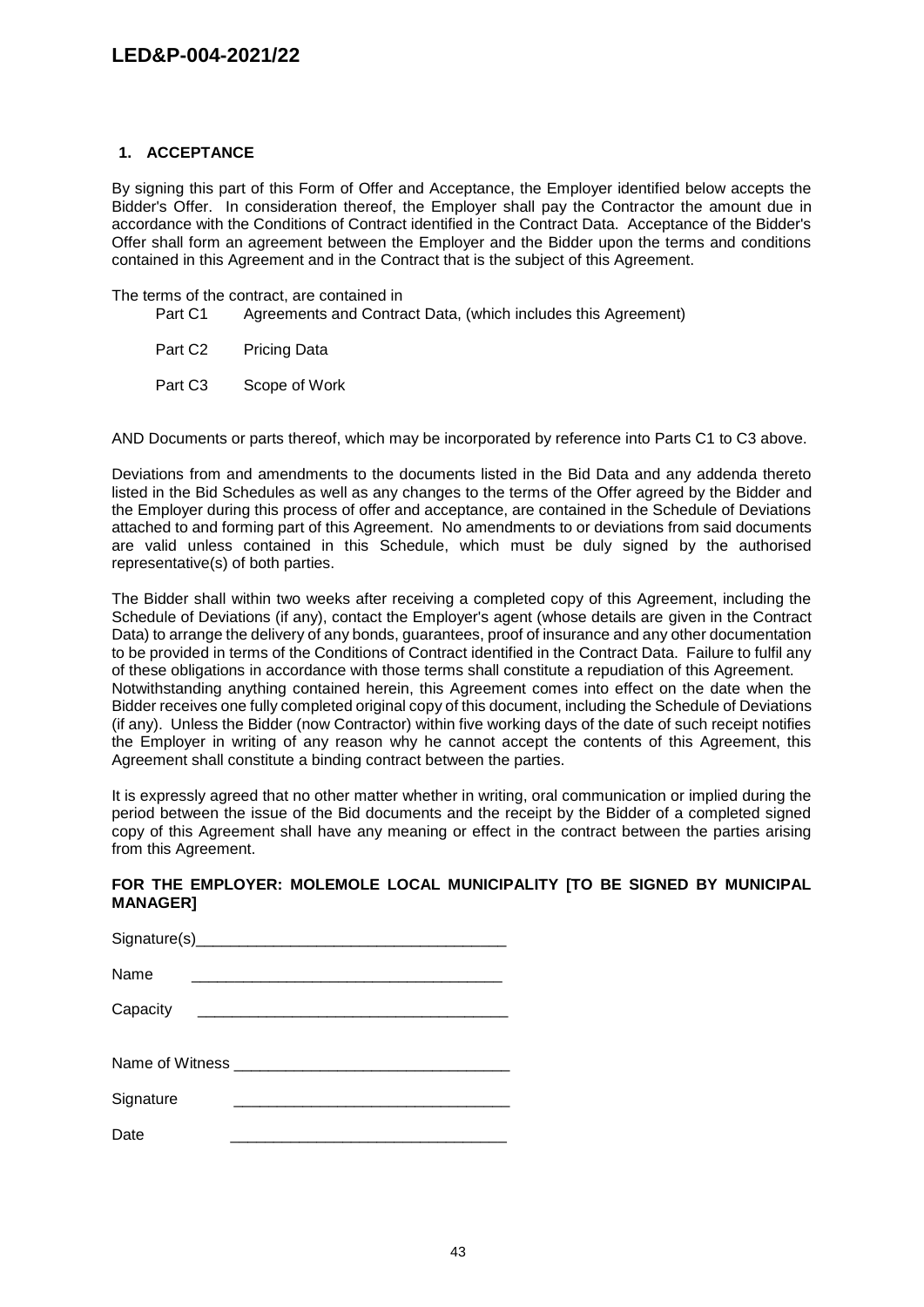# **C.1.2 SCHEDULE OF DEVIATIONS [WRITE N/A IF NOT APPLICABLE]**

Notes:

- 1. The extent of deviations from the bid documents issued by the Employer prior to the bid closing date is limited to those permitted in terms of the Conditions of Bid.
- 2. A Bidder's covering letter shall not be included in the final contract document. Should any matter in such letter, which constitutes a deviation as aforesaid become the subject of agreements reached during the process of offer and acceptance, the outcome of such agreement shall be recorded here.
- 3. Any other matter arising from the process of offer and acceptance either as a confirmation, clarification or change to the bid documents and which it is agreed by the Parties becomes an obligation of the contract shall also be recorded here.
- 4. Any change or addition to the bid documents arising from the above agreements and recorded here, shall also be incorporated into the final draft of the Contract.

| 1            |  |
|--------------|--|
|              |  |
| $\mathbf{2}$ |  |
|              |  |
| 3            |  |
|              |  |
| 4            |  |
|              |  |
| 5            |  |
|              |  |
| 6            |  |
|              |  |

By the duly authorised representatives signing this Schedule of Deviations, the Employer and the Bidder agree to and accept the foregoing Schedule of Deviations as the only deviations from and amendments to the documents listed in the Bid Data and addenda thereto as listed in the Bid Schedules, as well as any confirmation, clarification or change to the terms of the offer agreed by the Bidder and the Employer during this process of offer and acceptance.

It is expressly agreed that no other matter whether in writing, oral communication or implied during the period between the issue of the bid documents and the receipt by the Bidder of a completed signed copy of this Agreement shall have any meaning or effect in the contract between the parties arising from this Agreement.